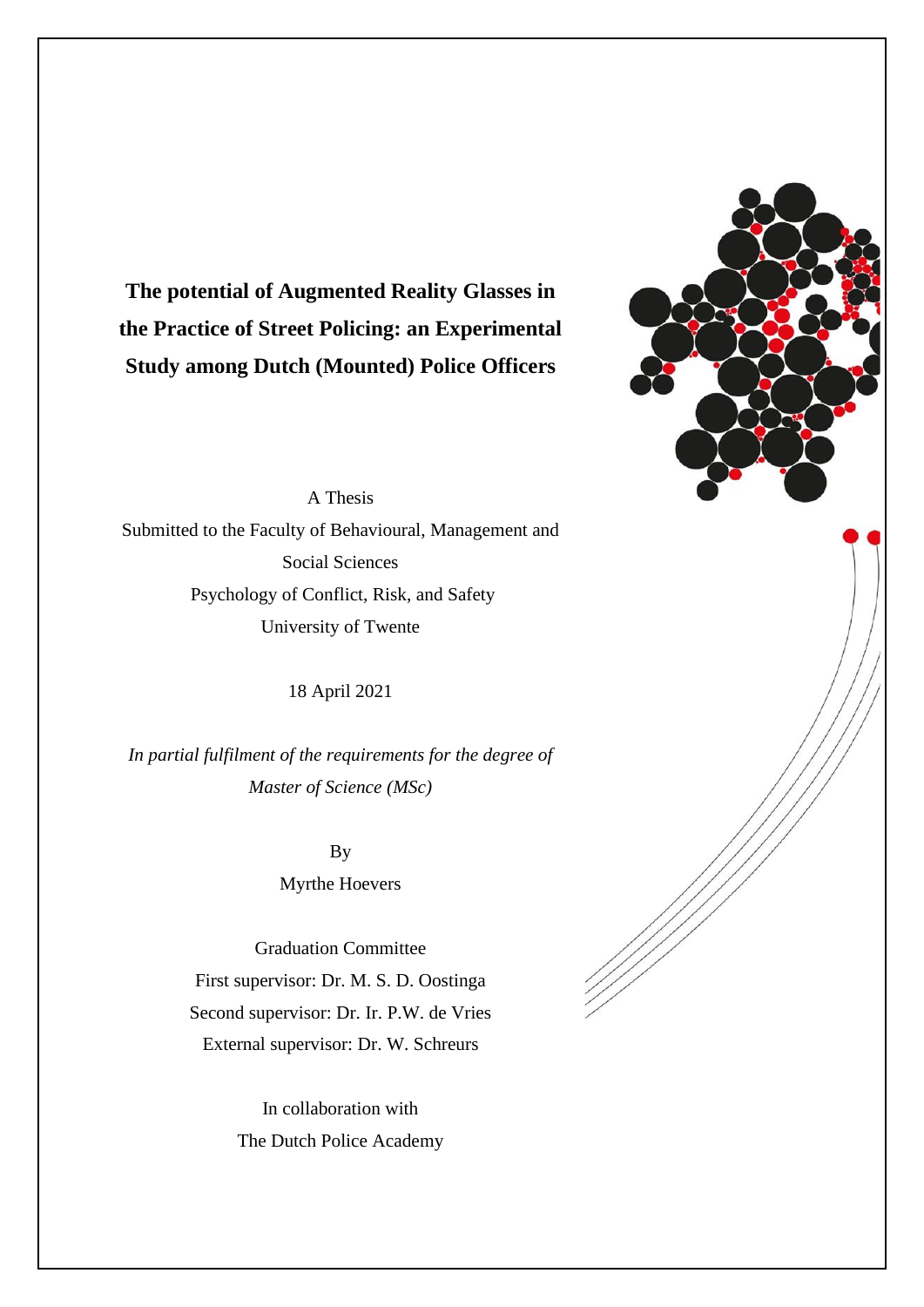## **Acknowledgements**

Around a year ago at this time, I could never have anticipated what crazy rollercoaster ride was knocking at my door. Studying in the midst of a pandemic has provided me with plenty challenges. In retrospect, I can now fully acknowledge how remarkable it was to have gone through such an incredibly educational and intense process. I am thankful because without these challenges, I would not have been the person and academic I am today. In fact, I would not have been the person and academic I am today, if it were not for the following people.

First, I would like to thank Miriam Oostinga, my first supervisor, for joining me on this rollercoaster. Your feedback has helped me considerably to improve my thesis, and on a broader level, has helped me to improve as an aspiring researcher. I have great admiration for you as a person and how you managed to be so involved with me and this project while working so many hours on other responsibilities as well. I honestly do not know how you managed to pull this all off. I also want to thank Peter de Vries, my second supervisor, for his helpful input to further enhance the quality of my thesis.

Second, I would like to thank Marjolein Klaver for being my rock during the graduation process. For most of the time, we faced similar pitfalls (fear of failure, self-doubt, perfectionism), which I would not have been able to deal with if I did not have somebody who could relate to these strains as well as you did. Third, thank you Lisanne Broshuis and Elsa Foppen for taking the time to provide me with valuable feedback, you are the best. I am confident that we will all graduate this academic year, which asks for some kind of (COVID-19 appropriate) celebration.

Lastly, there are a number of people from the police I would like to thank. First, thank you Wendy Schreurs, for helping me during this project and for your coordinating role during the data collection period. Second, I would like to thank Nanco Oudejans for his assertiveness and enthusiasm. Without you, I am not sure how we would have managed to obtain our research samples. Third, I want to express my gratitude to Gerard ten Buuren. During the data collection period, you and your colleagues have greatly helped us out governing all the tasks at hand. Last but not least, I would like to express my gratitude to Ilse van Lieshout for organising that the mounted police could participate in this study. All in all, it was truly an interesting project and I am grateful to have had the possibility to work on it.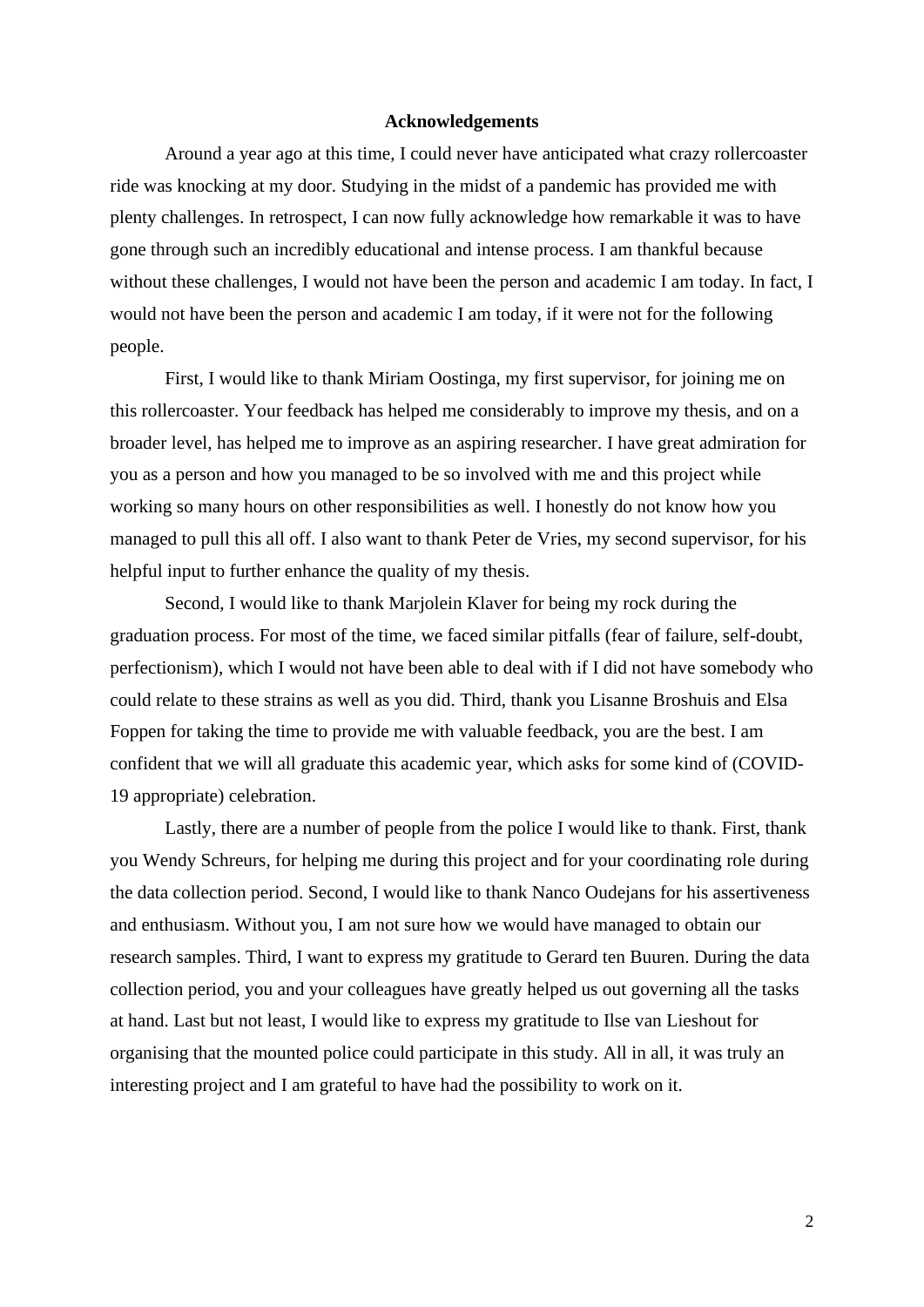#### **Abstract (ENG)**

Augmented Reality (AR) is a technique that adds information from a computer to the 'real' world through, for example, AR glasses. This innovative technology may take intelligence-led policing to the next level. However, there is not sufficient knowledge at this moment of how AR technology could be used for police work. Therefore, the objective of this study was to research whether police officers would accept AR glasses in the practice of street policing. Further, this study sought to answer what psychological factors may affect technology acceptance among police officers. Hence, psychological processes characteristic for field policing have been the focus of this study, which included: risk perception, subjective norms, and perceived stress. To examine this, a field experiment was organised during the summer of 2020. During the experiment, a sample of street police officers and mounted police  $(N=75)$  got the opportunity to work with the navigation and notification functions of the AR glasses. After finishing the experiment, the participants filled out a digital questionnaire and 41 interviews were conducted. Based on the findings, it can be concluded that mainly the risk perception and subjective norms play an important role in the acceptance of the AR glasses, as opposed to perceived stress. One mediation effect was found between risk perception and behavioural intention (mediated by the perceived usefulness). The additional analyses and qualitative data further supported the previous conclusions. It was found that both the street police officers and mounted police officers were enthused by the possibility of working with the AR glasses. Particularly the mounted police officers thought the AR glasses would be useful for them because they operate nationwide. To conclude, a number of preconditions have been outlined that underlie the acceptance of AR glasses for policing.

*Keywords:* street policing, technology acceptance, perceived ease of use, perceived usefulness, risk perception, subjective norms, perceived stress.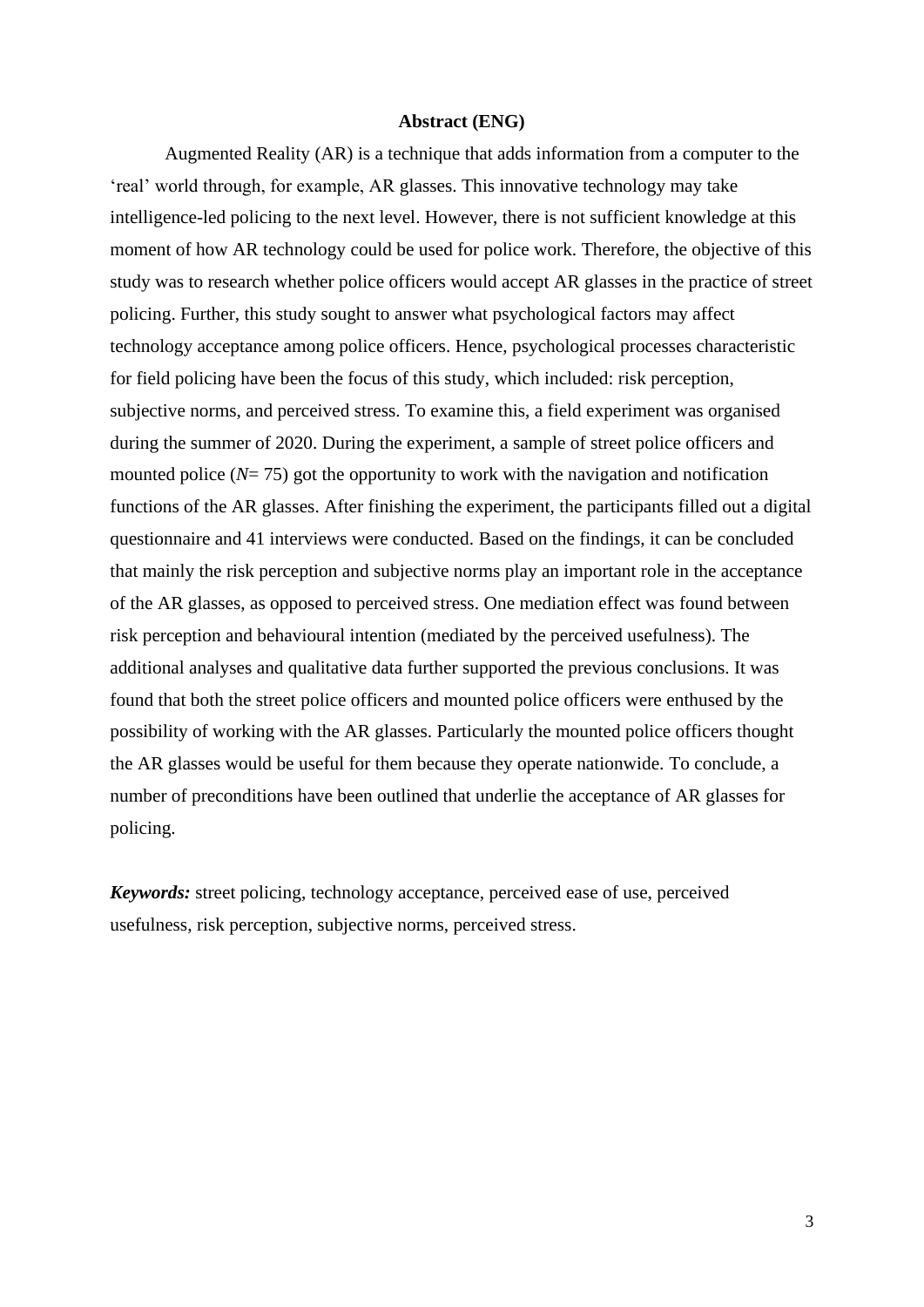#### **Abstract (NL)**

Augmented Reality (AR) is een techniek waarbij informatie van een computer wordt overgedragen naar de 'echte' wereld, door middel van bijvoorbeeld AR-brillen. Dit is mogelijk een veelbelovende techniek om politiewerk efficiënter en eenvoudiger te maken. Echter is er op dit moment onvoldoende kennis over hoe AR-technologie ingezet kan worden voor politiewerk. Het doel van dit onderzoek was daarom om te onderzoeken of politieagenten openstaan voor deze nieuwe technologie en welke psychologische factoren hierbij een rol spelen. In het specifiek is er daarom ingezoomd op psychologische processen die als kenmerkend worden beschouwd voor politiewerk op straat, namelijk: risicoperceptie, subjectieve normen en de mate van ervaren stress. Om het voorgaande te onderzoeken is er een veldexperiment georganiseerd in de zomer van 2020. Tijdens dit experiment heeft een steekproef van straatagenten en de bereden politie (*N=* 75*)* de mogelijkheid gekregen om de AR-bril te gebruiken voor navigatie- en notificatiefuncties. Na afloop hiervan hebben de agenten een digitale vragenlijst ingevuld en zijn 41 interviews afgenomen. Op basis van de resultaten kan geconcludeerd worden dat voornamelijk de risicoperceptie en subjectieve normen een cruciale rol spelen in de acceptatie van de AR-bril in tegenstelling tot de ervaren stress. Er is één mediërend effect gevonden tussen de risicoperceptie en de gedragsintentie (gemedieerd door de ervaren nuttigheid van de AR-bril). De additionele analyses en de kwalitatieve data ondersteunen de voorgaande conclusies. Zowel de straatagenten als bereden politie bleken enthousiast te zijn over de mogelijkheid om met AR-brillen te werken. De bereden politie gaven aan de AR-brillen als een echte aanwinst te zien omdat zij landelijk worden ingezet tijdens hun werk. Tot slot is uiteengezet welke factoren nog meer bijdragen aan de acceptatie van AR-brillen voor politiewerk.

*Trefwoorden***:** politiewerk, acceptatie van technologie, gebruiksgemak, bruikbaarheid, risico perceptie, subjectieve normen, ervaren stress.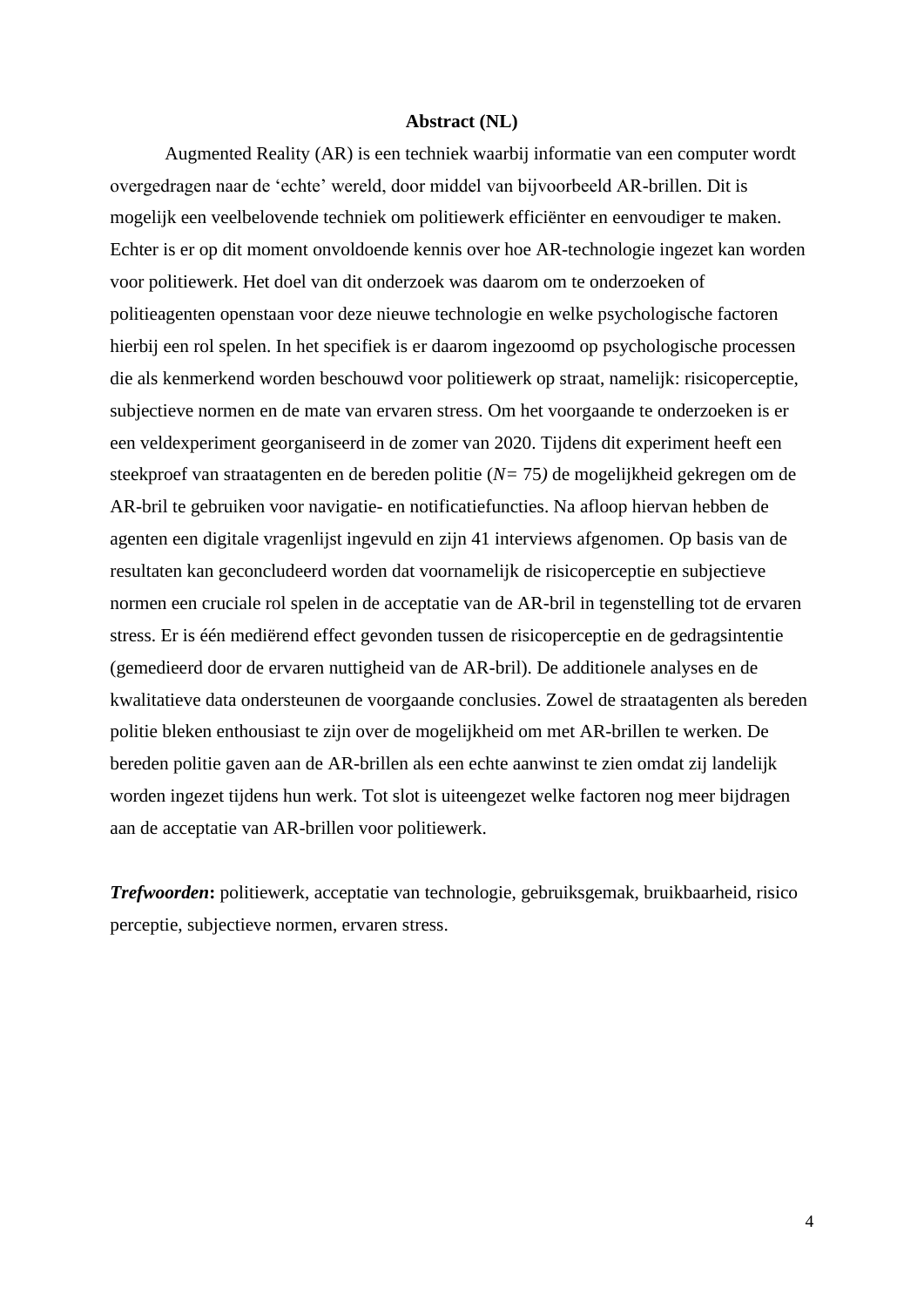# **Introduction**

Innovative applications of Augmented Reality (AR) are expected to have a significant impact on the way we view and interact with the world around us. AR technology refers to technologies that synthesize virtual elements and the real world, resulting in a real-time experience in which the physical reality has been augmented or supplemented by computergenerated information (Ibáñez & Delgado-Kloos, 2018; Wang, Ong, & Nee, 2016). According to researchers from various disciplines, AR will have unlimited and gamechanging potential in many fields, such as education, medicine, business, and law enforcement (Eckert, Volmerg, & Friedrich, 2019; Lee, 2012; Marks, 2011; Tredinnick, 2018; Tzima, Styliaras, & Bassounas, 2019).

For example, educational experts have reported that the use of AR technology may increase student motivation, resulting in enhanced student performance (Radosavljevic, Radosavljevic, & Grgurovic, 2018; Tzima et al., 2019). Similarly, the medical field has adopted AR applications to assist medical professionals in surgical and other critical practices (Chen et al., 2019; Gazzoni & Cerone, 2018; Haba, Sukenaga, Ueki, Furutani, & Komasa, 2020). As for business, the added value of AR technology lies in its possibility to create a blended workspace wherein team processes can be facilitated by providing digital information with one another (even remotely). Further, AR technology enables employees to execute certain tasks handsfree, making business processes more efficient (Tredinnick, 2018). Thanks to these promising instances, the possibilities of implementing AR within the police context is gaining more and more attention as well (Lukosch, Lukosch, Datcu, & Cidota, 2015; Marks, 2011).

In contrast to education, medicine, and business, AR technology has not been studied extensively within the police context. Yet, there are various possibilities to implement AR technology in the practice of street policing. For example, AR technologies could be employed to translate language, to obtain real-time information about crimes on patrol, to apply recognition data, and to create three-dimensional maps of areas police officers navigate through (Cowper & Buerger, 2003). Interestingly, some of these applications of AR have already been tested. For instance, Chinese police officers have experimented with smart glasses with a built-in facial recognition function to screen travellers who were passing through Zhengzhou railway station (Baraniuk, 2018). Likewise, other studies have explored the practicality of AR for field policing, ranging from crime scene studies, to studies that used AR to track criminals or locate explosive devices (Liao, Yang, Lee, Xu, & Bennett, 2020; Lukosch et al., 2015; Marks, 2011).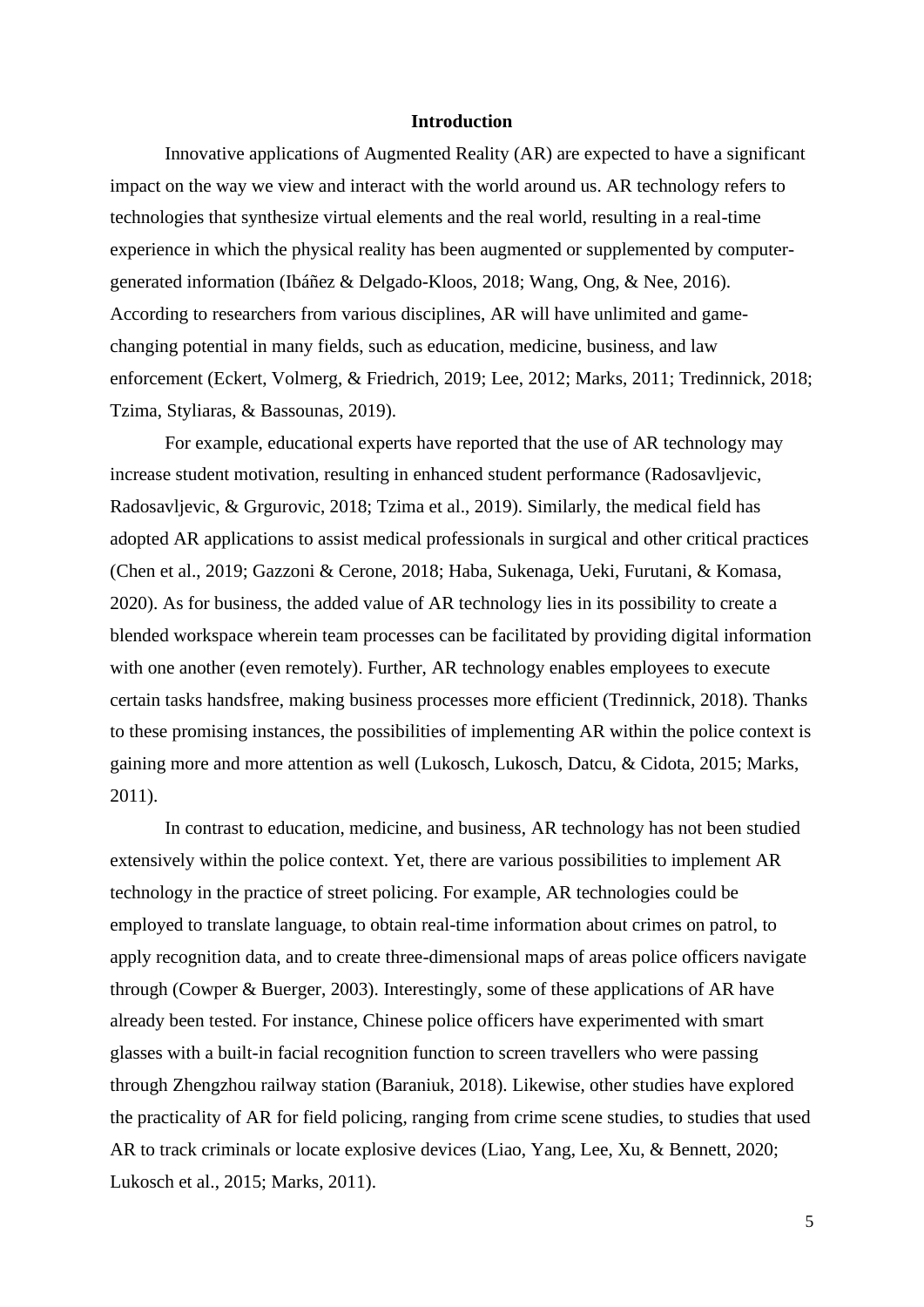Although AR studies in the police context are becoming more prevalent, the number of studies is still limited. Additionally, preceding studies have primarily focussed on the applications of AR devices (Baraniuk, 2018; Datcu, Lukosch, & Lukosch, 2016; Marks, 2011), and have not (or to a lesser extent) addressed the psychological, cultural, behavioural, and other human attributes associated with using AR technology among police officers. Thus, it remains unknown what psychological factors may promote or obstruct the use of AR glasses, while these factors may predict whether police officers, and on a broader level, the police as an intelligence-led organization, would be willing to work with AR technology (Berkemeier, Zobel, Werning, Ickerott, & Thomas, 2019). On top of that, the Dutch police have been experimenting with various technologies that may support police officers in their work. Regardless of that, it remains undetermined what factors contribute to the successful implementation of technologies for field policing (Ernst, ter Veen, Lam, & Kop, 2019). Therefore, this study's aim is to assess whether Dutch (mounted) police officers would accept AR glasses as a new potential technology. In addition, this study seeks to reveal what psychological mechanisms contribute to the police officers' technology acceptance of AR glasses. By unveiling these mechanisms, it will become clear if and how AR glasses may help to make field policing more efficient. In addition, increased knowledge of these mechanisms may hold important implications for the implementation process (Teo, 2011).

In the following paragraphs, an overview of the AR literature will be discussed. First, a brief history of AR technology will be given as well as a more comprehensive definition of AR. Thereafter, the theory behind technology acceptance will be outlined. Next, the link between technology acceptance and the psychological mechanisms characteristic for field policing will be considered.

## **A Brief History of Augmented Reality (Glasses) and its Definition**

The first invention of AR technology, the *Sword of Damocles*<sup>1</sup>, dates back to 1968 and was invented by computer scientist Ivan Sutherland. Specifically, it was a head-mounted display that allowed users to partially see through the device, so that they would not be totally detached from their surroundings. The possibility of interacting with the real world while using AR technology is one of the fundamental characteristics of AR. In this case, the display

 $1$  The first head-mounted AR display was named after the Greek courtier 'Damocles' who was intimidated by the tyrant, Dionysius. Dionysius suspended a sword that was tied to the hair of a horse above Damocles' head as a way of saying that those who thrive must always be watchful.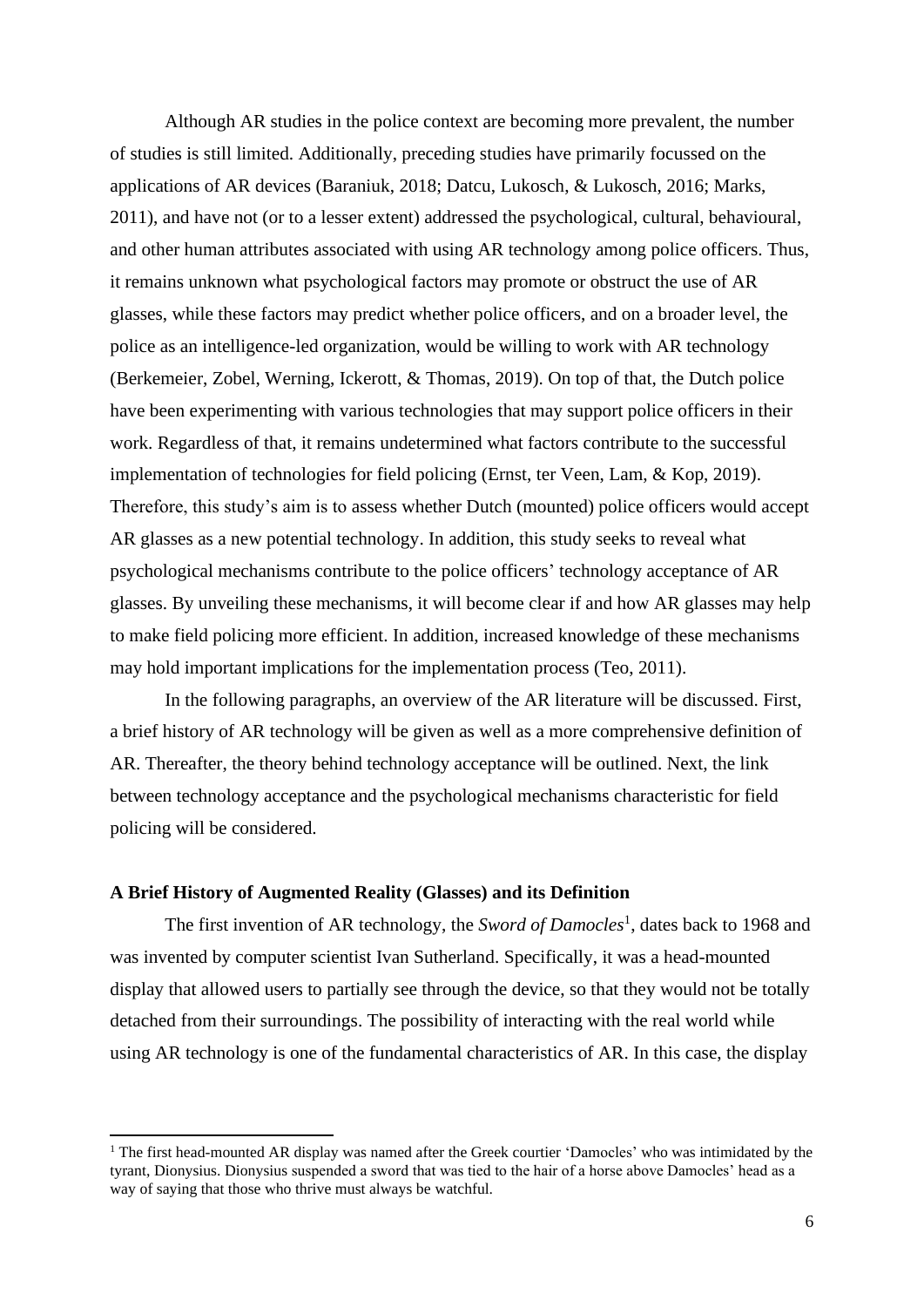could show the output of another computer programme and relied on headtracking, following the gaze of the user to show the output (Peddie, 2017).

Subsequently, in the 1970s and 1980s, other research departments such as NASA and the U.S. Airforce Armstrong's Laboratory gained interest in studying whether AR applications could be beneficial for the military and air- and spacecraft. Within this context, AR displays were used to provide air-traffic controllers with barometer settings, runway assignments and wind conditions. In addition, the displays would allow the controllers to see through adverse weather circumstances that would otherwise be unworkable and would lead to complete cancellation of flights (Stephen et al., 2002).

During the late 90s, AR officially became a research field, leading to international workshops on the topic as well as symposia. Around the same time, Ronald Azuma helped to define AR by demarcating three core elements of AR, which include (a) the synthesisation of the virtual world with the real world, (b) the possibility of movement in 3D and (c) the interaction in real-time (Carmigniani, 2011; Peddie, 2017). The sensory input that can be used by AR technology include text, images, 3D-models, music, and videos (Yungiang et al., 2019). Further, virtual reality (VR) and AR are sometimes perceived as interchangeable concepts while AR distinguishes itself by its capacity to integrate all types of information to the real world. In contrast, VR replaces the real world to let the user interact with a simulated one (Detmer, Hettig, Schindele, Schostak, & Hansen, 2017).

The first AR glasses, the *MicroOptical,* were launched in 1997. Since then, other glasses have found their way to the market, amongst which were the first commercial glasses, called *Glasstron*, which were produced by Sony (Peddie, 2017). Another example of AR glasses include Google glasses, which have the capacity to present information directly on the vision of the user wearing the glasses (Han, Tom Dieck, & Jung, 2019). Since then, other companies started to develop AR glasses at a fast rate. Currently, AR is still rapidly emerging and remains a technology of interest among researchers, developers, and investors (Wang et al., 2016).

# **Technology Acceptance and Augmented Reality Glasses within the Police Context**

**The traditional technology acceptance model (TAM).** Technology acceptance can be defined as the psychological state that drives an individual to voluntarily use an emerging technological device (Jen-Hwa Hu, Lin, & Chen, 2005). The first model that explained technology acceptance is called the Technology Acceptance Model (TAM) and was developed by Davis (1989). According to the TAM, the perceived ease of use (PEOU) and the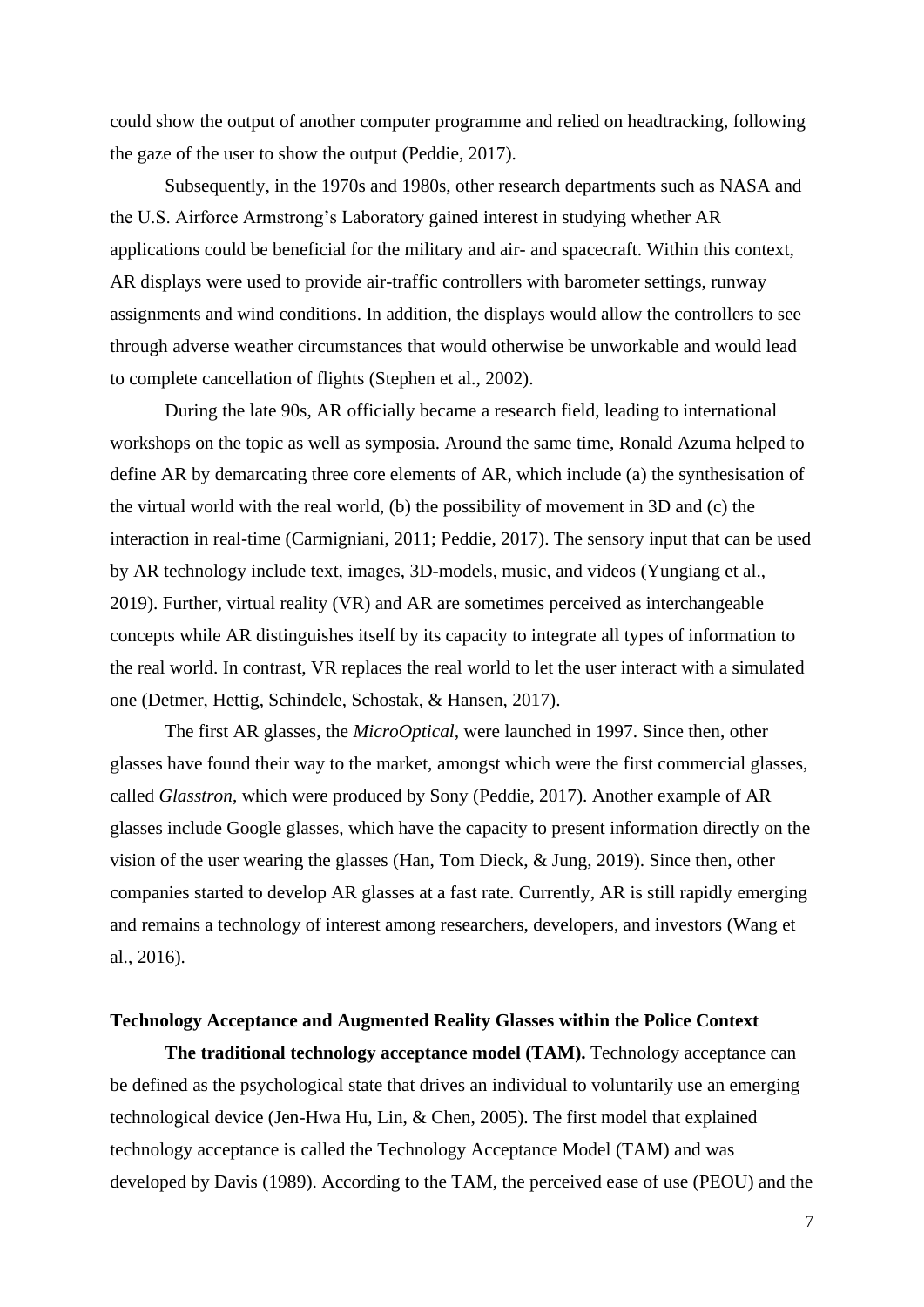perceived usefulness (PU) of a technology make up the attitude toward a technology (Marangunić & Granić, 2015; Pavlou, 2003). Hereby, the PEOU refers to 'the degree to which a person believes that using a particular system would be free of effort' (Davis, 1989, p. 320). The PU is defined as 'the degree to which a person believes that using a particular system would enhance his or her job performance' (Davis, 1989, p. 320). Additionally, the PEOU an PU affect the behavioural intention to use a technology. The behavioural intention refers to the willingness and readiness to perform specific behaviour (Azjen, 2011). In Figure 1, the TAM model is illustrated. As shown in Figure 1, external variables may affect the PEOU and PU. These external variables generally refer to context-specific characteristics (Al-Emran, Mezhuyev, & Kamaludin, 2018). Therefore, psychological variables that are characteristic for the context of field policing were integrated in this study.



*Figure 1.* Technology Acceptance Model (TAM). Adapted from "A critical assessment of potential measurement biases in the technology acceptance model: three experiments," by F. D. Davis and V. Venkatesch, 1996, *International Journal of Human – Computer Studies*, *45*(1), p. 20.

In their study, Colvin and Goh (2005) assessed the TAM in the context of law enforcement. Particularly, they explored what factors could explain why officers in the field would accept or reject technology. They focused on computer technology and found some evidence that the PEOU and PU affected the behavioural intention among police officers. In another study, COPLINK Mobile was tested on a handheld device among patrol officers. COPLINK Mobile grants police officers access to obtain critical information from crime databases. In addition, police officers can request important information (such as locations and crime events) through a radio function that enables real-time communication. The overarching aim of the study was to investigate whether police officers would accept COPLINK as a potential technology that would enable collaboration across agencies. The authors concluded that mostly the PU was a strong predictor of technology acceptance levels (Hu & Chen, 2005). Moreover, Lindsay, Jackson, and Cooke (2011) found that the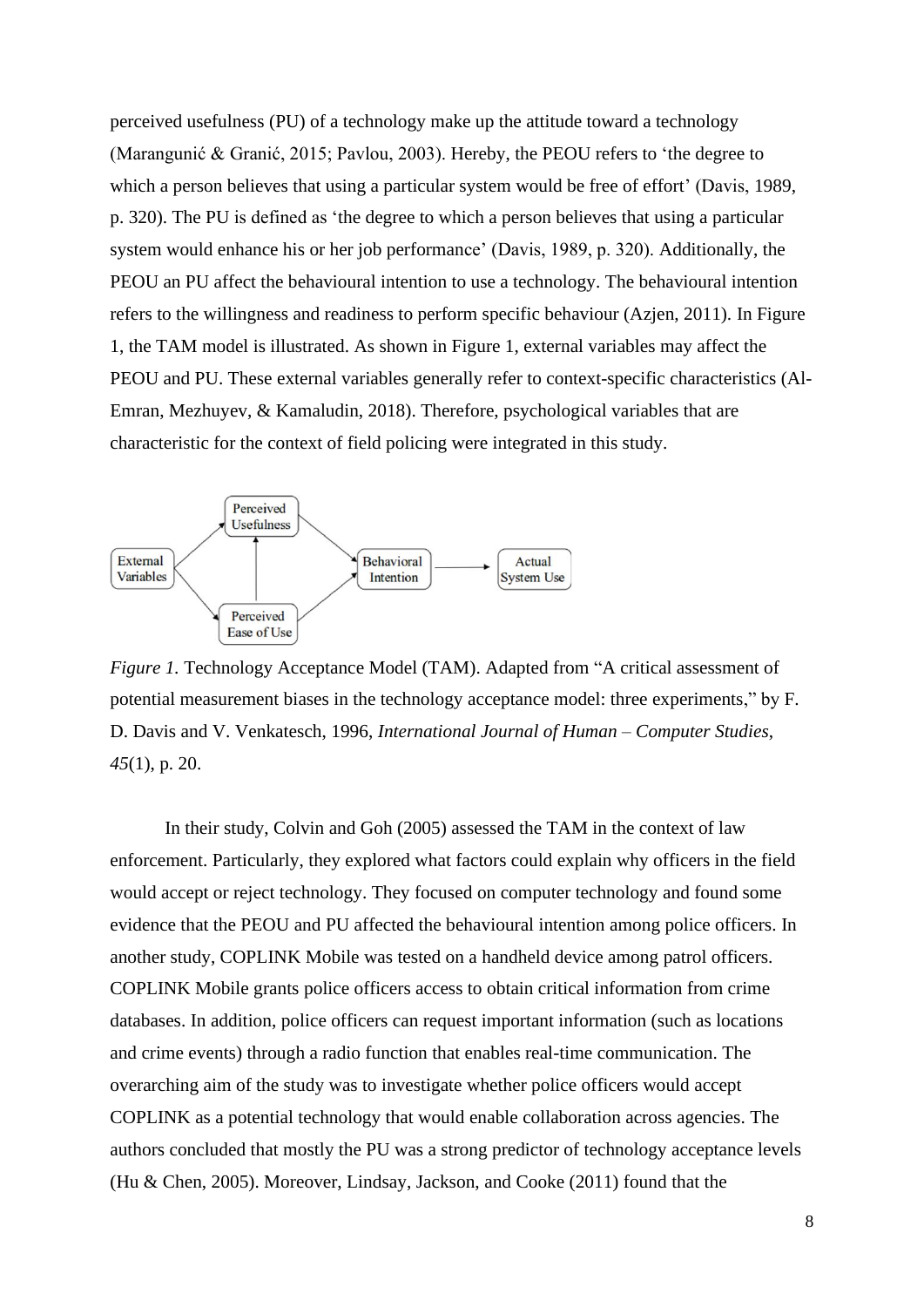technology acceptance among police officers is greatly determined by the PEOU of a technology. Although the aforementioned studies did not test AR technology specifically, the previous findings in other technology acceptance studies among police officers give reason to expect that:

**H1.** *The PEOU and the PU positively influence the behavioural intention to use AR glasses among police officers.*

As presented in Figure 1, the PEOU directly influences the PU of a technology. Herewith, Davis (1989) theorized that the easier individuals would find a technology to use, the more useful they would find that technology. What is more, this link between the PEOU and subsequent PU has been corroborated by other technology acceptance studies (Dwi, Muhammad & Esa, 2018; Rese, Schreiber & Baier, 2014). Therefore, this study will test this relationship as well, leading to the following prediction:

**H2.** *The PEOU positively relates to the PU of the AR glasses; when the PEOU increases, the PU increases as well*.

**Incorporating policing variables into the TAM.** As mentioned earlier, external variables are an integral part of the TAM and may impact technology acceptance. At this time, there is not much knowledge of what external, psychological variables may impact technology acceptance among police officers. On top of that, there is little previous research available that has focused on AR technology and field policing. One exception to this involves a study performed by Engelbrecht and Lukosch (2020), which focused on testing augmented content among Dutch police officers. Their study has given a first, general impression of how police officers perceive AR for their work in the field. Nevertheless, they concluded that more research would be necessary to determine whether AR would be appropriate for field policing Therefore, this study will focus more deeply on a number of psychological variables that are characteristic for field policing, which include (a) risk perception, (b) subjective norms, and (c) perceived stress.

Firstly, the impact of risk perception on technology acceptance will be of interest. Given that police officers working in the streets have to engage continuously in complex decision-making processes about their actions relating to the public, criminals, and their environment (Dror, 2007), they also have to appraise risky situations they come across. The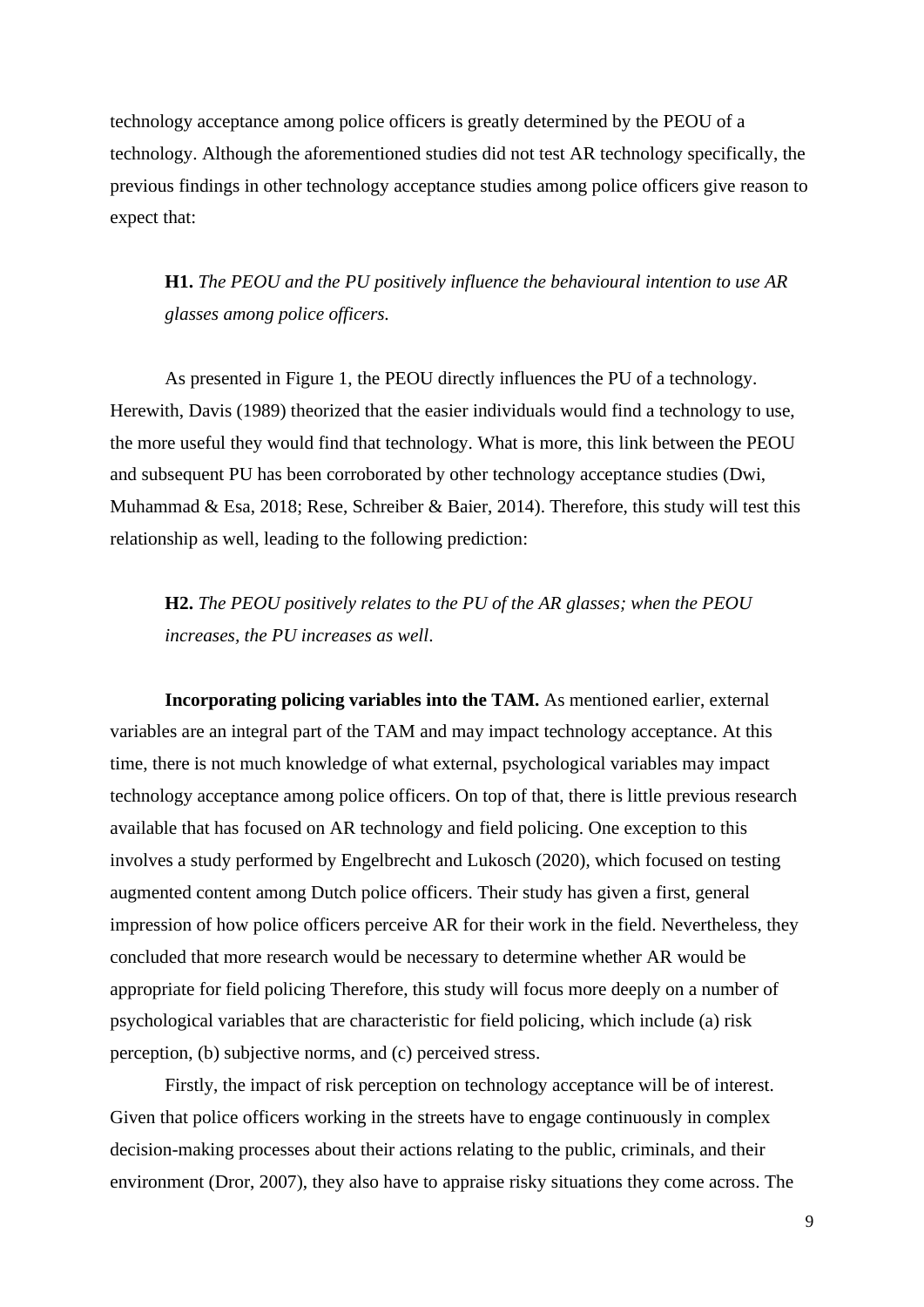technological devices they use during their work may also evoke risky situations. Thus, letting police officers operate with AR glasses will give insight into their risk perceptions of using the AR glasses while carrying out a variety of actions in the field.

Secondly, the subjective norms of the police officers will be added as an additional research variable. A characteristic of field policing includes working together with colleagues who are part of the same social group. Hereby, a social group refers to an aggregation of at least two people who share the same social identity. Individuals who share the same social identity tend to describe themselves as being similar to one another in terms of qualities and self-concept (Hogg, Abrams, Otten, & Hinkle, 2004). As a result, sharing a social identity influences group members in that they adopt similar attitudes, beliefs and behavioural intentions (Hagger & Chatzisarantis, 2006). Thus, it presumed that the perceptions of colleagues are important among police officers.

Thirdly, the role of perceived stress will be examined in this study. Being exposed to different types of stressors, ranging from slightly to deeply traumatic, is unavoidable in the practice of street policing (Gershon, Barocas, Canton, Xianbin, & Vlahov, 2008; Xu, 2020). As a consequence, police officers will experience fluctuating levels of stress most of the time during their work. Acknowledging the major role of police stressors, the relationship between perceived stress and the TAM components is incorporated in this study as well.

*Risk perception and behavioural intention.* Generally, risks can be classified according to three categories (probability, exposure, and consequences of exposure), formulaically expressed as the risk  $(r)$  = likelihood (1) x consequence (c). Thus, it is the probability of an event, situation, or behaviour having a specific outcome (Slovic & Weber, 2002). The appraisal of risks, also known as risk perception, refers to the cognitive process in which people evaluate risk characteristics in terms of their acceptability and seriousness (Renn & Benighaus, 2013). More specifically, the perceived risk associated with the use of technologies can be defined as the 'felt uncertainty regarding possible negative consequences of using a product or service' (Featherman & Pavlou, 2003, p. 453). The types of risks associated with using a technology can be classified as either psychological, physical, or as risks due to uncertainty associated with a technology. In this case, psychological risks refer to 'the potential anxiety or disappointment that can occur after the consumer purchases the technology' (Kalantari & Rauschnabel, 2018, p. 8). In contrast, uncertainty risks are primarily economical or functional and may involve loss of money or inadequate performance of the technology. Lastly, physical risks occur when the use of a technology may result in physical injury (Chuah, 2019).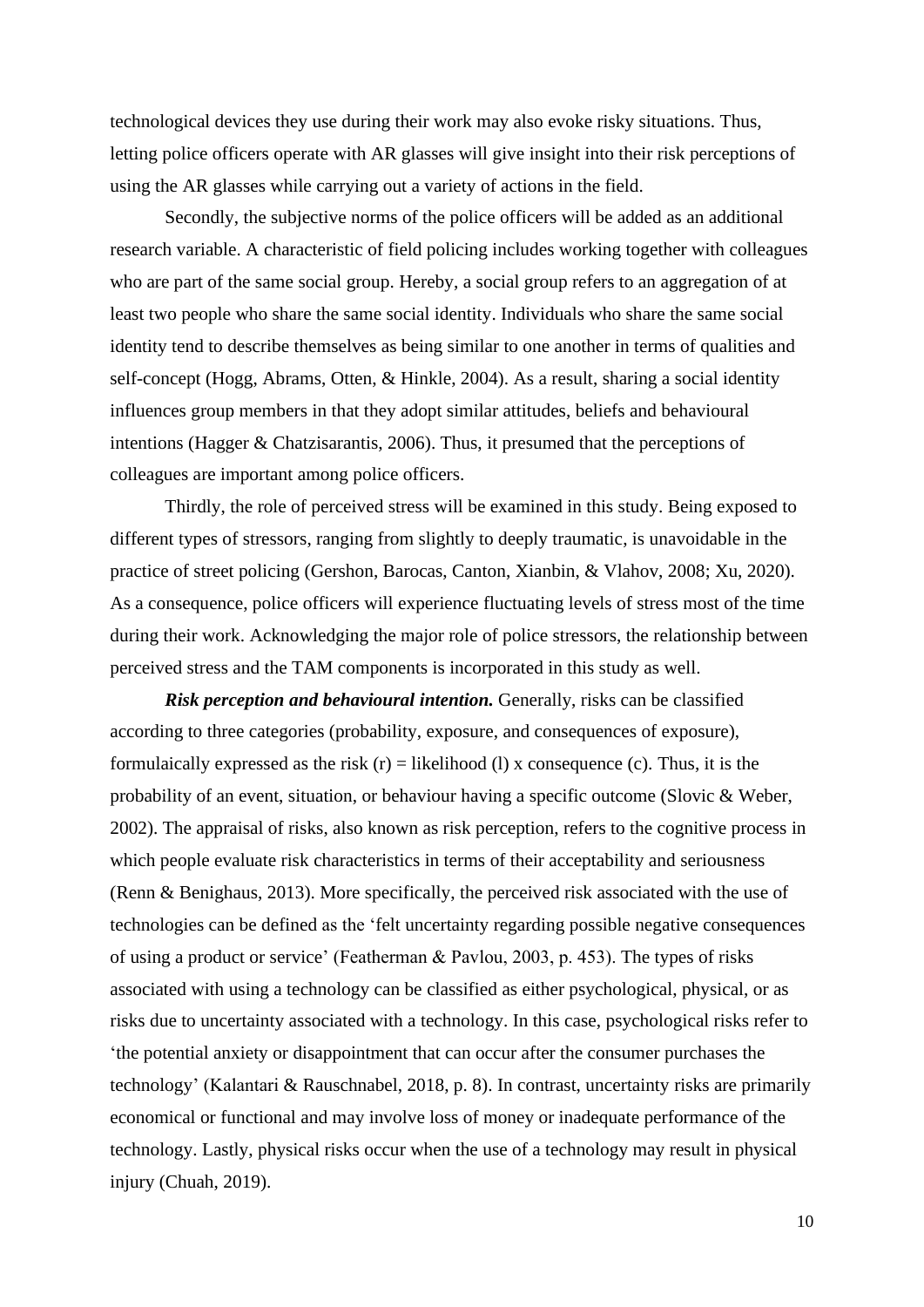In extension of the different types of risks, incorporating perceived risk within the TAM in relation to field policing is imperative since the use of a wearable technology impacts the user's vision and may in turn affect the ability to move adequately (Chuah, 2019). What is more, using AR glasses may obstruct the central and peripheral vision to such an extent that important visual cues are no longer observed correctly, or in the worst case, are not noticed at all (Sabelman & Lam, 2015). For instance, police officers may not see a perpetrator fleeing from their peripheral vision, may misjudge the speed of an approaching vehicle, or may underestimate their reaction time in a high-stake situation. The previous examples illustrate that these risks may result in detrimental scenarios. Therefore, it is necessary to study whether police officers perceive the use of AR glasses as risky. The risk perception of AR glasses in this context can thus be interpreted as the estimated physical risk of police officers. This has important implications for the technology acceptance since higher risk perceptions of a technology may interfere with the PU of that technology. That is, when individuals perceive a technology as risky, they are less inclined to evaluate that technology as useful and will be hesitant to adopt that technology (Siegrist, 2008). Therefore, it is hypothesized that:

**H3.** *Low risk perceptions and the PU will have a positive relationship, meaning that the lower the risk perception, the higher the PU of the AR glasses*

**H4.** *Low risk perceptions and the behavioural intention will have a positive relationship meaning that the lower the risk perception, the higher the behavioural intention to use the AR glasses*

*Subjective norms and behavioural intention.* Subjective norms can be defined as the 'evaluation of whether an individual feels significant others think he/she should engage in specific behaviour' (Sharma et al., 2015, p.2). In other words, when an individual believes that important people to him or her value specific behaviour, the more they are inclined to perform that behaviour as well (Choi & Chung, 2012). The idea that subjective norms play an important role in policing is supported by previous studies. For instance, it was found that police officers' often wonder about how others view and evaluate their actions and use these perceptions to guide their own behaviour (Finckenauer, 1976; Ishoy, 2016). Moreover, police officers seem to value their relationships with their colleagues, perceiving their attitudes as particularly important to them (Bell & Eski, 2016). With regard to technology acceptance, colleagues tend to share similar ideas about the usefulness of technologies. As a result, one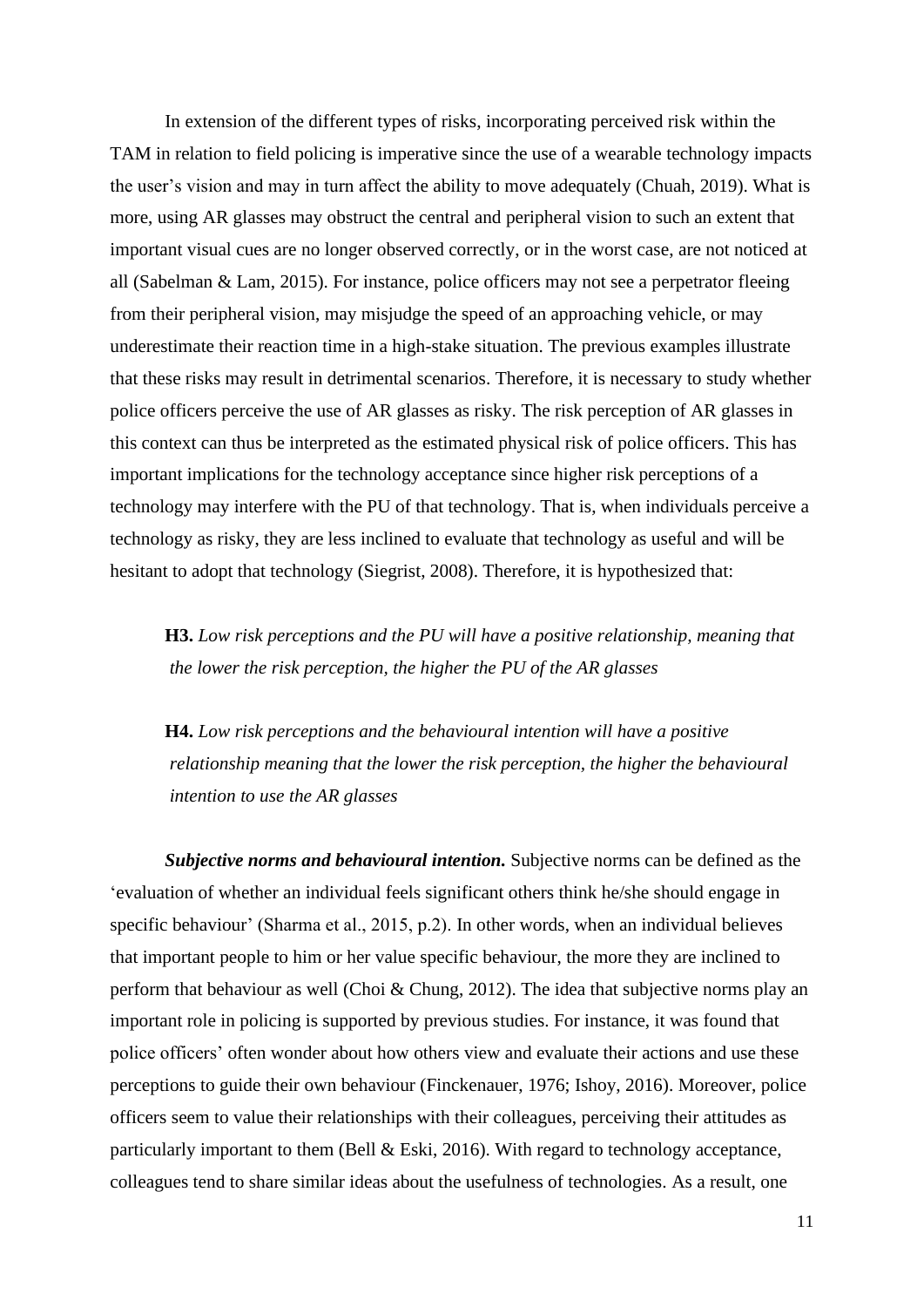will be more willing to work with a technology when colleagues think positively about that technology. This is corroborated by the study of Schepers and Wetzels (2007), who concluded that subjective norms are strongly related to the PU and the subsequent intention to use a novel technology. So, it is expected that:

**H5.** *There will be a positive relationship between the subjective norms and the PU of the AR glasses, meaning that police officers who believe their colleagues find the AR glasses useful, will find the AR glasses more useful themselves*

**H6.** *The subjective norms will positively influence the behavioural intention, meaning that police officers who believe that their colleagues would want to work* with the AR glasses, will be more likely to want to work with the AR glasses as well

*Perceived stress and behavioural intention*. The affective state of stress can be defined as 'an experience that occurs when individuals simultaneously appraise events as threatening or otherwise harmful and their coping resources as inadequate' (Cohen, Gianaros, & Manuck, 2016, p. 458). An intrinsic part of working as a police officer in the field involves dealing with numerous stressors on a daily basis. For example, police officers on patrol may encounter threatening and traumatic situations that may pose a risk to their own safety (Aaron, 2000; Bell & Eski, 2016; Violanti, Castellano, O'Rourke, & Paton, 2006). Such situations may include recovering dead bodies, witnessing the death of another police officer, experiencing violence toward oneself or having to use violence to protect oneself (Bano & Talib, 2017). These examples do not make up an exhaustive list, but do paint a picture of the amount of stress that police officers may face in their line of duty. Because police officers can be exposed to high levels of stress, it is an important variable to take into account when studying the technology acceptance of AR glasses among police officers.

Although there are no studies about stress in the police context and technology acceptance, other studies that examined these subjects can serve as a reference to hypothesize if and how stress and technology acceptance may be linked. With respect to the TAM model, it is presumed that negative emotions may lessen the PEOU of a technology. The reason for this is that emotions such as anxiety and stress may monopolize an individual's attention so that they do not have complete attention for the task at hand (Venkatesh, 2000). In this case, negative affect interferes with the attentional process that is needed to easily work with a technology. In addition, deterrence emotions, such as anxiety, worry, fear, and stress are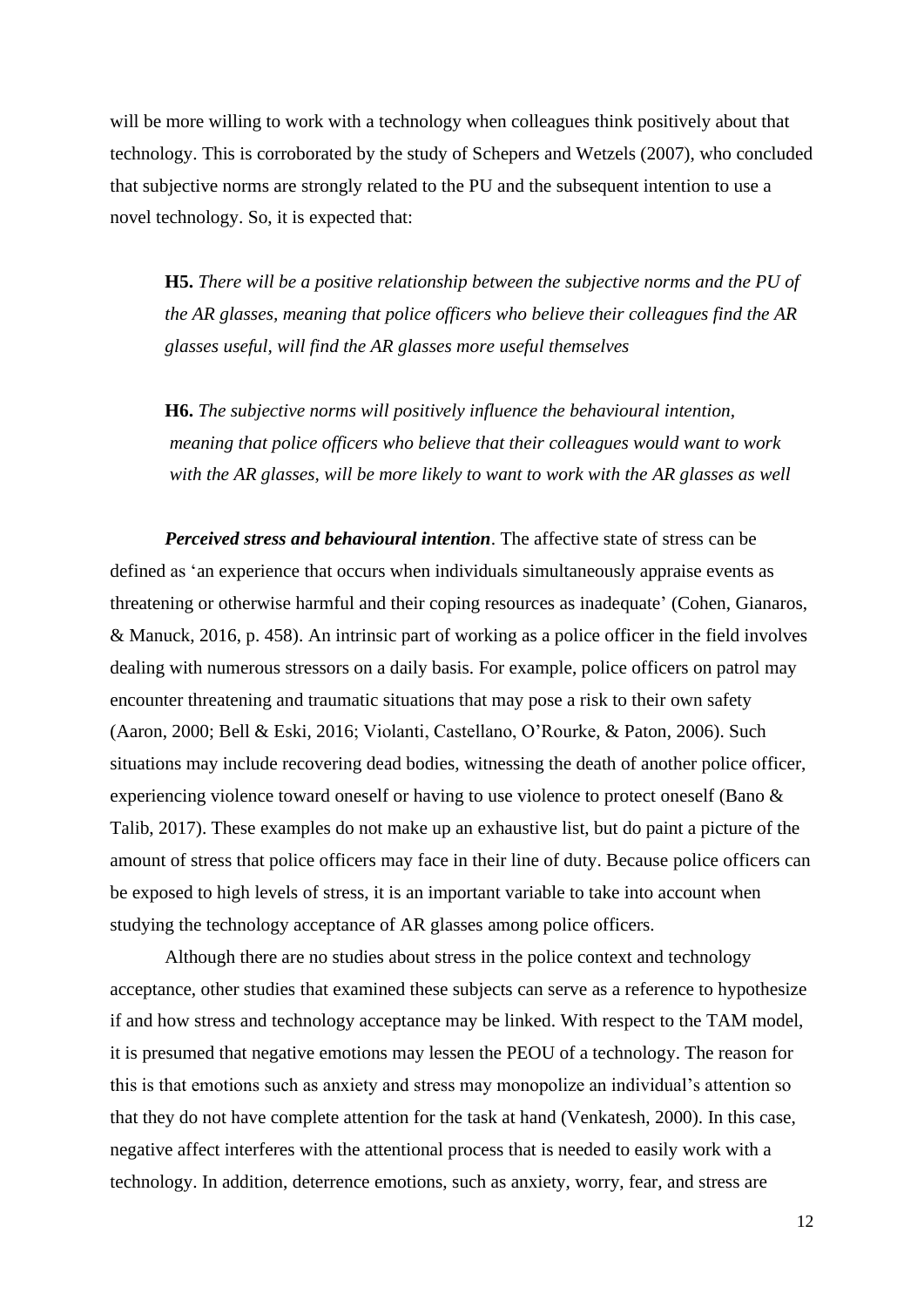presumed to negatively affect the appraisal of a technology in terms of usefulness. As a consequence, feeling stressed will lessen the behavioural intention to use a technology (Beaudry & Pinsonneault, 2010). On a broader level, the effect of moods and emotions on technology acceptance have been studied in the past (Marangunić & Granić, 2015). According to Hoong, Thi, and Lin (2017), the emotional state while using a specific technology affects the perception of that technology in terms of its opportunities and threats. Specifically, intense emotive states, such as stress, are more likely to affect someone's beliefs while performing tasks and activities than less intense emotions or moods (Bohner, Crow, Erb, & Schwarz, 1992). Transferring this knowledge to this study, it is suspected that:

**H7**. *The higher the perceived stress (negative affect) among the police officers, the lower the PEOU and PU of the AR glasses.*

**H8.** *Perceived stress and the behavioural intention will be negatively associated, meaning that the higher the perceived stress, the lower the behavioural intention to use the AR glasses.*

In the figure below, all the previous discussed research variables and their expected relationships are illustrated as follows:



*Figure 2.* Hypothesized relationships between the research variables.

# **Method**

# **Study Design**

The objective of this study was to determine whether police officers would accept AR glasses as a new technology. Particularly, this study investigated whether risk perception,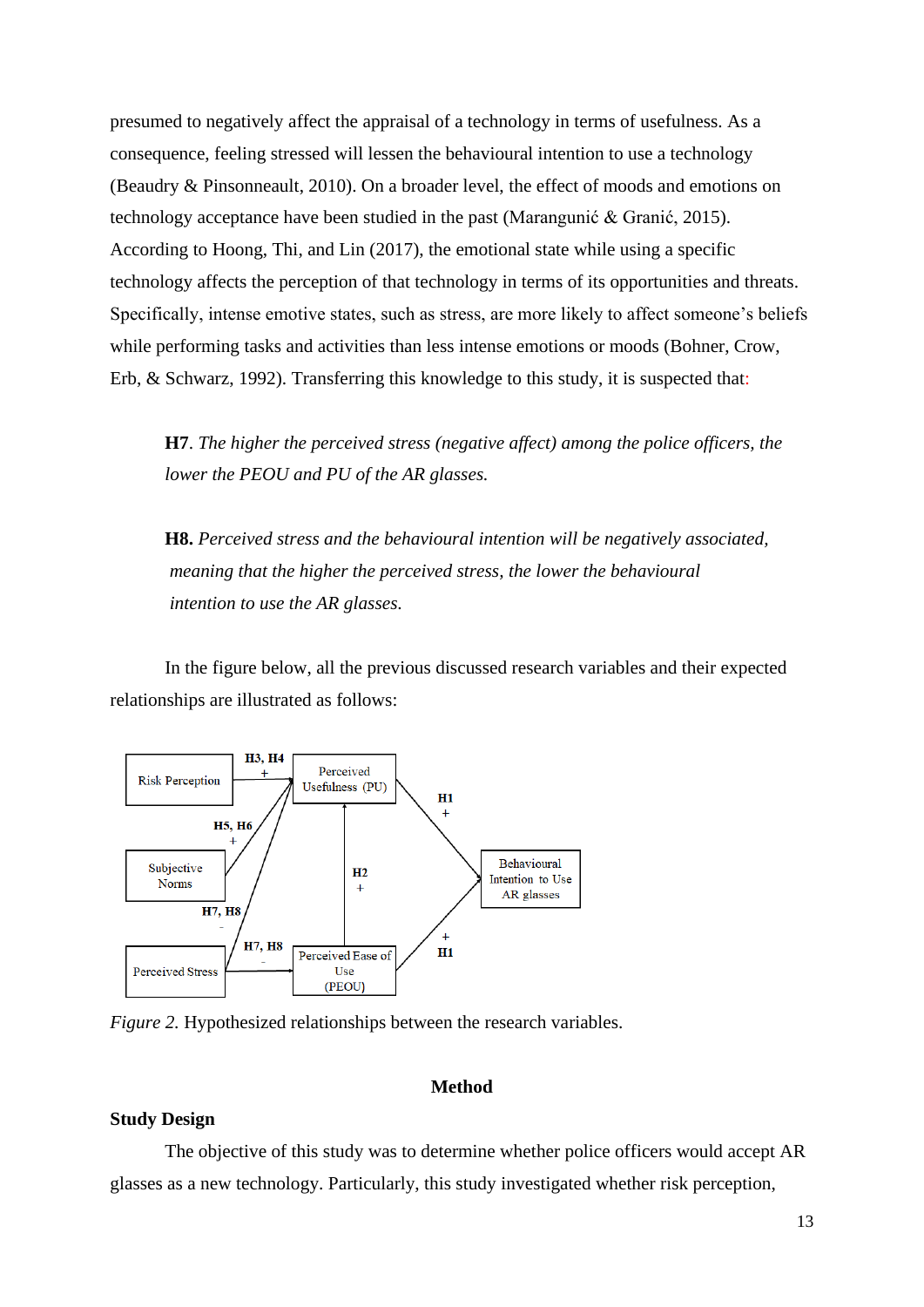subjective norms, and perceived stress underly the willingness to work with AR glasses from the perspective of street- and mounted police officers. To test the hypotheses, a field experiment was organised in collaboration with the Dutch (mounted) police during the summer of 2020. The experiment took place in two cities in the east of the Netherlands. During the experiment, the police officers testes two functionalities of the AR glasses. Further, there were two experimental conditions<sup>2</sup> the participants were randomly assigned to. After testing the AR glasses, the online questionnaire and the interviews assessed the research variables of interest.

## **Participants**

The participants were recruited between the spring and summer of 2020 by the Dutch police by means of opportunity sampling. In total, 75 participants volunteered their time for the field experiment. With regard to the distribution of the participants among the cities, 70.7% (*n=* 53) partook in Nijmegen and 29.3% (*n=* 22) partook in Apeldoorn. Among the participants were a sample of mounted police and street police officers. Because of this, the descriptive statistics of these samples will be dealt with separately hereafter.

**Mounted police.** There were 13 participants in this sample, consisting of five males (38.5%) and eight females (61.5%). Ages ranged between 28 and 51 (*Meanage=* 38, *SD=*  7.19). On average, these officers have been in service of the police for 15.62 years (*SD=* 7.17). Among the participants were six senior constables, three sergeants, one superintendent. The other participants did not indicate their police rank<sup>3</sup>. From this sample, seven participants got the high priority condition and six participants received the low priority condition by random assignment.

**Street police.** This sample consisted of 61 participants, from which 55 were male (88.7%) and seven were female (11.3%). The ages varied across the sample from 21 to 60 years (*Meanage=* 35.60, *SD*= 10.29). Further, the average number of years the participants have been in service of the police was 10.82 years (*SD=* 10.81). The most common police rank within this sample was sergeant (32.2%), followed by senior constable (21.0%), and pupil (21.0%). The other ranks represented in this sample include inspector (8.1%), constable

<sup>&</sup>lt;sup>2</sup> The experimental conditions were tested for broader research purposes that go beyond the scope of this study and included a high priority scenario and a low priority scenario. The experimental conditions were not expected to affect the results of this study given that the scenarios included realistic policing situations.

<sup>&</sup>lt;sup>3</sup> Each country endorses their own ranking system within law enforcement. Please note that we have matched English ranking titles to the Dutch ranking titles we thought were most comparable. Nevertheless, we wish to emphasize that the English ranking titles and associated job content may not correspond fully to the Dutch context.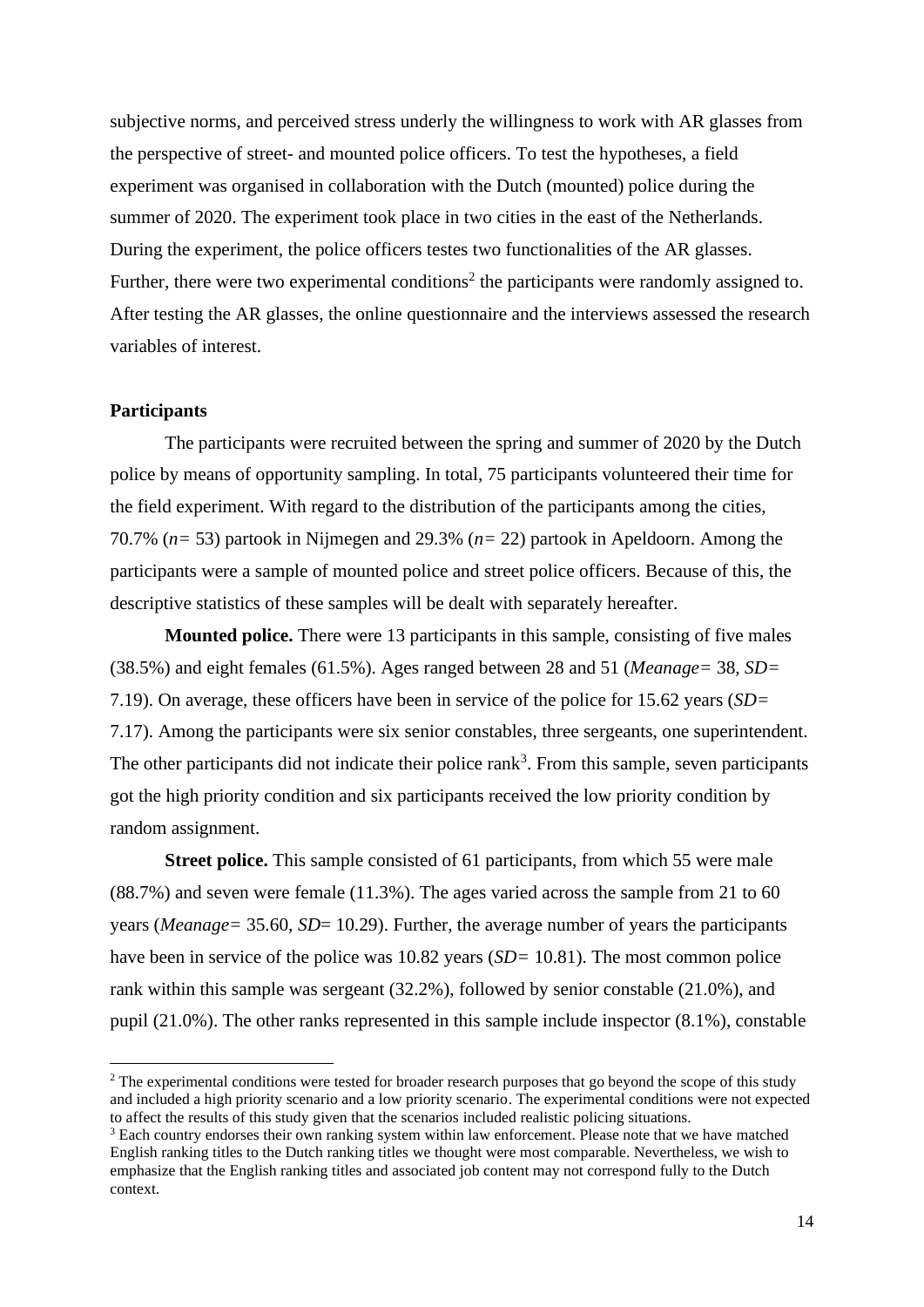(4.8%), police administration worker (1.6%), and the category 'other' (11.3%). Among this sample, 30 participants were part of the high priority condition opposed to 32 participants who were assigned to the low priority condition.

# **Materials**

The AR glasses that were used are called the Vuzix Blade, which are adaptable smart glasses that integrate the digital world with the real world with a variety of functionalities. The glasses feature a HD camera, noise cancelling microphones, full colour, wireless Wi-Fi, UV protection lenses, dual haptic feedback, multilingual voice control, and microSD expansion. In this study, exclusively the Wi-Fi function was used to establish a wireless connection between the glasses and the mobile phones. The applications that were used included the Vuzix Companion app and the RoboCop app. The Vuzix Companion app was used in order to link a mobile phone to the Vuzix Blade. The RoboCop application was created for this project by programmers from Hanze University of Applied Sciences (Groningen, the Netherlands). RoboCop was used by the police officers to navigate through the city and to receive notifications with hotspot information. Below, a photo has been inserted to illustrate what the glasses look like.



*Figure 3.* The Feature-Packed Vuzix Blade Smart Glasses with Advanced Waveguide Optics. Adapted from Vuzix Blade, retrieved from [https://www.vuzix.eu/products/blade-smart](https://www.vuzix.eu/products/blade-smart-glasses)[glasses.](https://www.vuzix.eu/products/blade-smart-glasses)

# **Quantitative measures**

**Technology acceptance**. Technology acceptance was measured with eight items that were inspired by the work of Davis (1989). The scale measured to what extent the police officers found the AR glasses user-friendly (PEOU) and useful (PU). Four items assessed the PEOU. One example was the item: 'overall, I find the AR glasses easy to use.' The other four items assessed the PU. One question included: 'using the AR glasses saves me valuable time.'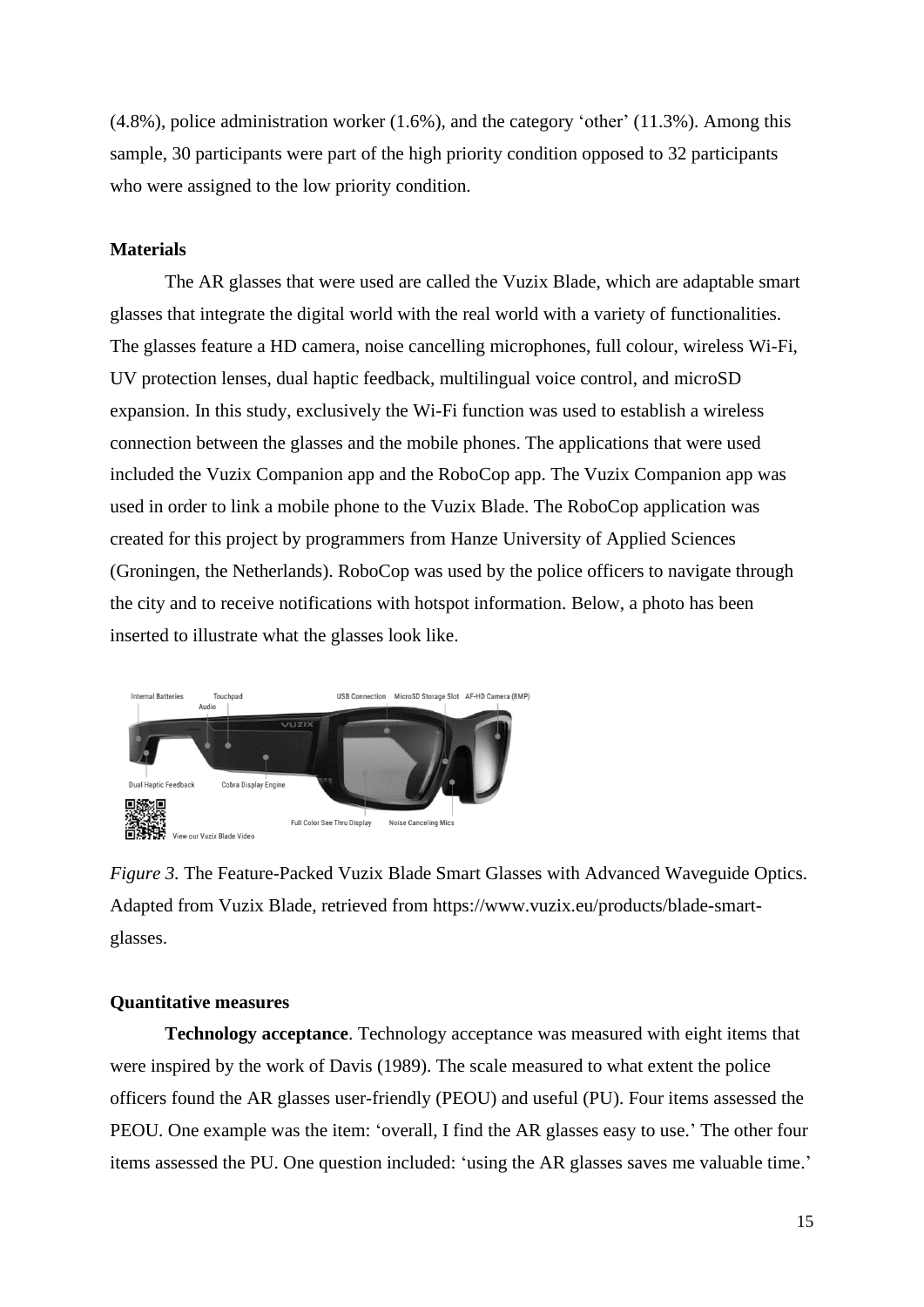The police officers could indicate their answers on a 5-point Likertscale, ranging from 1 (strongly disagree) to 5 (strongly agree). The mean scores of the scales were used to assess the PEOU and PU. The higher the mean PEOU score, the more user-friendly the police officers found the AR glasses. Similarly, a high mean score on the PU scale would mean that the police officers thought the AR glasses were very useful (PEOU  $\alpha$ = .66, PU  $\alpha$ = .90).

**Behavioural intention**. The behavioural intention scale assessed whether the police officers would be willing to work with AR glasses in the future. These items were used in another AR study by Ibili, Resnyansky, and Billinghurst (2019). The items were: 'I intend to use the AR glasses in the future' and 'I predict that I would use the AR glasses in the future.' These items were also assessed with a 5-point Likertscale, consisting of the same answer possibilities as the other scales. In this case, the higher the mean score, the greater the behavioural intention to work with the AR glasses ( $\rho = .94$ )<sup>4</sup>.

Perceived risks. The risk perception scale consisted of three items and was based on the work of Clothier, Greer, Greer, and Mehta (2015). On this scale, the police officers could indicate to what extent they believed working with the AR glasses is risky (or not). A 5-point Likert-scale was used, from which the lowest point was 1 (strongly disagree), and the highest point was 5 (strongly agree). One of the items included: 'using the AR glasses is safe.' Higher mean scores on this scale corresponded to lower risk perceptions ( $\alpha$ = .83).

**Perceived stress.** The self-report questions about perceived stress were adapted from a study by Ströfer, Ufkes, Noordzij, and Giebels (2016). The items asked the police officers whether they experienced stress during the experiment. For instance, one item was: 'to which extent did you feel tension during, or directly after the navigation task?' These questions were answered on a 5-point Likertscale, ranging from 1 (not at all) to 5 (extremely). Hereby, low scores matched low levels of perceived stress as opposed to high scores, which represented high levels of perceived stress ( $\alpha$ = .67).

Subjective norms. Two items derived from the work of Venkatesh, Morris, Davis, and Davis (2003), were integrated in the questionnaire to get an idea of the police officers' normative beliefs about using AR glasses. An example of an item was 'colleagues whose opinion I value prefer that I should use the AR glasses', which could be answered using a 5 point Likertscale, with the same answer possibilities as the other scales. The total mean scores were calculated to get an idea about the subjective norms among the samples. In this case, higher scores corresponded to stronger normative beliefs about using the AR glasses ( $\alpha$ = .89).

<sup>4</sup> The Spearman-Brown coefficient is a more appropriate measure to calculate the reliability of a two-item scale in comparison to the alpha coefficient (Eisinga, Grotenhuis, & Pelzer, 2013).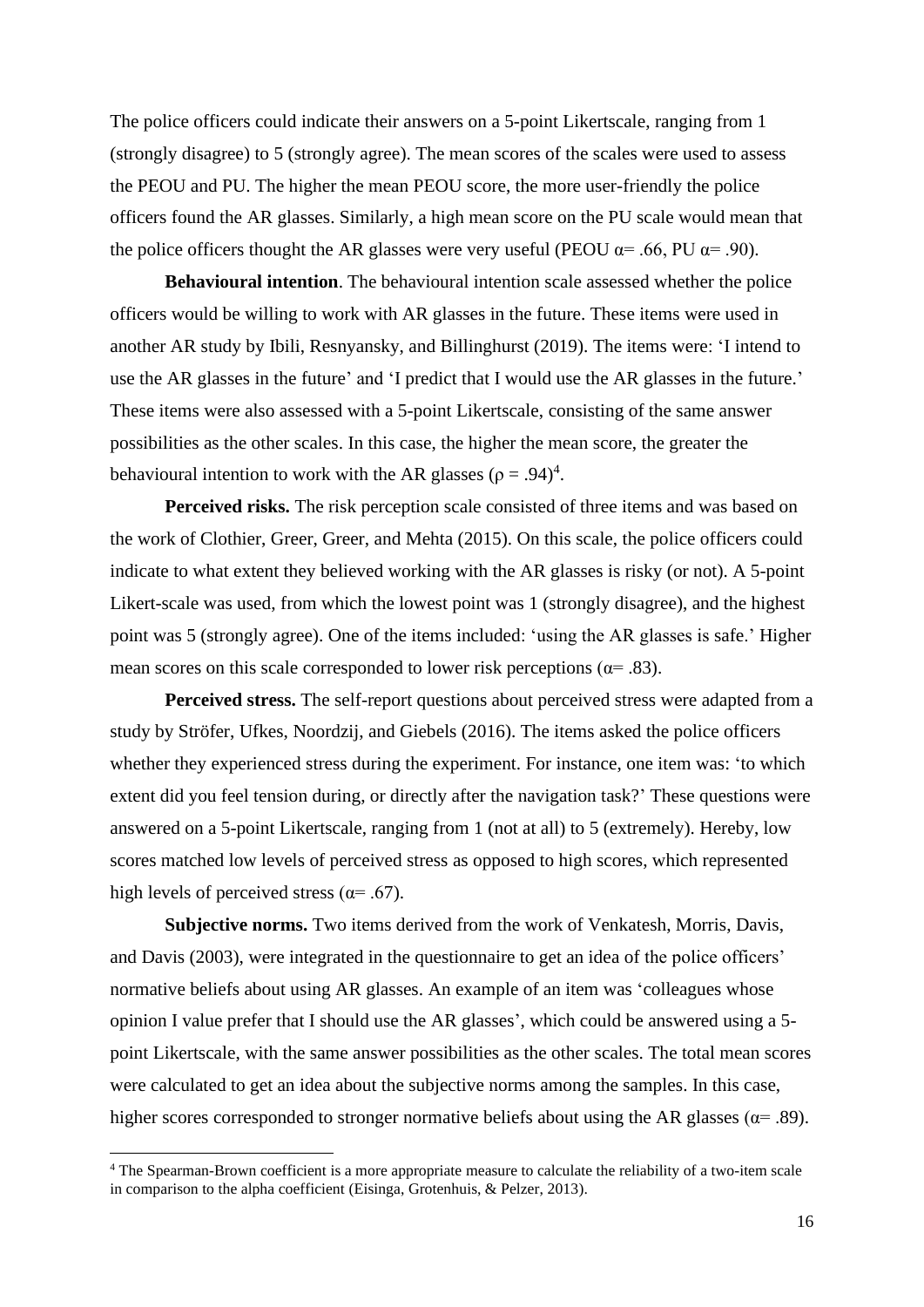## **Qualitative measures**

**Semi-structured interview.** In addition to the online questionnaire, 41 semistructured interviews were analysed for this study<sup>5</sup>. The structured part of the interview consisted of seven questions and are summarized in Table 1. Roughly, there were three categories of structured questions, namely (a) questions about the police officers' experience and attitude towards using the AR glasses in the future, (b) questions about the cognitive demand of using the AR glasses, and (c) questions about the experimental conditions. In addition to the standard questions, specific follow-up questions were asked to get a more indepth review of the participants' unique experience. For this study, only the qualitative data relating to technology acceptance were analysed and discussed in the result section.

# **Table 1**

| <b>Interview topic</b>        | <b>Questions</b> |                                                             |
|-------------------------------|------------------|-------------------------------------------------------------|
| Technology acceptance         | i.               | How did you experience the use of AR glasses to             |
|                               |                  | navigate and to receive hotspot information? What went      |
|                               |                  | well and what did not?                                      |
|                               | ii.              | How would you feel if it was decided that the AR            |
|                               |                  | glasses would be implemented for your work to perform       |
|                               |                  | these tasks in the near future?                             |
| Cognitive load,               | i.               | To what extent did you feel using the AR glasses            |
| situational awareness         |                  | demanded a lot of you mentally?                             |
|                               | ii.              | Did you feel that the information you received helped to    |
|                               |                  | give you a clear idea of the situation? If yes, why? If no, |
|                               |                  | why not?                                                    |
| <b>Experimental condition</b> | i.               | What do you recall of the scenario you were shown on        |
|                               |                  | the mobile phone before engaging in the navigation          |
|                               |                  | task?                                                       |
|                               | ii.              | Would you rate that as a high priority scenario or a low    |
|                               |                  | priority scenario?                                          |

*Overview of the Question Categories and Questions of the Semi-Structured Interview* 

<sup>&</sup>lt;sup>5</sup> Initially, 47 interviews were conducted. However, it was discovered later that six interviews were missing. It is presumed that the interviews may not have been recorded at all, were lost during transmission from the audio recorder to the computer, or have been overwritten by other files. Therefore, 41 interviews were analysed.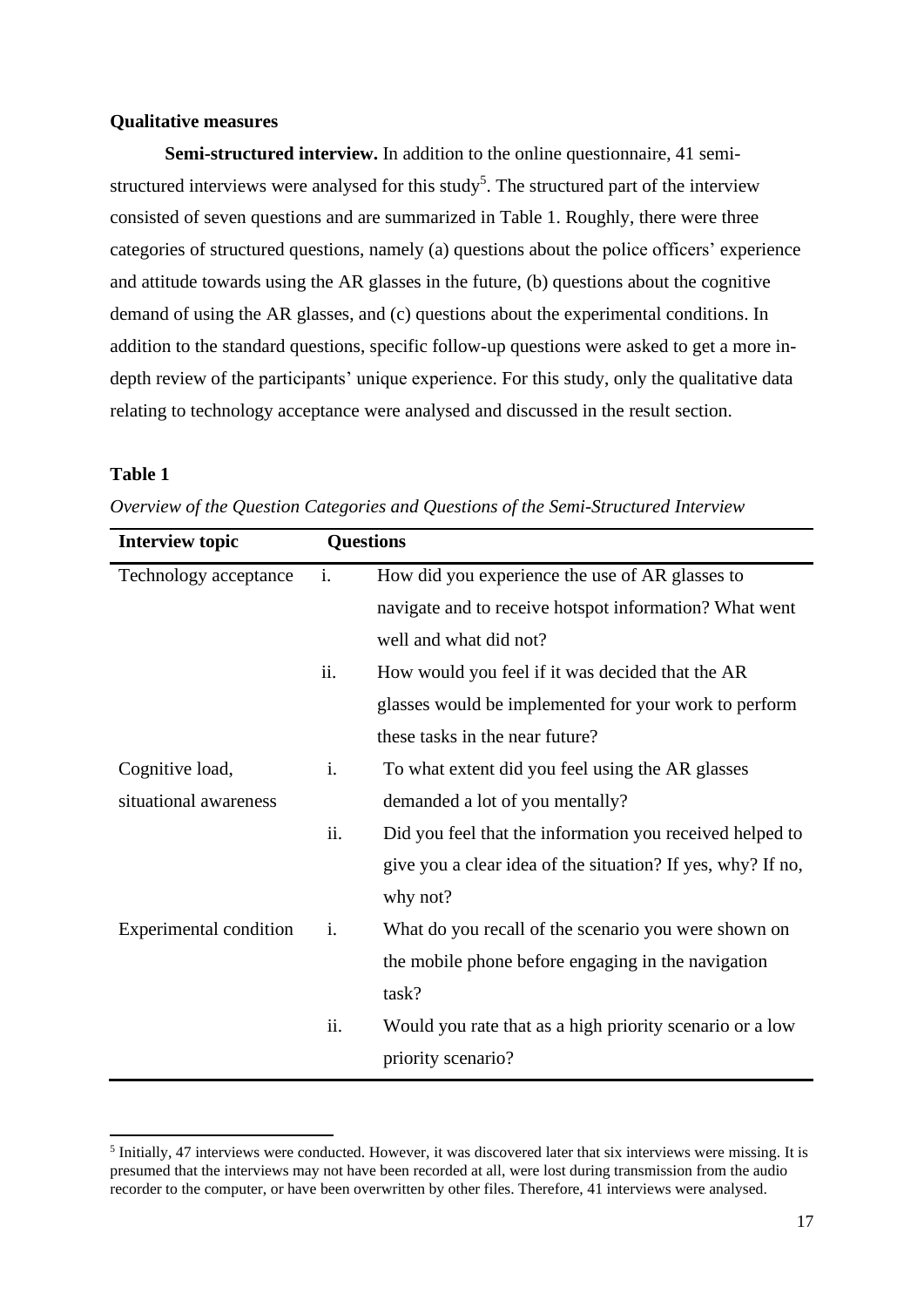# iii. Imagine that you would have gotten a different scenario in terms of priority, would that have affected the way you handled the navigation task?

To establish how many police officers would be interviewed, saturation was the leading criterion. Saturation in qualitative research is reached when 'the appropriate depth has been reached and therefore it is there for the social scientist to make sense and describe.' (Constantinou, Georgiou, & Perdikogianni, 2017, p. 575) Although the aforementioned definition is rather ambiguous, findings from other studies suggest specific thresholds to attain saturation. According to these studies, the minimum number of interviews needed to ensure saturation lies around 12 interviews (Guest, Bunce, & Johnson, 2006; Latham, 2013).

**Thematic analysis of the interviews.** The interviews were analysed by means of thematic analysis, which entails the identification of meaningful patterns and reoccurring themes within qualitative data (Kiger & Varpio, 2020). The most widely used thematic analysis method as defined by Braun and Clarke (2006) was employed and consists of several steps. The first step involved the familiarization with the data. The researchers conducted this step by transcribing the interviews and checking the accuracy of the transcriptions in relation to the original audio recordings. Secondly, the researchers individually generated initial codes and coded the transcripts manually with Atlast.ti Version 9 qualitative analysis software. A predefined set of codes was used and corresponded to the psychological variables of the researchers' studies. The remaining texts were coded inductively, meaning that the codes arose from the qualitative data rather than from pre-existing ideas or theories (Varpio, Paradis, Uijtdehaage, & Young, 2020). The third step was to identify themes of broader significance within the data. The researchers brought their respective coding work together and conceptualised group codes to distinguish between broader themes and specific codes. The final coding scheme can be found in Appendix A.

#### **Procedure**

Preceding the experiment, all participants received information about the experiment through a flyer as well as the informed consent (see Appendix B) by e-mail. The police officers that registered for the experiment were contacted later with more specific information, such as the exact location and time they were expected at the police department. Seeing that the study took place during the COVID-19 pandemic, safety measures had been taken to minimize the contamination risk as best as possible. For instance, the precautions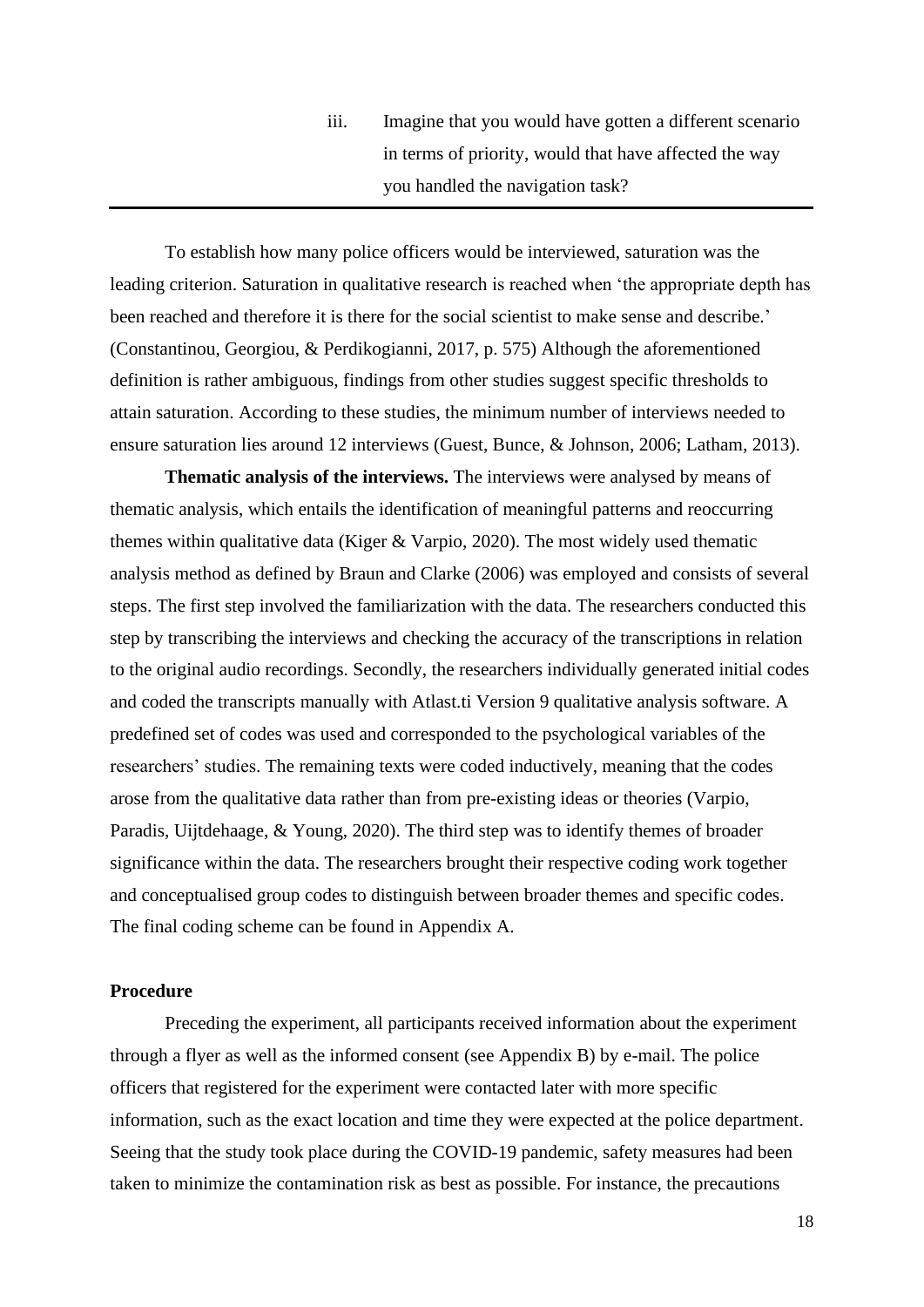were outlined in the informed consent to inform the participants of how everything was organised. Further, all safety concerns relating to COVID-19 have been addressed during the process of getting ethical approval for this project to ensure safe participation.

At the start of the actual experiment, each participant was welcomed by one of the researchers and received a short introduction about the experiment at the police department. During the introduction, the participants were told that they were about to follow a route with the help of navigation instructions using the AR glasses. They were also notified that they would come across various hotspots, which would be brought to their attention through the AR glasses. An example of one hotspot included an intersection where bikes are frequently stolen (see Appendix C for all hotspots). Next, all participants were taught how to use the AR glasses. After getting acquainted with the AR glasses, the police officers were escorted to the starting point of the route. Further, each participant received a cellular phone that they were asked to carry with them during the task. The cellular phones were connected to the glasses so that the navigation instructions and hotspot information would be transferred to the glasses. The participants did not have to use the phone, but only needed to carry it with them.

Subsequently, the researchers gave each participant a scenario. Specifically, this scenario encouraged the police officers to imagine that they were patrolling on a regular working day on the streets, stressing the importance to behave accordingly. The purpose of this was to keep the setting of the experiment as natural and realistic as possible. Except from the mounted police officers, the other police officers did not wear their uniforms to prevent unwanted attention by bystanders.

Just before embarking on the route, each participant was shown a notification on another cellular phone that included either a high priority scenario or a low priority scenario. These scenarios included believable, realistic policing scenarios. The high priority scenario was as follows: 'stabbing at Café X, address:…, at least two wounded with severe injuries. One victim is being reanimated by bystanders. The perpetrator has fled the scene by foot. He was last seen at (location). Perpetrator description: white male, wears a cap, approximately 1 meter and 80cm high. Black shirt, light trousers.' Opposed to the high priority scenario, the low priority scenario included a text that read: 'public disorder at Café X, address: …, a young male is verbally abusive towards personnel and walked away intoxicated. No victims were reported. He was last seen at (location). Perpetrator description: white male, wears a cap, approximately 1 meter and 80cm high. Black shirt, light trousers.' After the participants read the scenario, they were told they could start with the navigation task.

On each route, five hotspots were shown. A symbol in the right corner of the glasses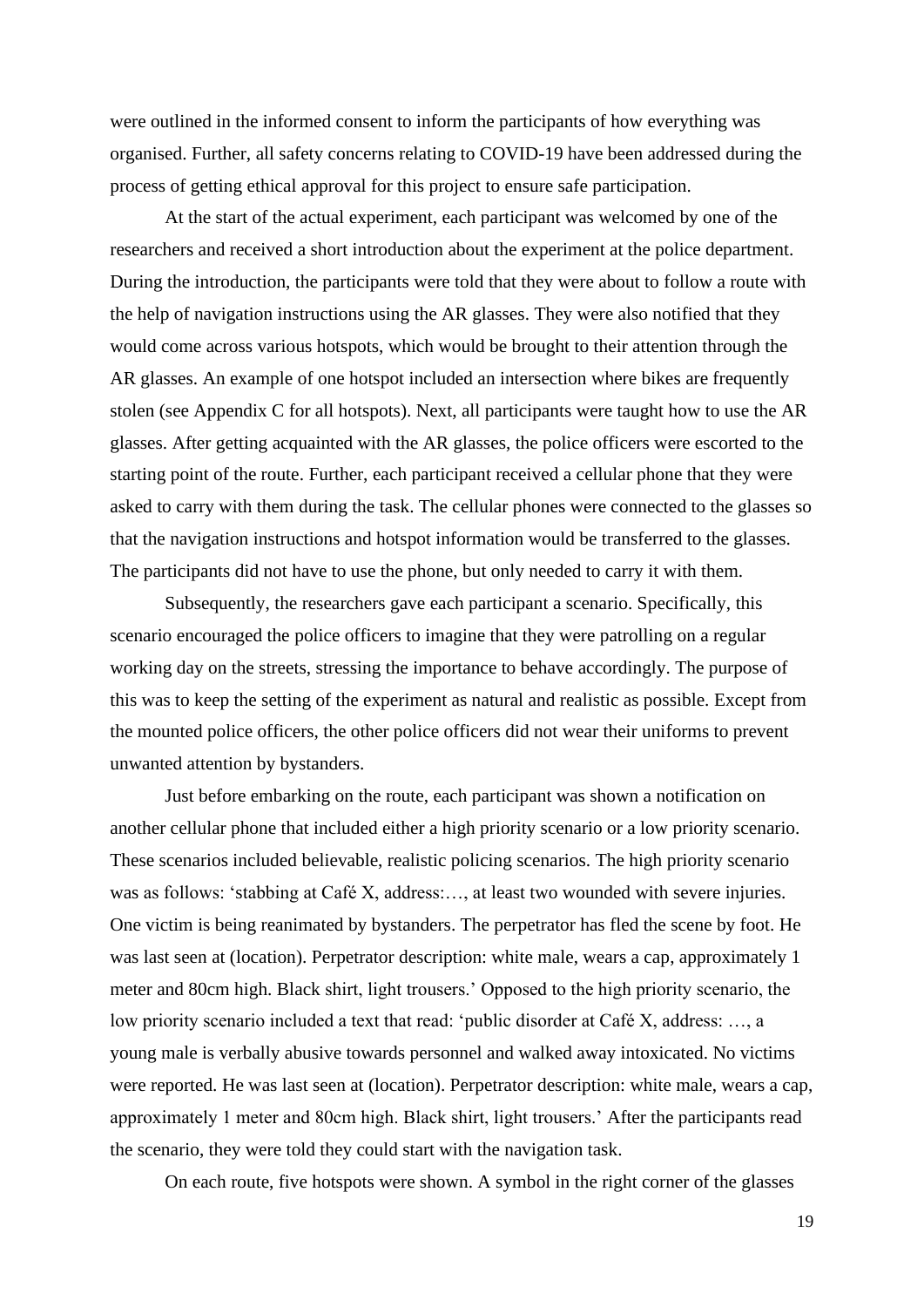alerted the police officers of each hotspot. The route for both cities was approximately 700 meters long and led the participants to an area with restaurants, shops, bars and cafés. It took around seven to eight minutes to complete the route in an average walking pace. Each street police officer navigated individually to exclude the possibility of being influenced by colleagues. In contrast, the mounted police officers followed the route in pairs due to safety considerations. In this case, each mounted police officer was accompanied by a colleague that did not use the AR glasses and who was instructed not to interfere with the participant using the AR glasses. The aim of this was to collect data as unobtrusively as possible.

At the end of the route, the participants were awaited by one researcher who told them they had completed the navigation task. Subsequently, they were directed back to the police department. At their arrival at the police department, each participant was asked to fill out the digital questionnaire. Then, as previously mentioned, 47 police officers were invited to take part in the semi-structured interview, from which 41 interviews were used for subsequent analyses. Lastly, the police officers were debriefed about the priority manipulation and thanked for their participation.

#### **Results**

This section will discuss the quantitative and qualitative analyses. First, the Pearson correlations between the determinants and technology acceptance were calculated. Subsequently, the research hypotheses were tested. All quantitative analyses have been performed with the assistance of IBM SPSS Statistics 26 and the PROCESS macro by Hayes (2013). To conclude, the main findings from the qualitative data have been reported to get an in-depth understanding of the police officers' experiences.

## **Quantitative analysis**

**Relationships between the research variables.** From Table 2, it can be concluded that there were many significant Pearson correlations between the TAM components and the other research variables. Firstly, the behavioural intention correlated significantly with the PEOU and PU, which grants early support for H1. Secondly, The significant correlation between the PEOU and the PU of the AR glasses provided initial backing for H2. In accordance with H3, lower risk perceptions and the PU correlated significantly. Similarly, as stated in H4, there was a significant positive relationship between the behavioural intention of using the AR glasses and lower risk perceptions. In alignment with the hypotheses relating to the subjective norms and technology acceptance, the results preliminary confirm H5.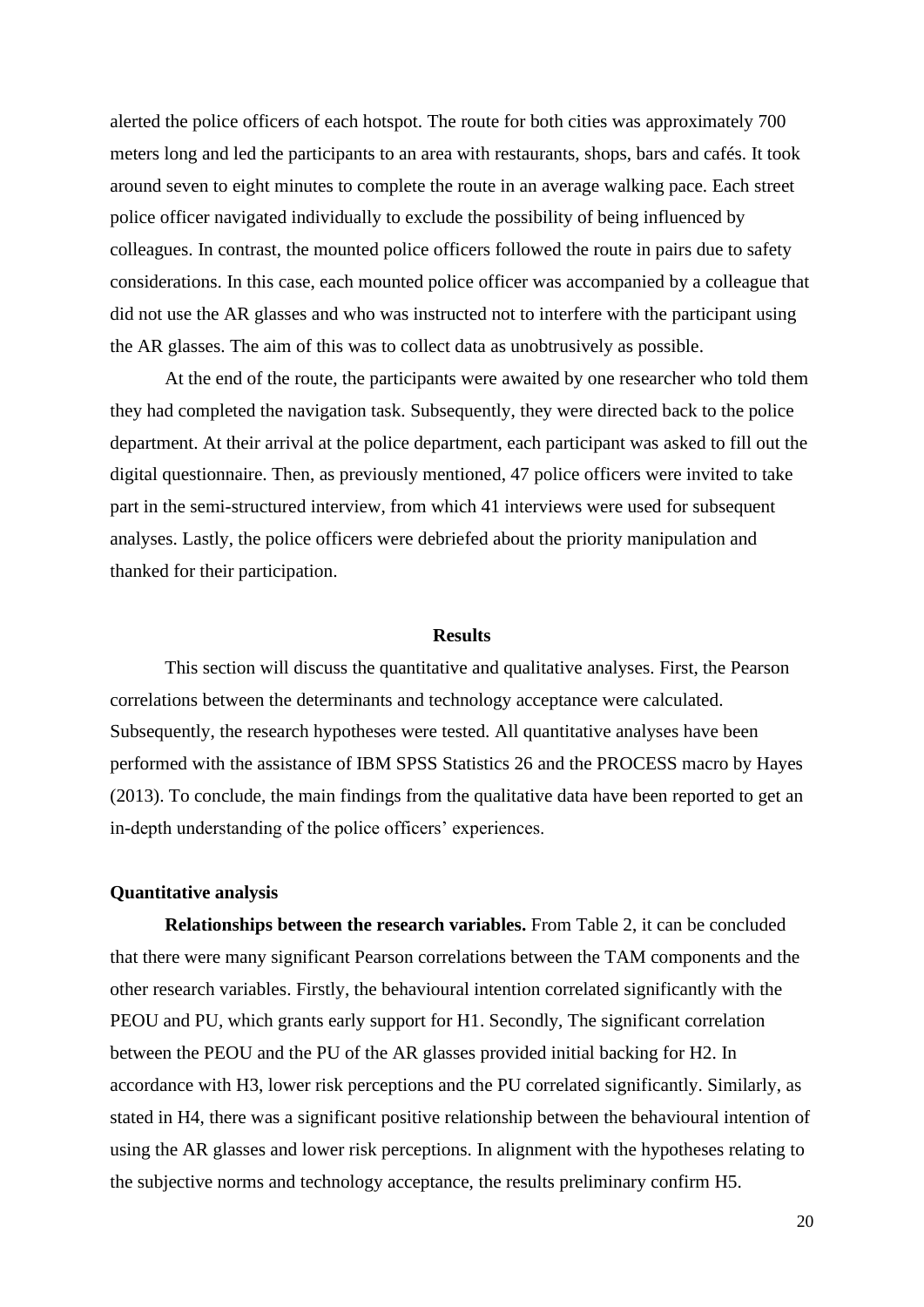Likewise, the significant relationship between the normative beliefs about the use of the AR glasses and the behavioural intention back H6. With regard to the relationships between the perceived stress and the TAM components, some initial evidence was found in support of the hypotheses. For instance, the results in part validate H7, seeing that there was a negative, significant relationship between the PEOU and the perceived stress. Nevertheless, H7 cannot be totally validated seeing that the negative relationship between the PU and perceived stress was not significant.

# **Table 2**

*Means, Standard Deviations, Cronbach's Alpha, and Pearson Correlations between determinants and Technology Acceptance (N=75)*

|    | <b>Research variables</b>             | <b>Mean</b> | Sd  | $\alpha$ | <b>Correlations</b> |                             |        |                |        |
|----|---------------------------------------|-------------|-----|----------|---------------------|-----------------------------|--------|----------------|--------|
|    |                                       |             |     |          |                     | $\mathcal{D}_{\mathcal{L}}$ | 3      | $\overline{4}$ | 5      |
|    | 1. Perceived ease of use (PEOU)       | 4.21        | .56 | .66      | 1.00                |                             |        |                |        |
|    | 2. Perceived usefulness (PU)          | 3.24        | .89 | .90      | $.46**$             | 1.00                        |        |                |        |
|    | 3. Behavioural intention $(\rho)$ *** | 3.71        | .94 | .94      | $.48**$             | $.73**$                     | 1.00   |                |        |
|    | 4. Risk perception                    | 3.09        | .31 | .83      | $.38**$             | $.53**$                     | $51**$ | 1.00           |        |
|    | 5. Perceived stress                   | 1.30        | .38 | .67      | $-.27*$             | $-.15$                      | $-.13$ | $-.19$         | 1.00   |
| 6. | Subjective norms                      | 3.22        | .96 | .89      | $.47**$             | $.62**$                     | 79**   | $46**$         | $-.14$ |

*Note.* \*\*\* in column  $\alpha$ ,  $\alpha = \rho$  for behavioural intention. \*\* Correlation is significant at the .01 level; \* Correlation is significant at the .05 level. All scales were measured on a 5-point Likertscale.

**Mediation analysis.** As noted in the previous section, initial evidence for various research hypotheses has been found. However, these correlations do not fully answer whether the theoretical model as proposed in the literature section can be validated. What is more, the correlations alone cannot exemplify whether the PEOU and PU mediated the effects of the external variables on the behavioural intention to use the AR glasses. Because of this, a supplementary mediation analysis has been performed with the assistance of the PROCESS macro for SPSS. The purpose of this analysis was to examine whether the PEOU and PU mediated the effects of the risk perception, subjective norms, and perceived stress on the behavioural intention to use the AR glasses. Further, the objective was to obtain additional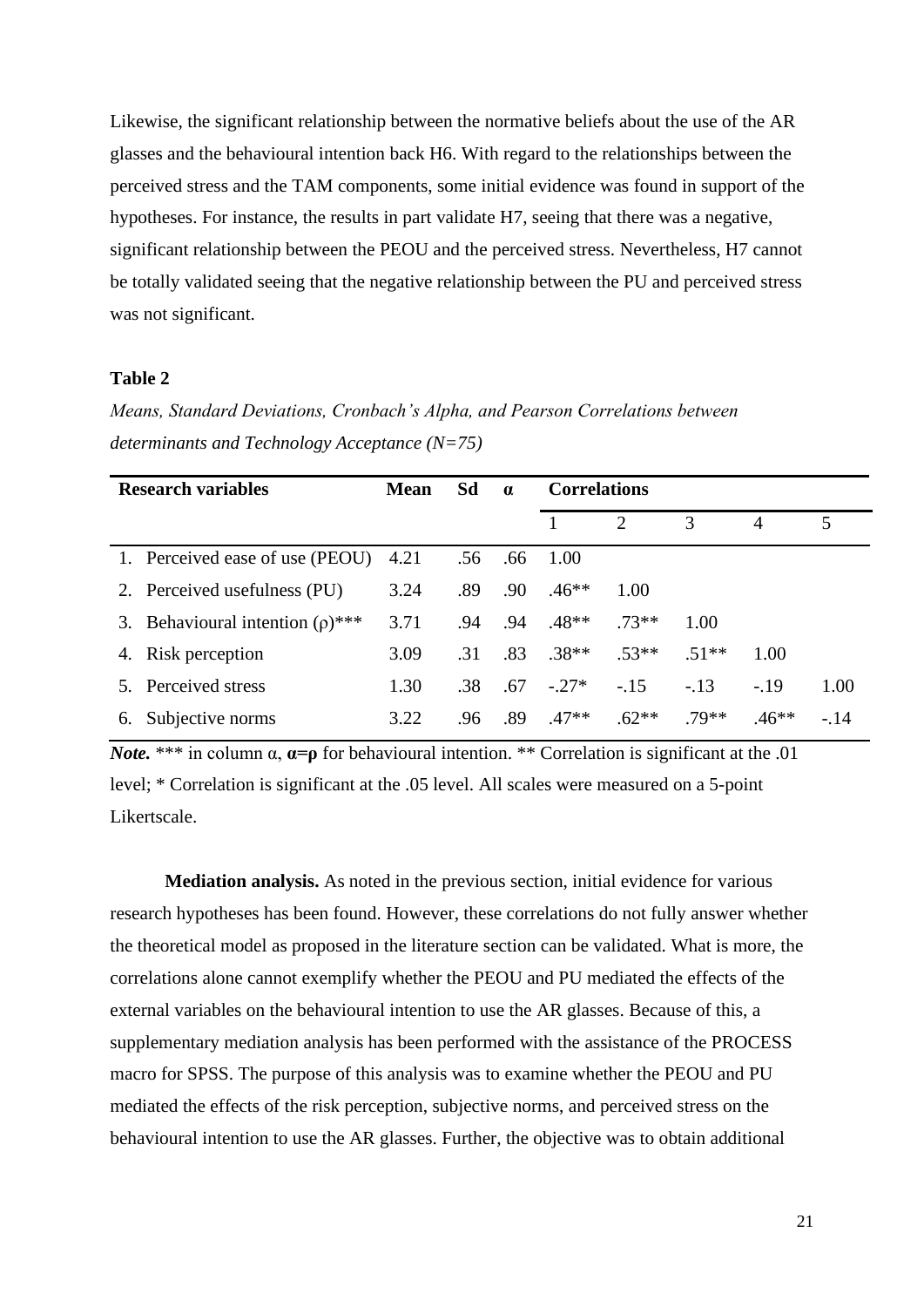evidence for the research hypotheses. To reach this goal, three steps in the mediation analysis have been performed.

The first step of the mediation model was to determine whether the regression of risk perception, subjective norms, and the perceived stress on the behavioural intention was significant (*the c path*). The purpose of this step was twofold. On the one hand, the purpose was to investigate how the policing variables related to the behavioural intention in the absence of the potentially mediating variables (the PEOU and PU). On the other hand, this step was conducted to find more support to substantiate the expectations of H4, H6, and H8. Without considering the mediating variables (PEOU and PU), the model explained 66.29% of the variance and significantly predicted the behavioural intention,  $F(4, 71) = 46.53$ ,  $p < .01$ . Risk perception was a significant predictor of the behavioural intention, *b*= .54, *t*(71)= 2.28, *p* < .05, backing H4. Likewise, H6 was further substantiated seeing that the behavioural intention was significantly predicted by the subjective norms,  $b = .70$ ,  $t(71) = 9.26$ ,  $p < .01$ . In contrast, no further confirmation was found for H8, given that the perceived stress did not contribute significantly to the model,  $b = .01$ ,  $t(71) = 0.04$ ,  $p = .97$ .

Subsequently, the second step involved testing whether the independent, external variables were significant predictors of the mediating variables (*the a path*). Through performing these analyses, it was possible to further test H3, H5, and H7. From studying the PEOU it was found that, in contrast to the expectations of H7, the perceived stress did not significantly predict the PEOU,  $b = -0.28$ ,  $t(71) = 0.15$ ,  $p = 0.07$ . With respect to the PU, two significant predictors were found, namely the perceived risk,  $b = .88$ ,  $t(71 = 3.13, p = < .05,$  and the subjective norms,  $b = .44$ ,  $t(71)= 4.86$ ,  $p < .01$ . These findings are thus in line with H3, and H5. Additionally, more evidence that contradicts H7 was found when studying the effect of perceived stress on the PU, *b*= -.06, *t*(71)= 0.29, *p*= .77.

There were two aims to the third step of the mediation analysis. Firstly, we wanted to verify whether the PEOU and PU predicted the behavioural intention to use the AR glasses, controlling for risk perception, subjective norms, and perceived stress (*the b path*). In other words, it was examined whether the PEOU and PU predicted the behavioural intention by taking into account the influence of the external policing variables. By performing this step, additional evidence for the rejection or confirmation of H1 was found. It turned out that the PEOU could not significantly predict the behavioural intention when controlling for the independent variables,  $b = .09$ ,  $t(69) = 0.69$ ,  $p = .49$ , whereas the PU could,  $b = .37$ ,  $t(69) = 4.02$ ,  $p < .01$ . Therefore, it was concluded that H1 can be partially confirmed.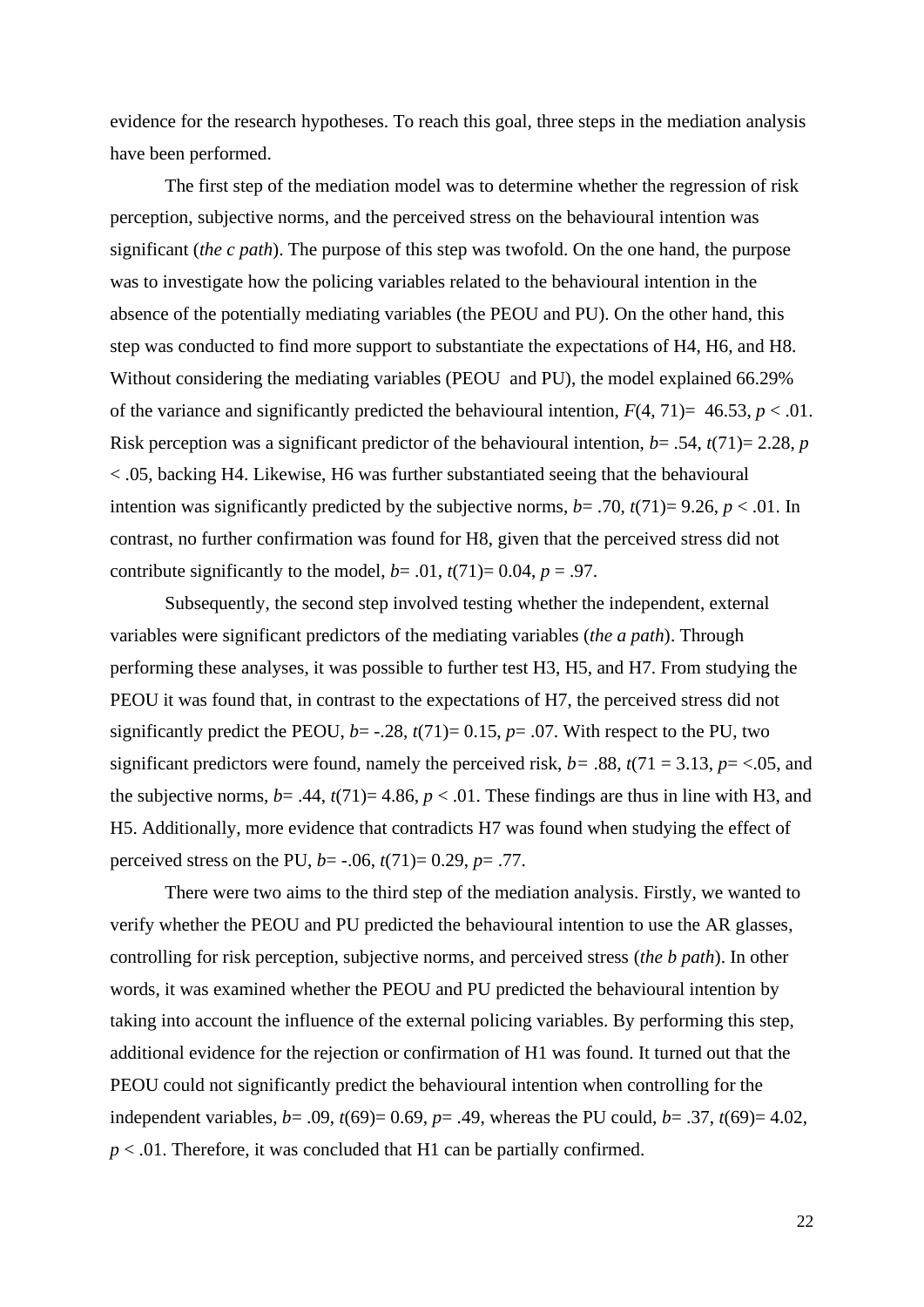Secondly, the analysis was conducted to see whether the relationship between risk perception, subjective norms, perceived stress and the behavioural intention reduced significantly in the presence of the PEOU and PU (*the c' path*). Herewith, it was studied whether the relationships could be explained by mediating variables. This step did not relate directly to the rejection and/or confirmation of the research hypotheses, but was performed to better understand how the variables were related when fully considered in one model. Thus, the purpose of this step was to clarify whether there were any mediation effects between the TAM components and the policing variables. In the presence of the mediating variables, risk perception no longer significantly predicted the behavioural intention to use the AR glasses,  $b=$  .19,  $t(69)=$  0.82,  $p=$  .41. On top of that, the perceived stress did not significantly predict the behavioural intention,  $b = .05$ ,  $t(69) = 0.34$ ,  $p = .74$ . Lastly, the subjective norms still meaningfully predicted the behavioural intention when controlling for the PEOU and PU, *b*= .52,  $t(69) = 6.42$ ,  $p < .01$ . When taking a closer look to the indirect effects of the mediators on the behavioural intention, it can be concluded that the PEOU did not mediate the effect of the perceived stress on the behavioural intention, *indirect effect*= .03, *SE*= .04, 95% CI [-.03, .14]. With respect to the PU, the results were indicative of mediation and therefore studied in more detail, *indirect effect*= .32, *SE*= .14, 95% CI [.07, .62]. After conducting a Sobel test, it was found that the PU partially mediates the effect of risk perception on the behavioural intention, *z=* 2.47, *p* < .01.

# **Summary of the Quantitative analyses**

Taking into account the correlational analyses and the mediation analysis, H1 was partially confirmed since exclusively the PU significantly predicted the behavioural intention to use the AR glasses when controlling for risk perception, subjective norms, and perceived stress. Next, H2 could potentially be confirmed based on the significant Pearson correlation that was found between the PEOU and PU. However, the methodology that was used to test H2 granted correlational evidence only. Therefore, H2 was nor confirmed, nor rejected. The hypotheses relating to risk perception, H3 and H4, were validated. The effect of risk perception on the behavioural intention was partially mediated by the PU. H5 and H6 were also confirmed. On the contrary, H7 and H8 were rejected. The perceived stress did not contribute significantly to the model. Below, an adapted version of theoretical model and the hypotheses are presented once again for clarification. The hypotheses that were confirmed can be recognised by the uninterrupted pathways. The interrupted pathways were used for the hypotheses that were rejected or partially confirmed.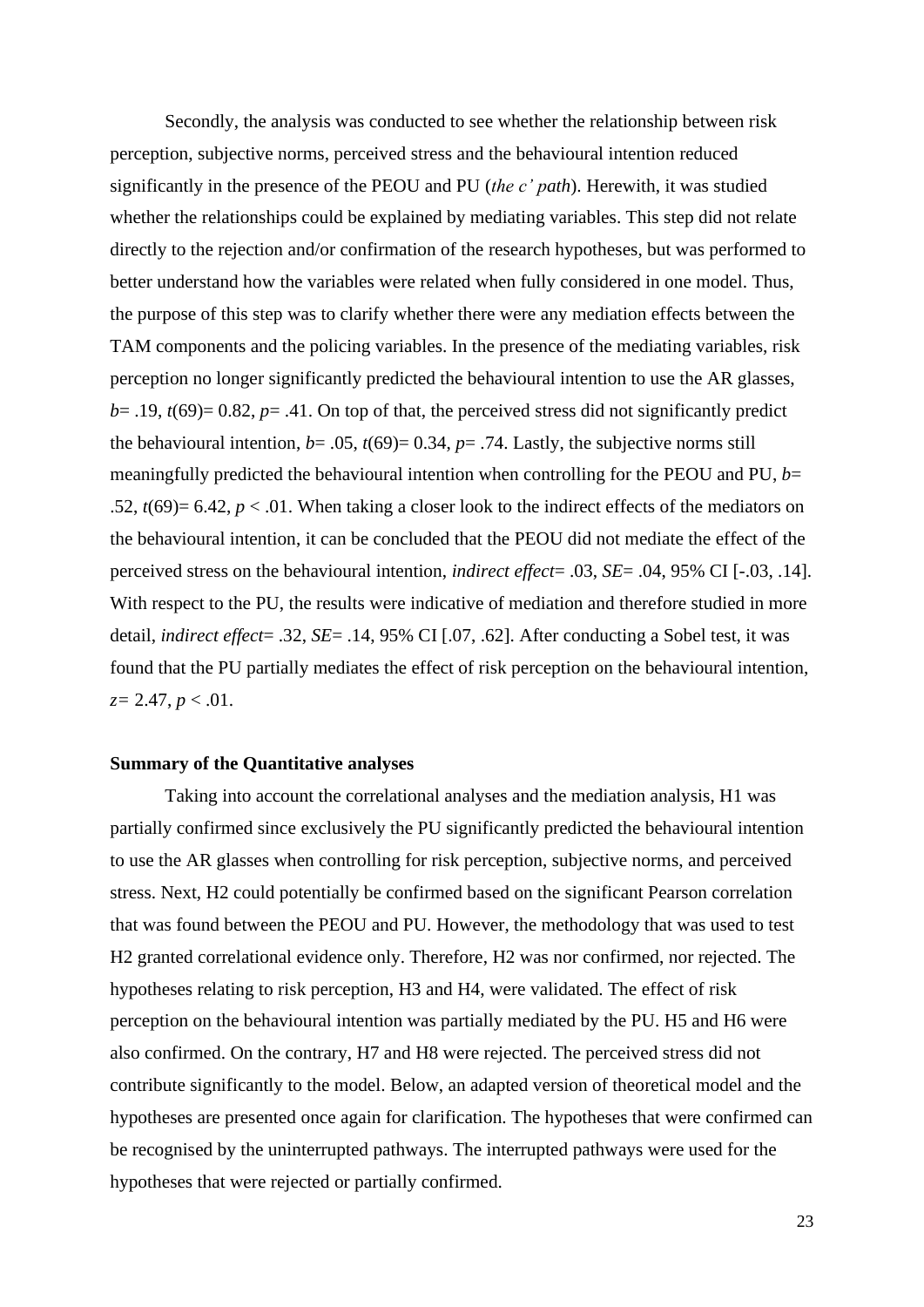

*Figure 4.* Adapted theoretical framework after testing the research hypotheses.

# **Qualitative analysis**

The quantitative analyses have provided some first insights into whether the police officers would accept AR glasses as a new technology for field policing. This section will discuss *why* the police officers would or would not accept the AR glasses. The most important themes that emerged during the coding process will be discussed and supplemented by direct quotations<sup>6</sup>. Specifically, the PEOU, PU, risk perception, subjective norms, and perceived stress will be discussed hereafter to unveil the underlying motivations for the acceptance of AR glasses. To conclude, this section will outline the recommendations for implementation as proposed by the police officers during the interviews.

**The PEOU: the user-friendliness of the AR glasses.** Overall, most police officers had no trouble working with the AR glasses and indicated that they found the AR glasses user-friendly. Little effort was necessary to learn how to control the AR glasses, the controls were generally perceived as intuitive and straightforward. Still, there were some minor difficulties the police officers identified. For instance, it was not possible to retrieve hotspot information once the police officers tapped on the touchpad to open the next notification. They stressed that they found it inconvenient that it is impossible to go back to earlier notifications because one could mistakenly tap too many times. The touchpad was quite sensitive and as a result, many police officers indicated they accidently have skipped (sometimes multiple) notifications. Further, it was mentioned on various occasions that the police officers thought it would require some habituation and perhaps training to be able to properly work with the AR glasses.

<sup>6</sup> Originally, all interviews were transcribed and coded in Dutch. Therefore, the codes and quotations have been translated to English as literal as possible.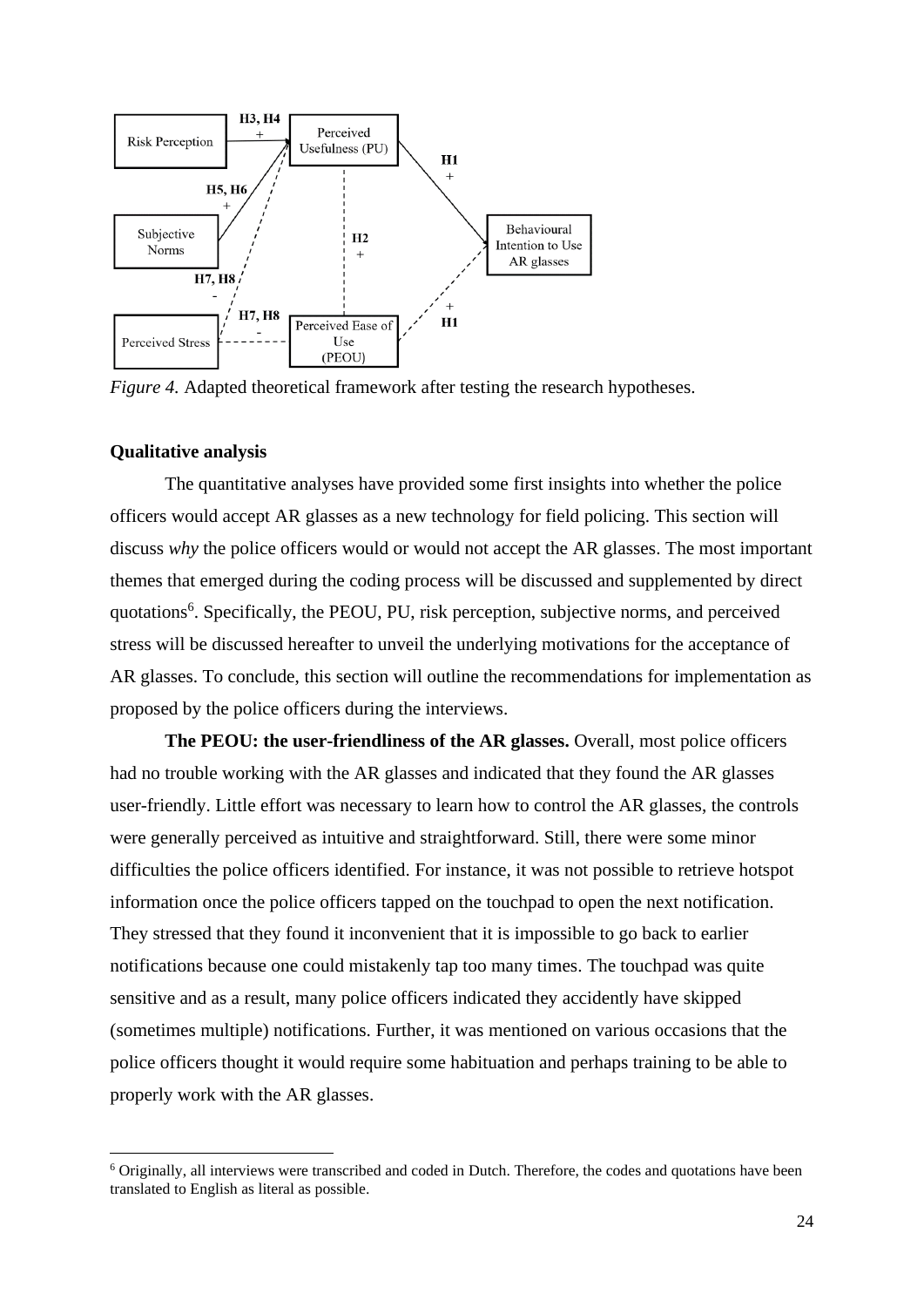**PU: more intelligence and real-time information**. There were various reasons why the police officers thought the AR glasses could be useful for policing. Two of these reasons stood out, which included (a) the possibility to gain more intelligence in terms of hotspot information, and (b) the possibility to receive real-time information fast. With respect to more intelligence, the police officers mentioned that it would be beneficial to know what is going on at a specific location so that their contextual awareness would increase. This way, it would enable the police officers to pay extra attention to potentially criminal situations in specific locations. Further, the police officers thought that hotspot information may assist in preventing criminal activities. This is in line with the idea that increasing police visibility in crime hotspots is an effective method to hinder criminals in their attempts to break the law (Braga, Turchan, Papachristos, & Hureau, 2019). One police officer explained:

"We generally work with specific checkpoints which we navigate to, it would be great to receive additional information, for example: this is going on at this café, this is a pedestrian area. It allows us to work fully informed."

What is more, the police officers indicated that as part of their job, they have to be capable of responding quickly to situations. Therefore, they stressed that information should be quickly available and retrievable. One mounted police officer stressed that:

"(..) it saves a lot of time. If I would have to grab my phone first, open it – while riding a horse – that is difficult. Then I would have to Google the street, which costs valuable seconds."

**PU: training, working handsfree, and working in unfamiliar locations**. Another reason relating to the PU included using the AR glasses for training purposes. For instance, the camera function of the AR glasses could be used to reflect upon the decisions police officers made in the field. Another reason that was mentioned included the ability to work handsfree while using the AR glasses. Especially the mounted police officers recognised this as indispensable because they need most of their attention to ride their horses. As well as the previous example, the mounted police officers added that the AR glasses are particularly helpful for their line of work because they operate in various locations they do not know in advance. In contrast to street police officers, mounted police officers mainly work nationwide and have therefore a greater need for information and navigation when they are in an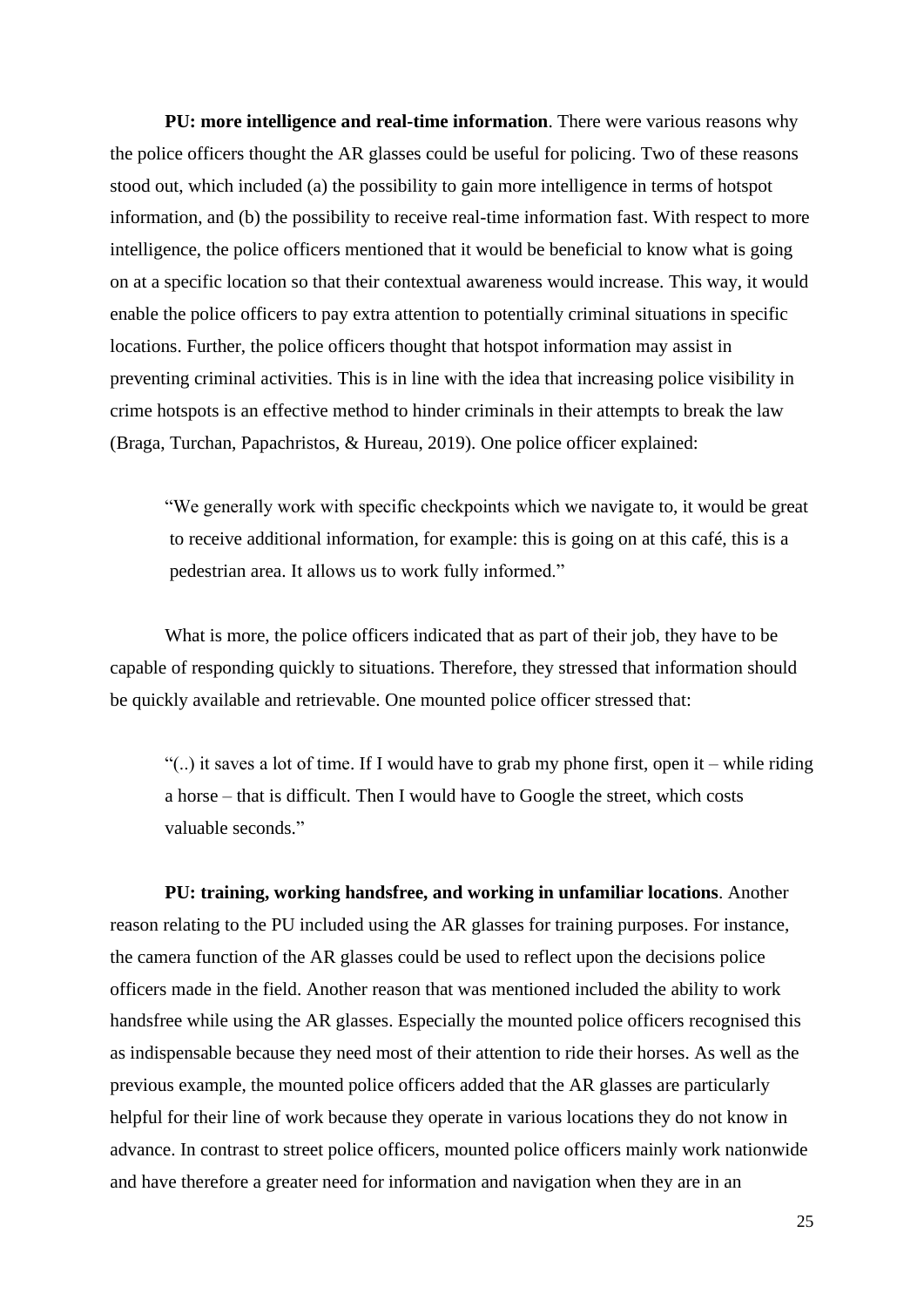operational setting (Giacomantonio, Bradford, Davies, & Martin, 2015). Therefore, the AR glasses can offer valuable support through navigation functions. One of them explained:

"We operate throughout the whole country. Many cities are unfamiliar territory for us. Currently, we must take out our phones when we get an alert, look up where we need to be. If the operators could directly insert the navigation instructions into the AR glasses, I think that would be of added value for us."

Although the navigation functions could be of valuable assistance in unknown locations, the street police officers generally thought it could be disadvantageous to use these instructions when working in locations they know by heart. In this case, they would rather use their common sense when navigating to particular locations.

**PU: face recognition.** The police officers were asked a hypothetical question in the online survey, which asked them whether they would find it useful if the AR glasses could be used for the purpose of face recognition. As a result, many officers philosophized about this question during the interviews. There were two elements to this subject they repeatedly stated. First, they were enthused about the possibility of using this method. Second, they expressed their concerns in relation to privacy regulations and the possibility of information overload. The main advantages of face recognition were the possibility to identify suspects faster, and that the AR glasses enable officers to identify suspects who have tried to cover up their appearance. One officer explained that currently, they mostly depend on descriptions of the perpetrator's clothes, which is not always convenient because perpetrators may try to change characteristic features of themselves:

"Imagine that you are walking in a crowd and the AR glasses notify you of a suspect, that would be fantastic. It is pretty outdated that we focus on descriptions of clothing, like a t-shirt, trousers, or caps."

As noted before, while enthused, the police officers critically assessed the risks associated with the use of face recognition technology. They wondered whether it would be appropriate to work with certain methods for policing. One of them expressed their apprehensions: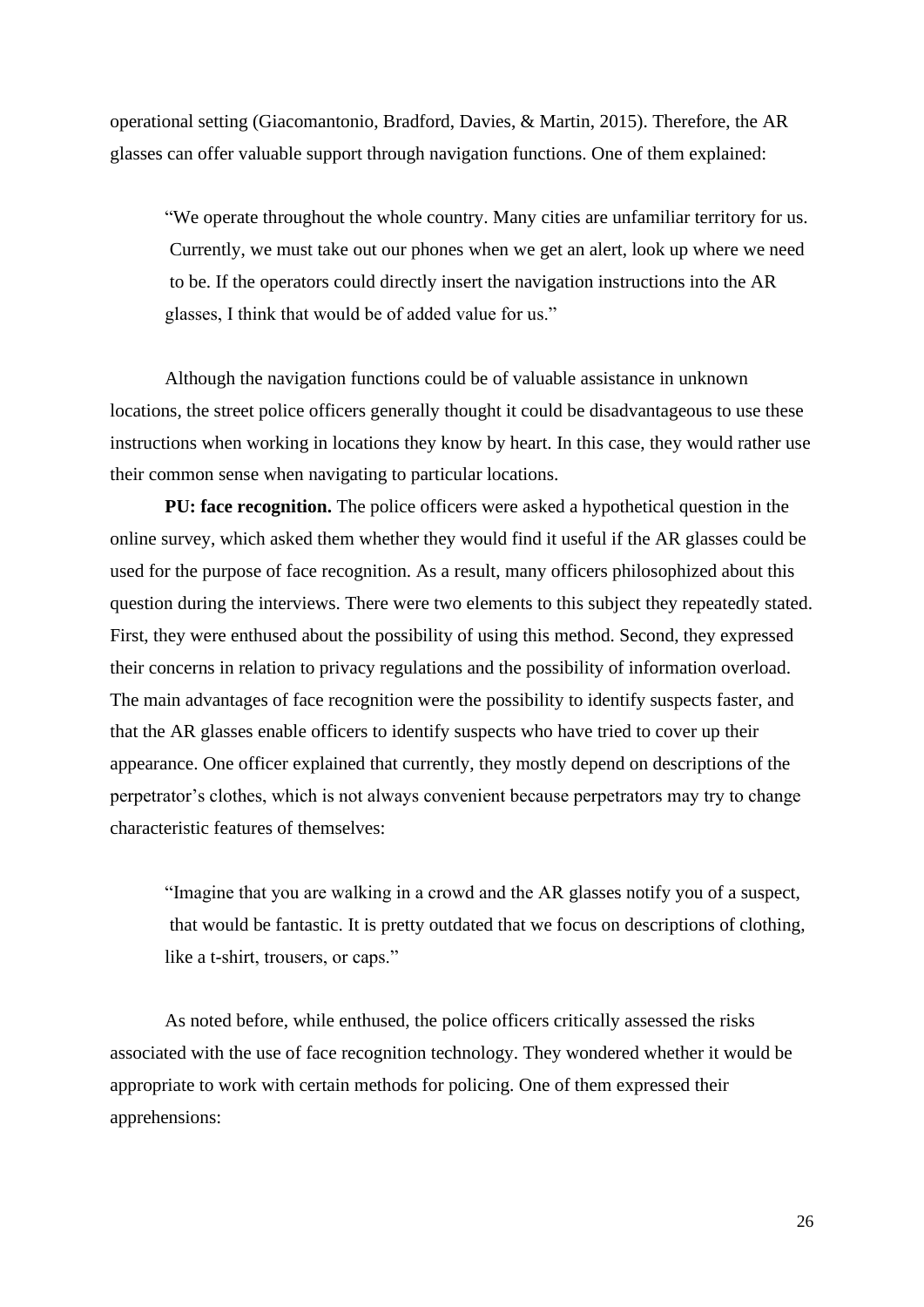"A question that rises is whether that would be justifiable to use among the public. It would be inconvenient when this would be applied to every bystander. And what about their privacy and whether this would be justifiable in an ethical sense? The first thought that came into my head was that this would be impossible ethically when taking into account our current regulations and laws."

**Risk perception.** There were a number of factors which relate to the risk perceptions of the AR glasses among the police officers. Firstly, they thought it would be risky to use the AR glasses in stressful and/or emergency situations. One of the officers explained why:

"What if I would have to interfere physically in an arrest, then the AR glasses may hinder me. The glasses would then do more harm than good. Or what if I am pursuing a perpetrator and running?"

Many officers raised similar questions and added that the design of the AR glasses obstructed their vision. In addition, they indicated that the information in the glasses could also impede their vision in high stake moments:

"Imagine if you are in a shooting situation, and the information is located in the centre of the glasses, and you would have to pull your gun and aim while you have got the information right in front of your dominant eye, that would be troubling."

Another risk that should be considered is the loss of situational awareness when using the glasses. Various officers agreed that they felt that their awareness of their surroundings decreased substantially while using the AR glasses. Therefore, the police officers explained it would be risky to miss relevant cues when working in the field. Nonetheless, there were also police officers who did not experience so much difficulty dividing their attention between the AR glasses and their surroundings.

**Subjective norms and perceived stress.** The interview did not contain questions that specifically asked about the subjective norms and perceived stress of the police officers. This may explain why these themes did not, or sporadically, surface during the interviews. It should thus be noted that there was little information that could explain how and why the subjective norms and perceived stress related to the other research variables. Still, a few police officers did wonder about how their colleagues would feel about using the AR glasses.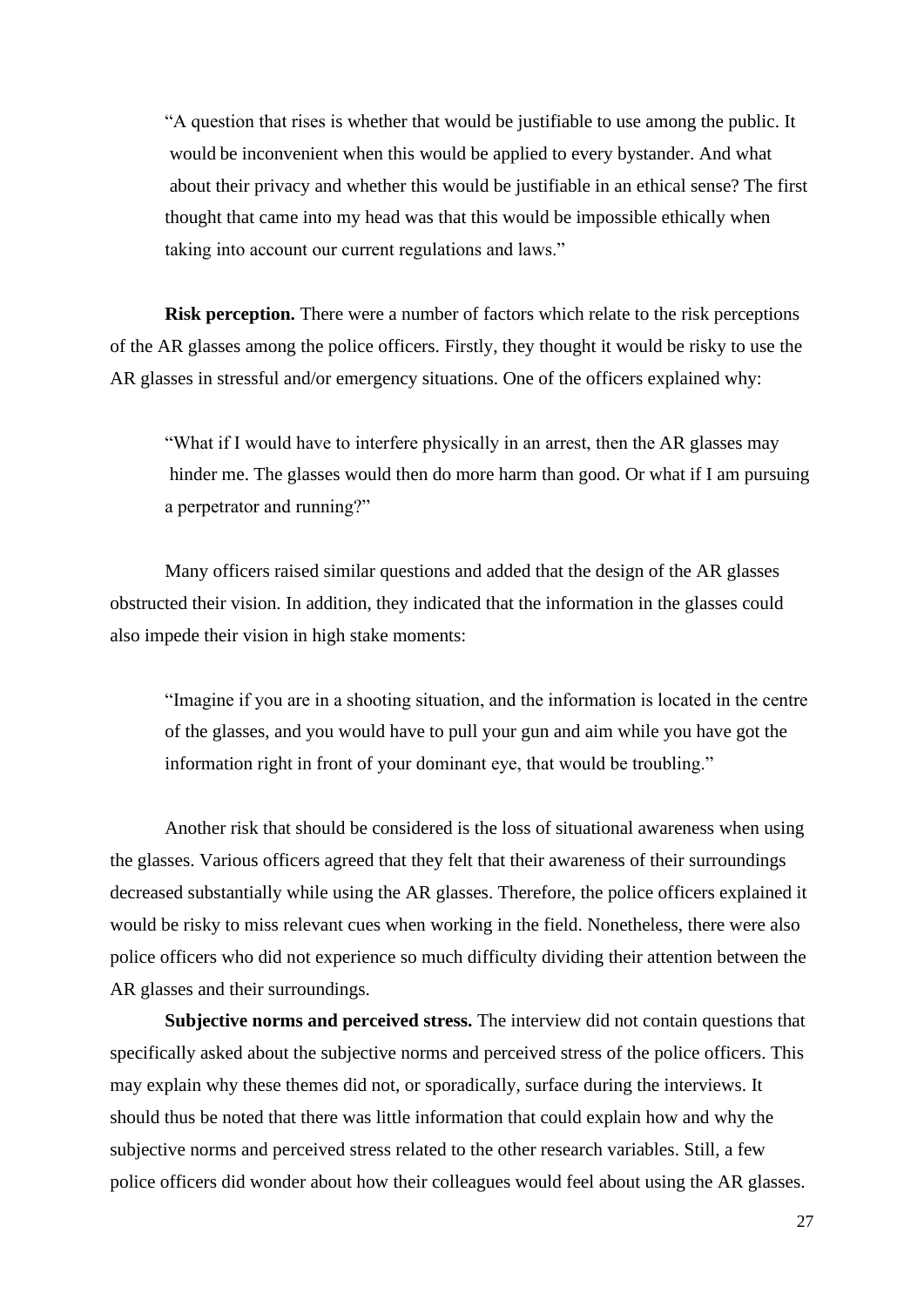In particular, they wondered how older colleagues (with visual impairments) would manage to work with the AR glasses. Additionally, they speculated whether they would be more hesitant to work with the glasses, which is in accordance with the belief that older police officers are generally less willing to accommodate to new technologies (Kurkinen, 2013).

One reason why the influence of stress was not discussed regularly might be that the police officers experienced little to no stress during the experiment. Yet, some police officers reported that using the AR glasses in stressful situations could be dangerous. The underlying reasons for this were associated with risk perceptions, and the presumption that high stress levels would impair the fine motor skills that are needed to work with the AR glasses.

**Recommendations for implementation**. At last, the police officers were asked whether they would be willing to work with the AR glasses in the near future. The majority of them indicated that they would have the intention to work with the glasses, provided that a number of factors would be improved. First and foremost, they recommended to adjust the navigation instructions in terms of design and accuracy. Many officers emphasized that they would like to have a map in the AR glasses, similar to the design of Google Maps. Further, they suggested that they would prefer to work with AR glasses with a slimmer design so that it would be more comfortable and safe to wear the glasses. Another recommendation involved the importance of having a high level of control over the information that is given in the glasses. More specifically, the officers stressed the significance of being able to retrieve information anytime, or being able to turn the glasses off temporarily to avoid getting excessive and/or irrelevant information.

# **Additional analyses**

The previous section has raised a few additional questions relating to the research samples and experimental conditions. First, the mounted police officers indicated more frequently that they thought the AR glasses would be particularly useful for their line of work in contrast to the street police officers. Further, it is not certain whether the manipulation (high/low priority scenario) has resulted in significant differences between the research samples regarding the TAM components and policing variables. Therefore, the following section will show some supplementary analyses. There were three reasons to incorporate these supplementary analyses in this result section, namely: (a) to gain more insight into the technology acceptance and policing variables for each respective sample, (b) to assess whether the priority manipulation resulted in significant differences between the samples, and (c) to help formulate practical implications for the Dutch police in the discussion section.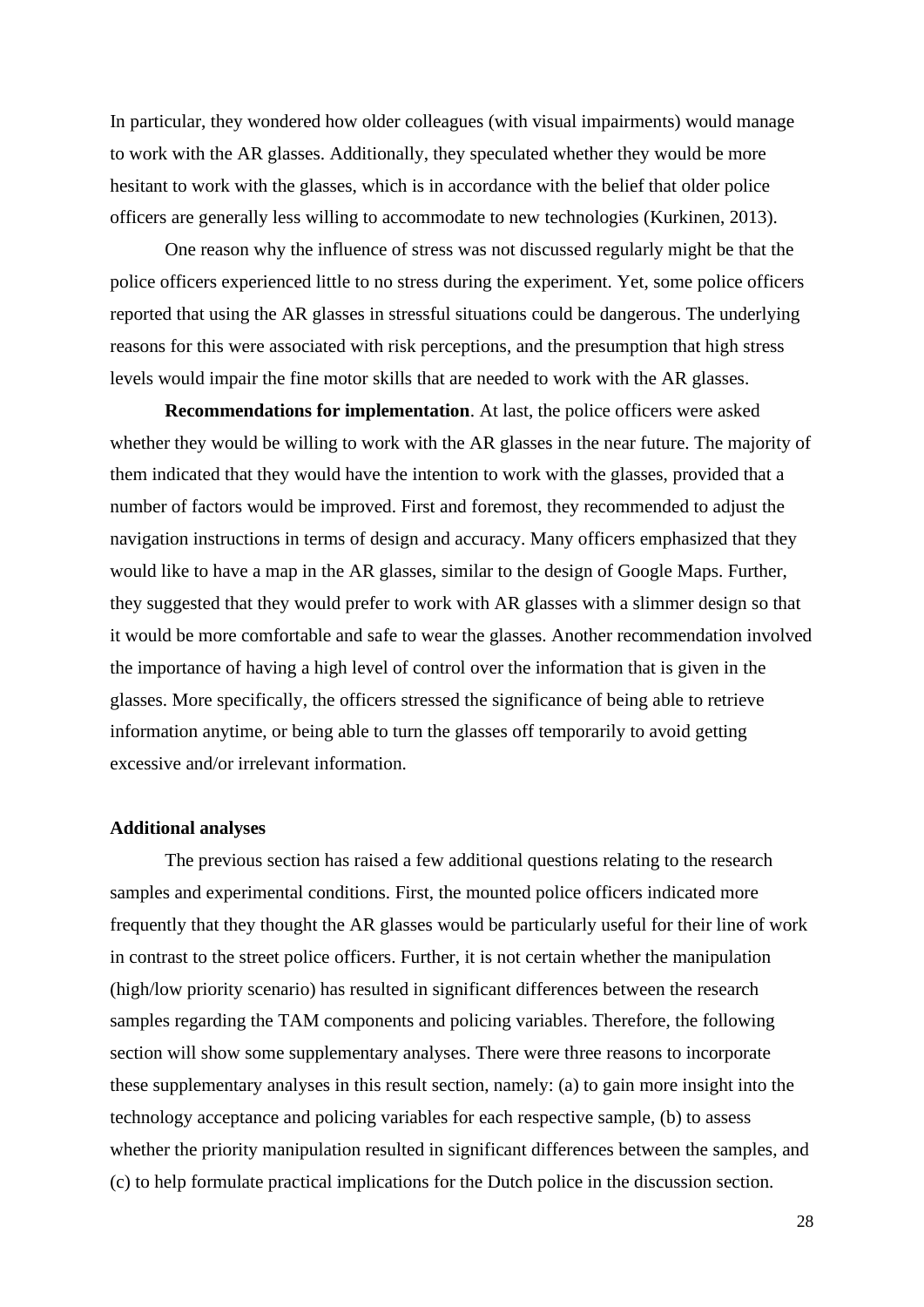**Comparing between street police and mounted police***.* The mean scores of the research variables have been compared among the street police and mounted police by means of independent t-tests. Only the difference in the mean perceived stress scores, 0.04, 95% CI [-0.20, 0.27], was not significant  $t(75)$ = 0.32,  $p= .75$ . All other differences between the scores of the research variables turned out to be significant. Firstly, the technology acceptance levels were generally higher among the sample of mounted police (*M=* 4.21*, SE=* 0.16), than among the street police ( $M = 3.63$ ,  $SE = 0.07$ ), the difference between these scores,  $-0.58$ , 95% CI [ $-$ 0.93, -0.22], was significant  $t(75)$ = -3.23,  $p < .01$ . Secondly, the contrast between the risk perceptions scores, -0.30, 95% CI [-0.47, -0.18], was significant *t*(75)= -3.31, *p* < .01. On average, the mounted police had lower risk perceptions of the AR glasses (*M*= 3.07, *SE=*  0.92) as opposed to the street police (*M*= 3.04 , *SE*= 0.30). The subjective norm scores differed significantly,  $-0.85$ , 95% CI [ $-1.40$ ,  $-0.30$ ],  $p < .01$ , meaning that the mounted police officers (*M*= 3.92, *SE*= 0.12) generally reported stronger normative beliefs about using the AR glasses compared to the street police officers (*M*= 3.07, *SE*= 0.92). Lastly, the behavioural intention to use the AR glasses in the future for policing was higher among the mounted police (*M*= 4.50, *SE=* 0.18) in contrast to the street police officers (*M*= 3.55, *SE*= 0.12). This difference of -0.95 was significant, *p* < .01 *t*(75)= -3.58, 95% CI [-1.48, -0.42].

**Comparing between experimental conditions***.* As noted earlier, participants were randomly assigned to either the condition with the high priority scenario (stabbing) as opposed to the condition with a low priority scenario (verbal aggression). No significant differences in the research variables were observed based on this grouping variable, an overview is given in Table 3.

# **Table 3**

| <b>Research Variables</b>    |         | df    | $\boldsymbol{p}$ | M difference |
|------------------------------|---------|-------|------------------|--------------|
| <b>Technology Acceptance</b> | 0.39    | 73    | .70              | 0.06         |
| <b>Risk Perception</b>       | 0.03    | 73    | .97              | 0.00         |
| Subjective Norms             | 0.45    | 62.50 | .66              | 0.10         |
| <b>Behavioural Intention</b> | $-1.08$ | 73    | .28              | $-0.23$      |
| <b>Perceived Stress</b>      | $-0.51$ | 73    | .61              | $-0.05$      |

*Independent T-tests with Experimental Condition as Grouping Variable*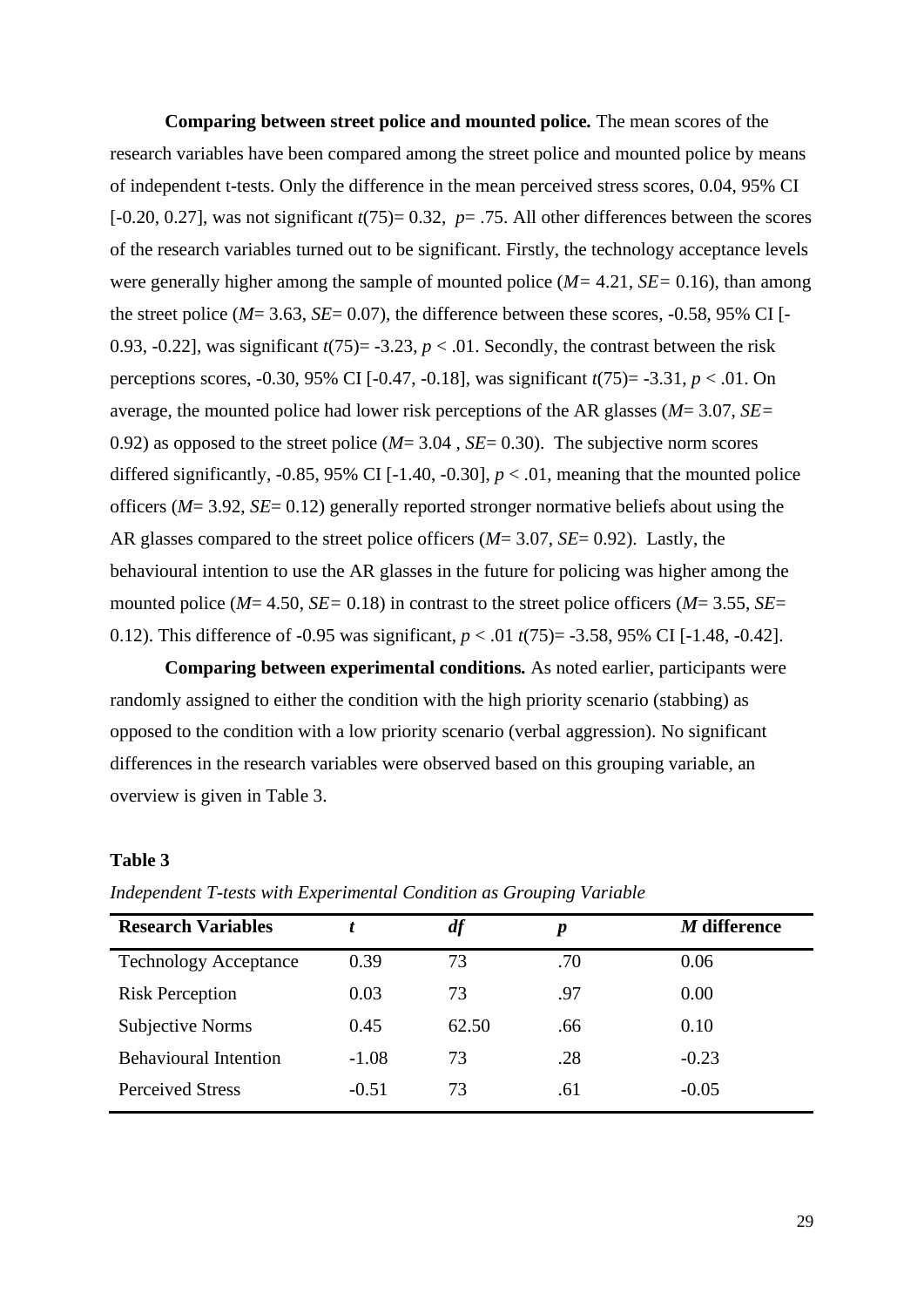#### **Discussion**

This explorative study was the first to consider the technology acceptance of AR glasses among street police officers and mounted police officers in the Netherlands, using both a quantitative and qualitative approach. This study was pioneering given that it focused on the unique experiences of the (mounted) police officers using the AR glasses for field policing. To recapitulate, this study's aim was to investigate whether (mounted) police officers would accept AR as an innovative technology, thereby taking into account psychological constructs that are typical for field policing: risk perception, subjective norms, and perceived stress. From the results, four key findings have emerged.

In line with the expectations, the results suggest that it is critical that AR glasses are perceived as reliable and safe in order to be accepted by police officers. Not only do lower risk perceptions lead to an increased willingness to work with the AR glasses, it also affects whether police officers acknowledged the added value of this innovative technology. Additionally, the PU partially mediated the effect between the intention to work with the glasses and the risk perceptions of police officers. That is, police officers' perceptions of the usefulness of the AR glasses depended on whether they believed using the AR glasses would be free of risks. This is in accordance with the study of Siegrist (2008), in which risk perceptions are assumed to affect the PU and thereby the subsequent acceptance of a technology. Additionally, the qualitative data have granted further insights into what preconditions the police officers identified to be able to work safely with the AR glasses. For instance, the police officers noted that the AR glasses would be most suitable for surveillance purposes as opposed to more stressful or demanding policing situations, such as during arrests, shooting situations, driving in police vehicles, and when one is in pursuit of a perpetrator. In these situations, the police officers thought using the AR glasses would pose too many risks because of a decrease in situational awareness and higher levels of stress. These concerns are shared by Sabelman and Lam (2015), who have indicated that poorly designed AR glasses and/or AR applications may obstruct the vision to such an extent that would be comparable with various natural vision impairments, such as glaucoma, far- and/or near-sightedness, and presbyopia. Moreover, increased levels of (acute) stress lead to a decrease in crucial cognitive functions (Sandi, 2013). There are many negative consequences of impaired cognitive functioning under stress, such as making judgment errors, having low inhibition, and being unable to make appropriate decisions. Among police officers, these cognitive impairments may contribute to horrific, unintended acts, such as wrongful arrests, excessive use of force and memory loss in important situations (Gutshall, Hampton, Sebetan,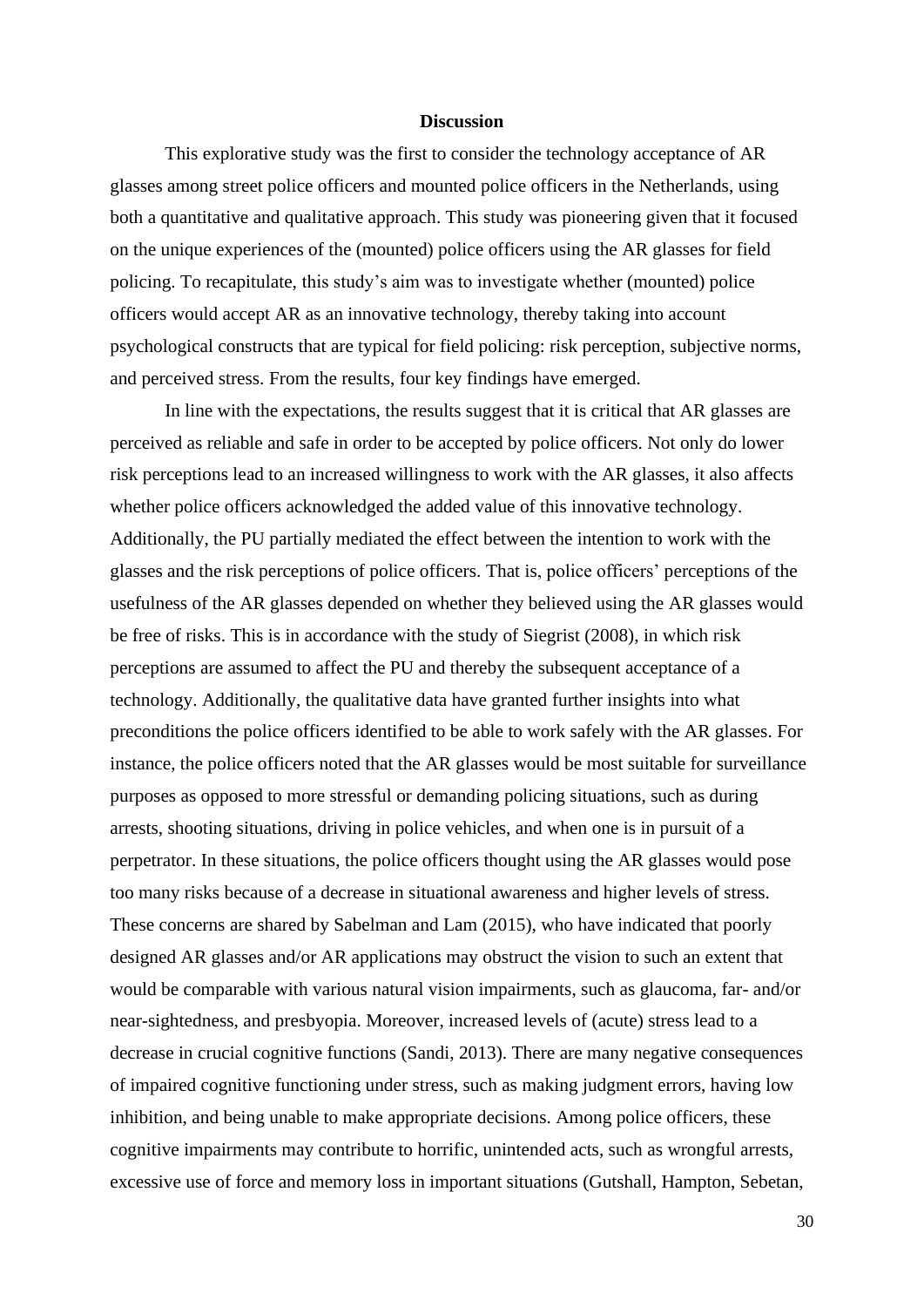Stein, & Broxtermann, 2017). Taking the previous into account, using the AR glasses for field policing in stressful situations could be detrimental and is therefore discouraged.

Secondly, the quantitative results corroborate the presumption that subjective norms play an important role in the acceptance of the AR glasses among police officers. Overall, the subjective norms significantly predicted the PU of the AR glasses, as well as the behavioural intention to work with the AR glasses. Therefore, this study further strengthens the notion that the perceptions of colleagues are a leading factor that influences police officers beliefs, attitudes, and behavioural intentions (Bell & Eski, 2016; Hagger & Chatzisarantis, 2006). Thus, when police officers believed their colleagues would think favourably of the AR glasses and that they would be willing to work with the AR glasses, this belief would be internalized and propagated as their own belief and intention as well. In addition, some police officers wondered about the perceptions of older colleagues and their attitudes toward the AR glasses. From this, it appears that the police officers were mostly concerned about the perceptions of those who they thought would be less enthused by possibility of working with AR glasses.

Thirdly, the expectations relating to perceived stress and the TAM components were not confirmed in this study. There are multiple reasons that may explain why. In the first place, stress was measured with the use of a self-report scale. Consequently, the findings are a reflection of perceived stress as reported by the police officers from their subjective experience. However, there may have been a schism between the subjective stress as judged by the police officers and their objective level of stress. Yet, this study did not use an objective measure of stress to enable comparison between measures. In the second place, social desirability bias may have led to lower reported perceived stress levels. Generally, individuals tend to present themselves more positively when asked about their qualities, emotions, and attitudes in self report measures. One consequence of this includes the chance that relationships between constructs of interest are suppressed (King & Bruner, 2000). Thus, it may be that the police officers were affected by this response bias, which may have suppressed the relationship between perceived stress and the TAM components. This could be plausible given that the stress scores showed little variance and was generally low. An alternative explanation for the low variance in the stress scores could be that the reported stress levels were a genuine reflection of the actual perceived stress during the experiment.

Fourth, both the quantitative data and qualitative data imply that particularly the mounted police officers may profit greatly from using the AR glasses for their work. This sample had greater intentions to work with the AR glasses than the sample of street police officers. Although the street police officers were also mostly positive about the technology,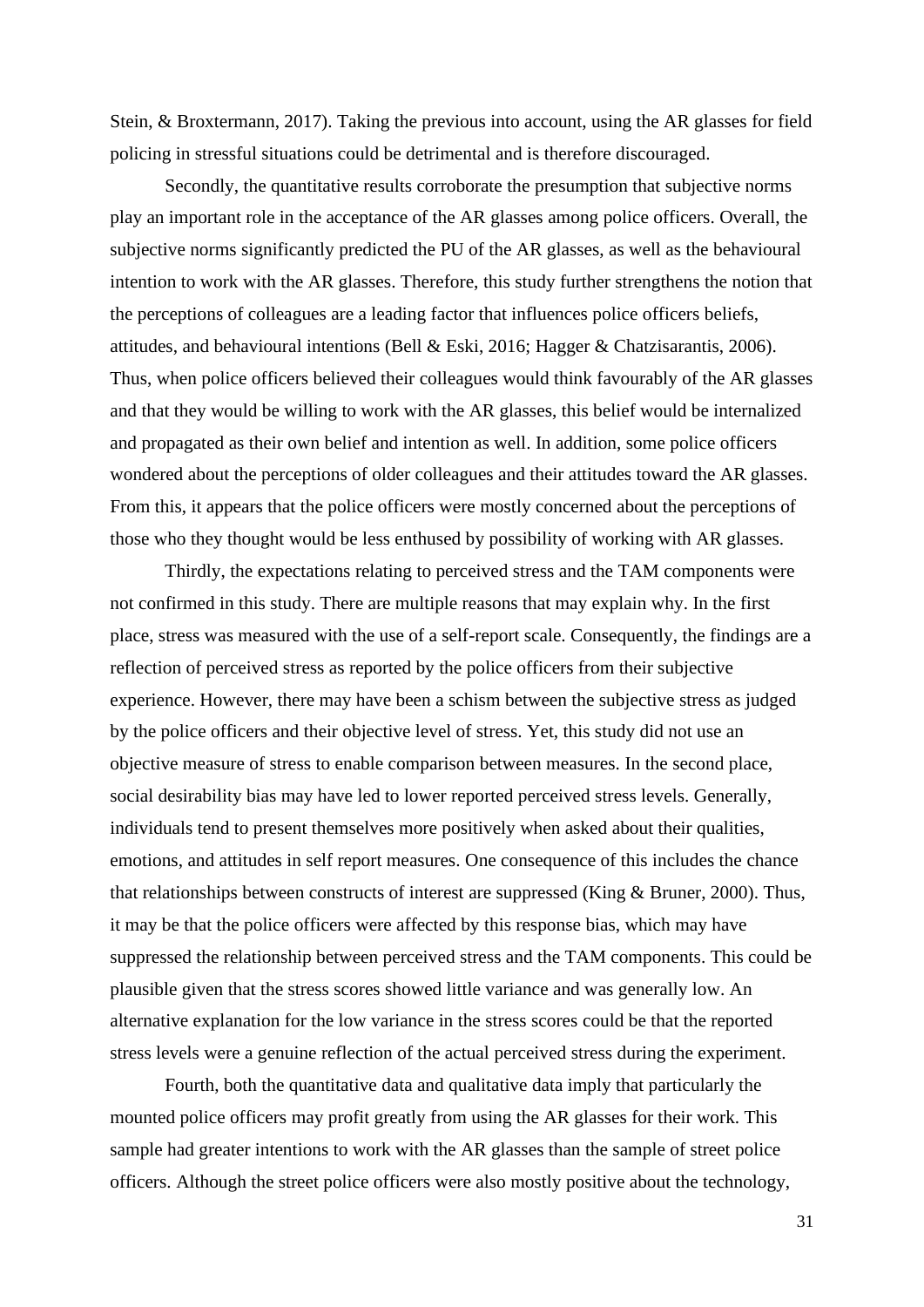the mounted police officers saw more reasons why the AR glasses could have potential for their work. The main reason for this, as discussed in the qualitative analysis, comes down to working in many different locations that may be unfamiliar. The street police officers also agreed that the AR glasses would be most suitable for working at events in unfamiliar locations, such as football competitions, demonstrations, and parades. Hereby, both the navigation and notification function would be helpful to assist police officers in their activities.

#### **Limitations and implications for practice and future research**

**Limitations and future studies.** There are a two limitations that should be mentioned in light of this research. First, innovators and early adopters of AR technology are most likely overrepresented in the research samples seeing that the participants were gathered by means of opportunity sampling. As a result, the technology acceptance levels in this study may be higher than in the population. To prevent this, participation was promoted among as many police officers as possible working in the cities the experiment took place. The aim of this was to invite a diverse and mixed group of police officers to join in the experiment. Still, this study's results may be skewed in the sense that they may reflect higher levels of technology acceptance than one might expect in the study's population, the Dutch police. As a consequence, the findings do not allow complete generalization (Taherdoost, 2016). For future studies, it would be advisable to employ a different sampling method to obtain a more heterogenous research sample. Another suggestion for future research is to replicate the findings in broader police populations, such as operational teams throughout the whole country to be able to generalize the findings.

Second, it is debatable whether valid conclusions can be drawn from the stress manipulation. Almost unanimously, the (mounted) police officers reported they experienced little to no stress during the experiment. As noted before, the two scenarios (low/high priority) were created so the police officers got a scenario that would reflect a realistic policing situation. The high priority scenario may have evoked some level of stress among the police officers participating in that condition. Nonetheless, this attempt did not succeed seeing that the police officers indicated that the experiment was a mock situation, making it hard imagine that it was real. In light of this limitation, it should be mentioned that there were limited possibilities to replicate a real policing situation. Initially, the data would have been collected during the four-day marches in July 2020. However, the COVID-19 pandemic posed certain restrictions to this study. With that in mind, it is suggested that future studies test the AR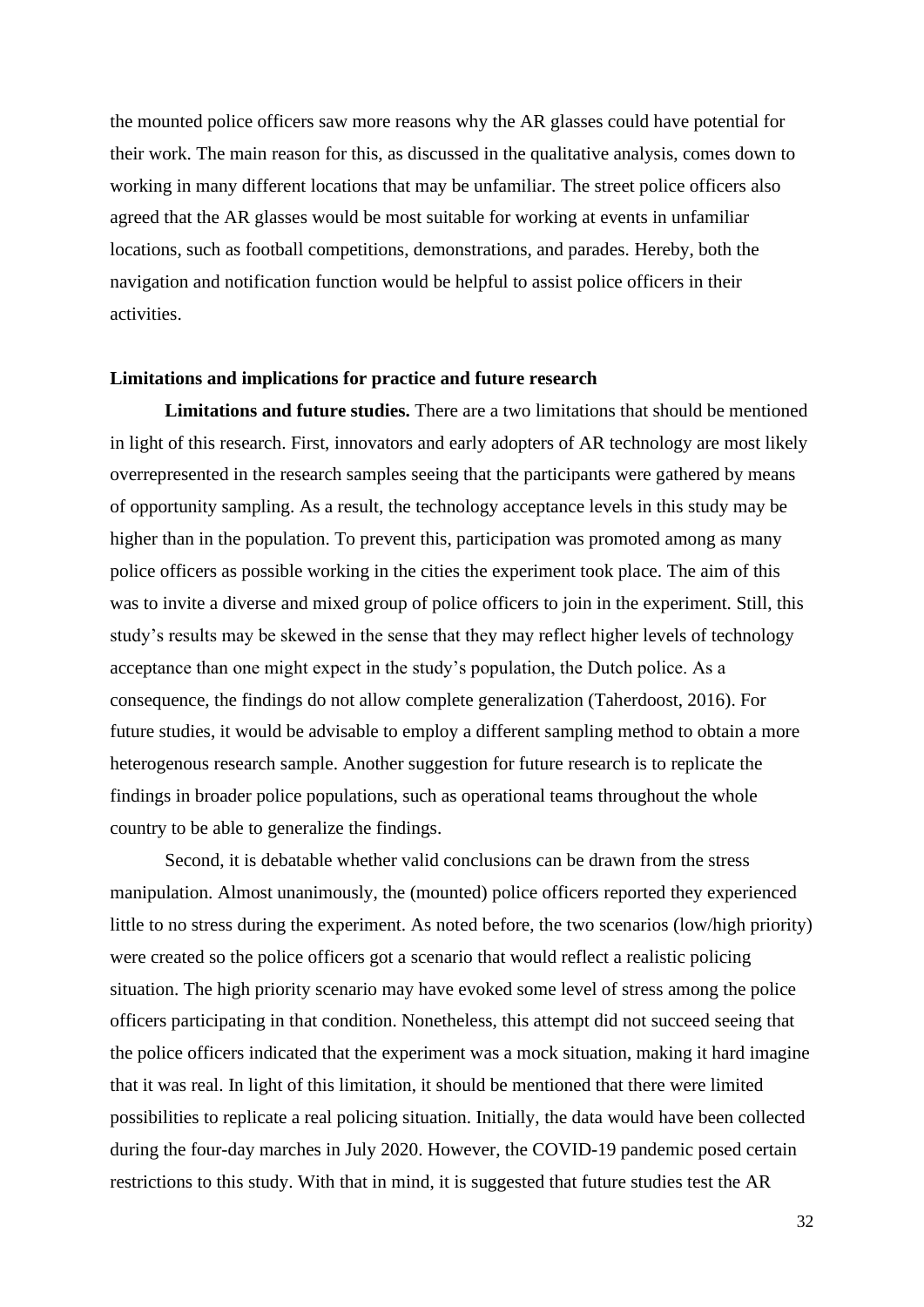glasses in a naturalistic policing setting when the circumstances relating to COVID-19 allow it. Another suggestion for future studies that focus on stress in the police context, is to use both an objective and subjective measure of stress. As mentioned earlier, this study exclusively measured perceived stress by using a self-report measure. As a result, it was challenging to interpret the findings about stress and technology acceptance. Yet, there are multiple, reliable objective measures available that can test biomarkers of stress. A few examples of these methods include measuring heart rate variability (Kim, Cheon, Bai, Lee, & Koo, 2018), analysis of galvanic skin response (Kurniawan, Maslov, & Pechenizkiy, 2013), salivary sampling (Soo-Quee Koh & Choon-Huat Koh, 2007), and hair cortisol analysis (Russell, Rieder, & van Uum, 2012). Particularly hair cortisol analysis could be interesting, given the possibly to measure cortisol exposure over longer periods of times as opposed to the other methods that use biomarkers (Herane Vives et al., 2015). Hair samples could be used to compare between baseline stress levels of police officers and stress levels that were measured for research purposes. Additionally, using multiple methods could verify whether there exists a discrepancy between the subjective and objective levels of stress among police officers.

**Implications for science.** This study has assessed the police officers' subjective risk perceptions of using the AR glasses. On the other hand, it is essential to investigate the objective risks of using AR glasses in the real-world. To our knowledge, there are insufficient studies that have assessed the risks of AR glasses from a human factors and neuropsychological perspective. As a result, it may be too premature to tell whether it is ethically justifiable to employ AR glasses for occupations in a real-world setting (such as field policing). Therefore, it is encouraged that scholars will set out to investigate how safety can be ensured while interacting with AR technology. For example, neuropsychological experts could assess the risks objectively in a controlled setting, thereby taking into account different neuropsychological domains such as visual perception, spatial cognition, memory, attention, and executive functions. All these domains may pose specific constraints to the interaction between the user and the AR glasses.

Another field of inquiry could be to expand on the theoretical framework from this study to capture additional policing variables that may affect the TAM components. This study has focused on a set of policing variables from a social psychological perspective. Nonetheless, there may be other variables that affect the TAM components, such as personality traits. For example, Özbek, Alnıaçık, Akkılıç, and Kaş (2014) assessed the Big Five personality traits in relation to technology acceptance. From their analyses, it was found that openness, agreeableness, and neuroticism affected the TAM components. With respect to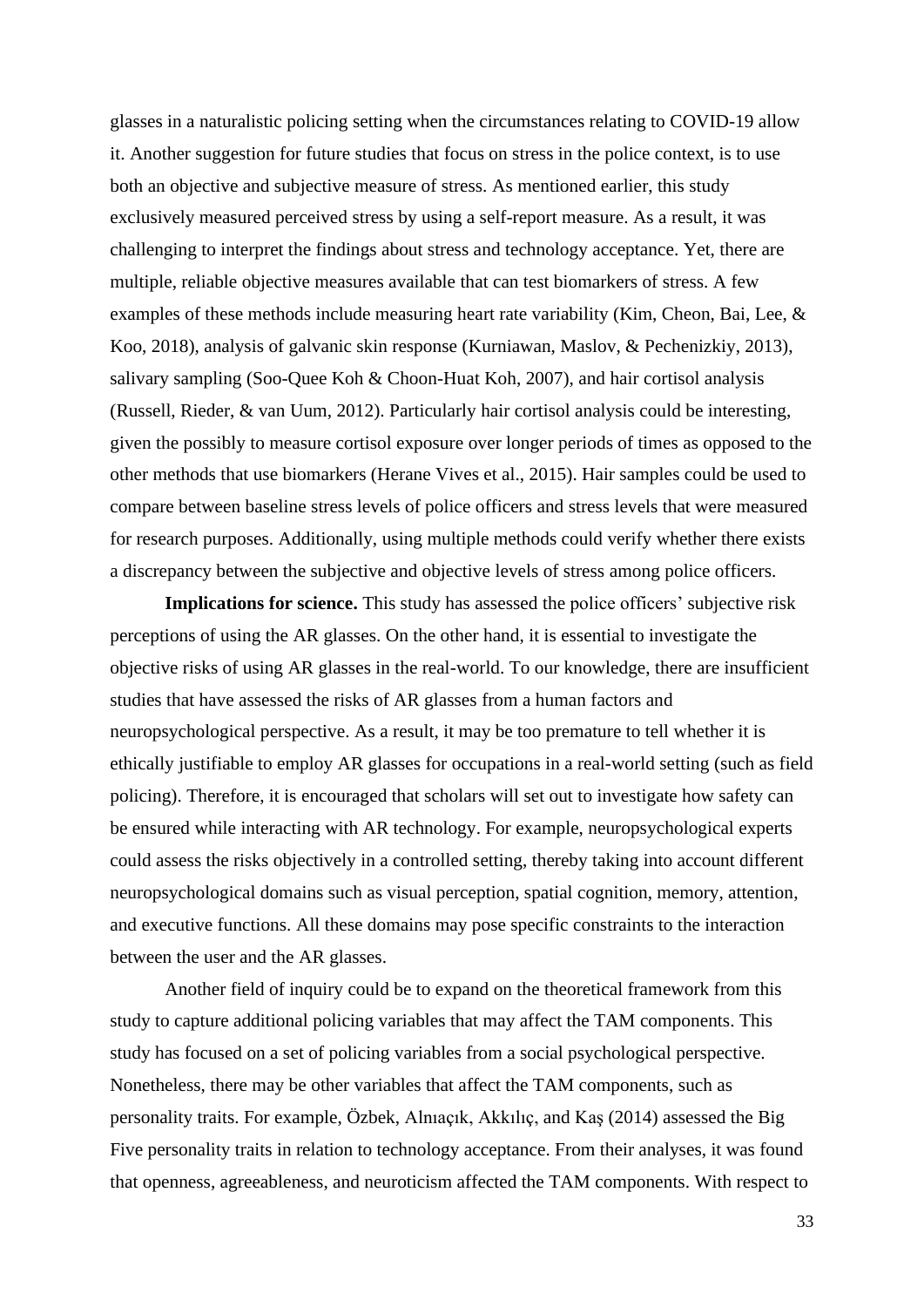the police, researchers have attempted to define 'police personality', given the presumption that police officers share similar personality traits. For instance, it is presumed that police officers are characterised by traits such as assertiveness, solidarity, confidence, autonomy, and masculinity (Twersky-Glasner, 2005). It could be that these traits affect the TAM components in addition to risk perception, subjective norms, and perceived stress. During the job application procedure to become a police officer, applicants go through a variety of assessments, including psychological tests. By grouping the data from future technology acceptance studies (if applicable) and future assessment data, personality traits can be researched in relation to the TAM components as well. This may help to gain knowledge about other factors that possibly underlie the technology acceptance of police officers.

**Implications for practice.** From a psychological perspective, the findings suggest that the pros and cons of using the AR glasses should be carefully weighed against each other to determine whether the AR glasses could have potential in the practice of street policing. Luckily, this study has identified a number of important psychological factors that yield important implications for implementation. Therefore, three practical implications have been formulated for the Dutch police.

First, the risk perception turned out to be an antecedent of both the PU and the behavioural intention of using the AR glasses. Therefore, a thorough risk assessment should be part of the implementation process if the police organization would be willing to implement AR glasses in the future. Particularly, the police officers explained for what situations the AR glasses would be (un)suitable for their work. As mentioned before, the most appropriate setting the police officers could envision themselves using the AR glasses, involved surveillance and patrolling situations (particularly in unfamiliar locations). Additionally, it is suggested to develop a protocol for the police officers who will be working with the AR glasses. In this protocol, clear behavioural instructions should be delineated with respect to using the AR glasses. These behavioural instructions should tackle the most common and relevant situations for field policing. By doing so, the risks of using the AR glasses in the field can be reduced as best as possible.

Second, the importance of the role of the subjective norms were reflected in the results. As expected, the opinions and perceptions of colleagues are of great importance to police officers and help shape their own views. Therefore, it is proposed that not only the early adopters, but all police officers who will potentially work with the AR glasses in the future are involved in the implementation process early on. This may help to promote a positive attitude toward the technology, given that the police community is tight-knit and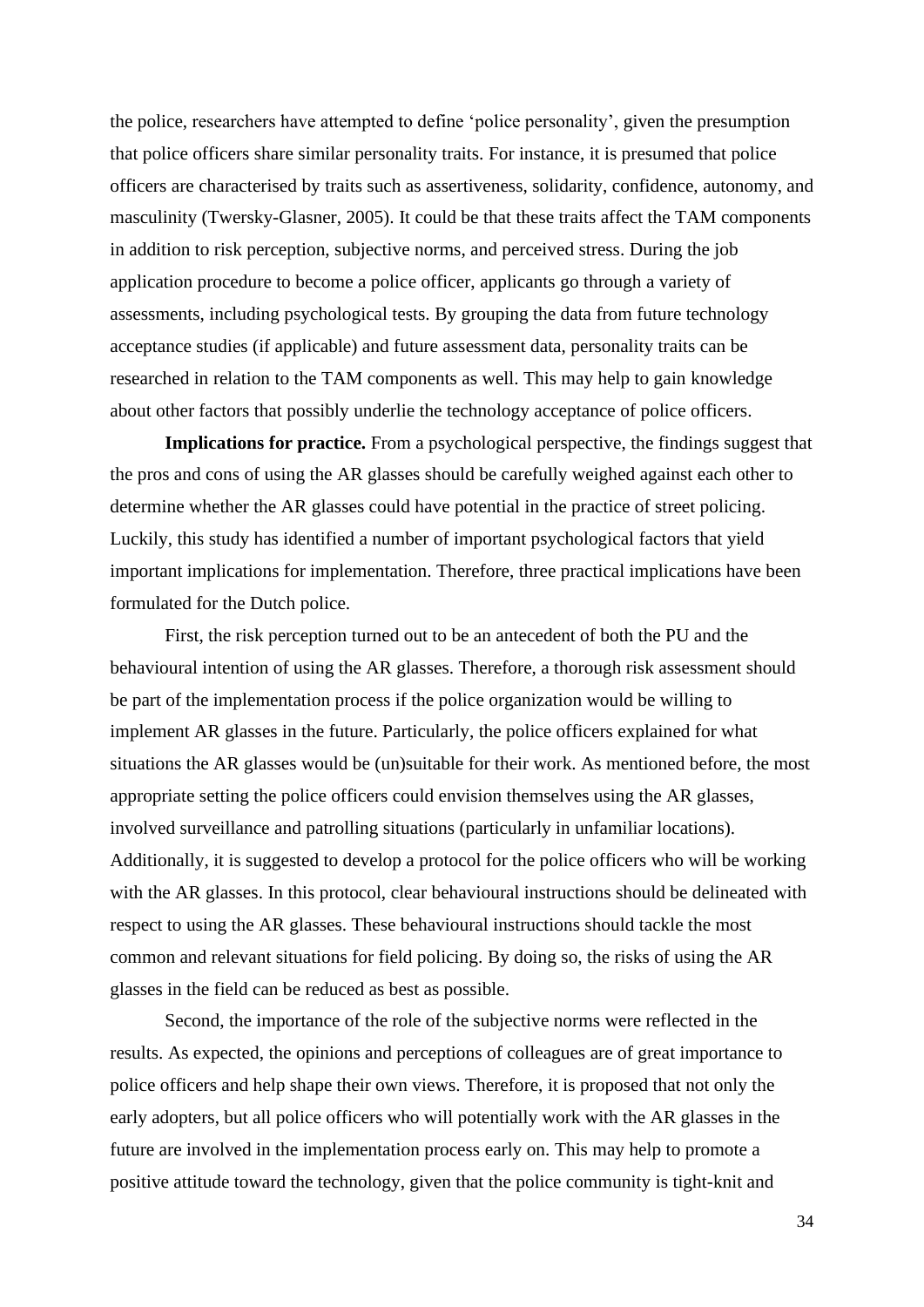opinions will be echoed at a fast rate. In addition, it could be beneficial to involve the early adopters in the implementation process (Lindsay et al., 2011). They may play a critical role and explain the opportunities of AR glasses to their colleagues (who may be less enthused by AR technology). This may help 'flip' the attitudes of technophobes and other police officers who are more hesitant toward using the AR glasses.

Third, a number of recommendations were made for implementing the AR glasses by the police officers. These recommendations included specific suggestions aimed at the design, applications, and functionalities of the AR glasses. These recommendations bring forth useful implications the Dutch police could pay attention to.

**Final comments.** This study has identified risk perception and subjective norms as influential antecedents of technology acceptance among police officers. This has provided the Dutch police with useful information that might help to decide whether investing in AR technology for field policing would be worthwhile. Essentially, AR glasses have great potential in the practice of street policing in the right context. When working surveillance shifts or when deployed countrywide, hotspot information and navigation instructions can help officers considerably to be more informed and quicker. At the same time, there are several steps that should be taken before implementing AR glasses in the real-world for field policing. These steps consist of performing an objective risk assessment, creating a clear behavioural protocol, and designing a plan of action to involve all potential users in the implementation process.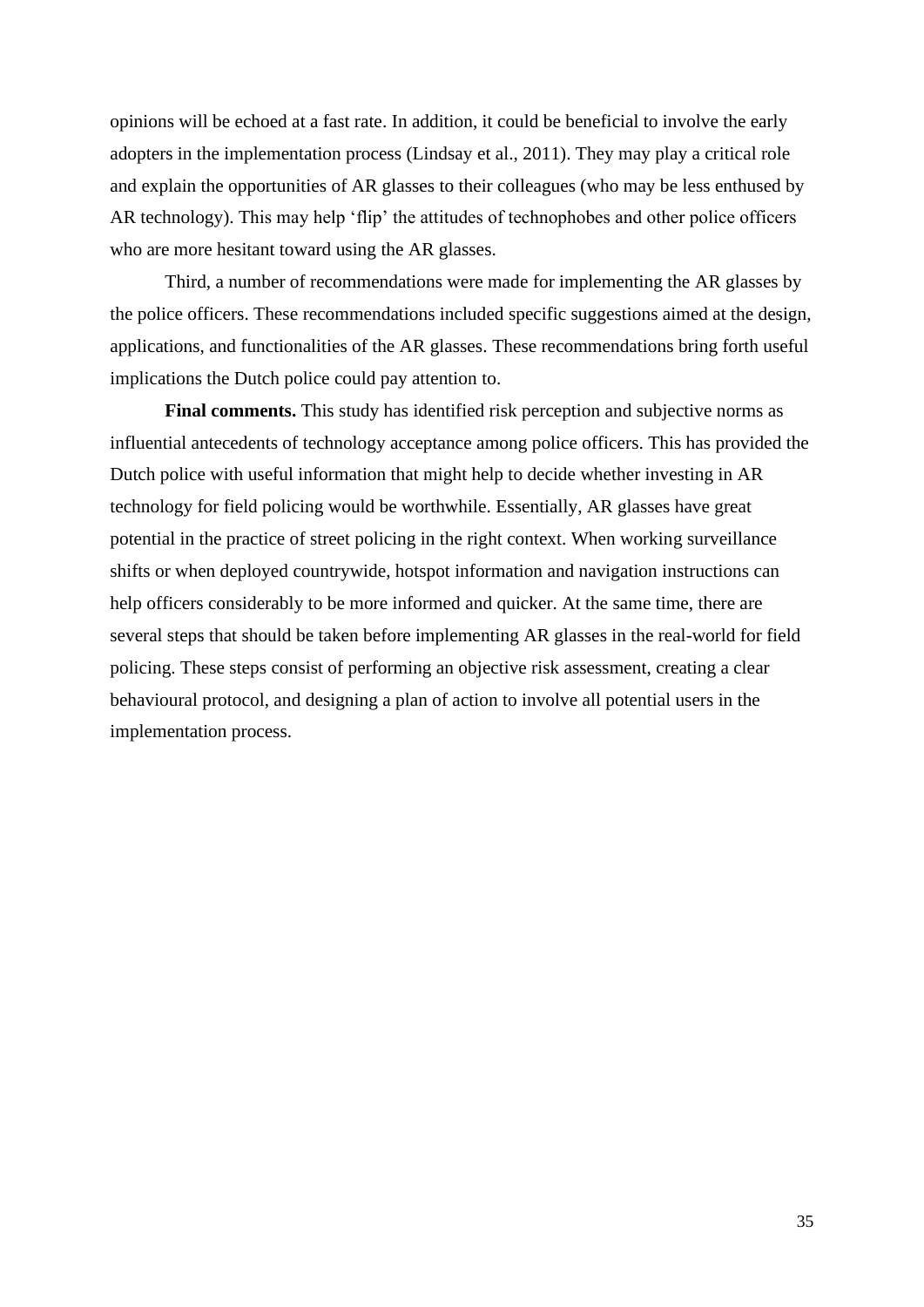#### **References**

- Aaron, J. D. K. (2000). Stress and coping in police officers. *Police Quarterly*, *3*(4), 438–450. doi:10.1177/109861110000300405
- Azjen, I. (2011). The theory of planned behaviour: Reactions and reflections. *Psychology & Health*, *26*(9), 1113–1127. doi:10.1080/08870446.2011.613995
- Al-Emran, M., Mezhuyev, V., & Kamaludin, A. (2018). Technology acceptance model in Mlearning context: A systematic review*. Computers & Education*, *125*, 389–412. doi:10.1016/j.compedu.2018.06.008
- Bano, B., & Talib, P. (2017). Understanding police stress towards a secure and sustainable society. *International Journal of Police Science & Management*, *19*(3), 159–170. doi:10.1177/1461355717713999
- Baraniuk, C. (2018). Police catch criminals with smart glasses. *New Scientist*, *237*(3165), 13. doi:10.1016/s0262-4079(18)30290-2
- Beaudry, & Pinsonneault. (2010). The other side of acceptance: Studying the direct and indirect effects of emotions on information technology use. *MIS Quarterly*, *34*(4), 689. doi:10.2307/25750701
- Bell, S., & Eski, Y. (2016). "Break a leg—It"s all in the mind': Police officers' attitudes towards colleagues with mental health issues. *Policing*, *10*(2), 95–101. doi:10.1093/police/pav041
- Berkemeier, L., Zobel, B., Werning, S., Ickerott, I., & Thomas, O. (2019). Engineering of augmented reality-based information systems: Design and implementation for intralogistics services. *Business & Information Systems Engineering : The International Journal of Wirtschaftsinformatik*, *61*(1), 67–89. doi:10.1007/s12599-019-00575-6
- Bohner, G., Crow, K., Erb, H.-P., & Schwarz, N. (1992). Affect and persuasion: Mood effects on the processing of message content and context cues and on subsequent behaviour. *European Journal of Social Psychology*, *22*(6), 511–530. doi:10.1002/ejsp.2420220602
- Braga, A. A., Turchan, B., Papachristos, A. V., & Hureau, D. M. (2019). Hot spots policing of small geographic areas effects on crime. *Campbell Systematic Reviews*, *15*(3). doi:10.1002/cl2.1046
- Braun, V., & Clarke, V. (2006). Using thematic analysis in psychology. *Qualitative Research in Psychology, 3*(2), 77–101. doi:10.1191/1478088706qp063oa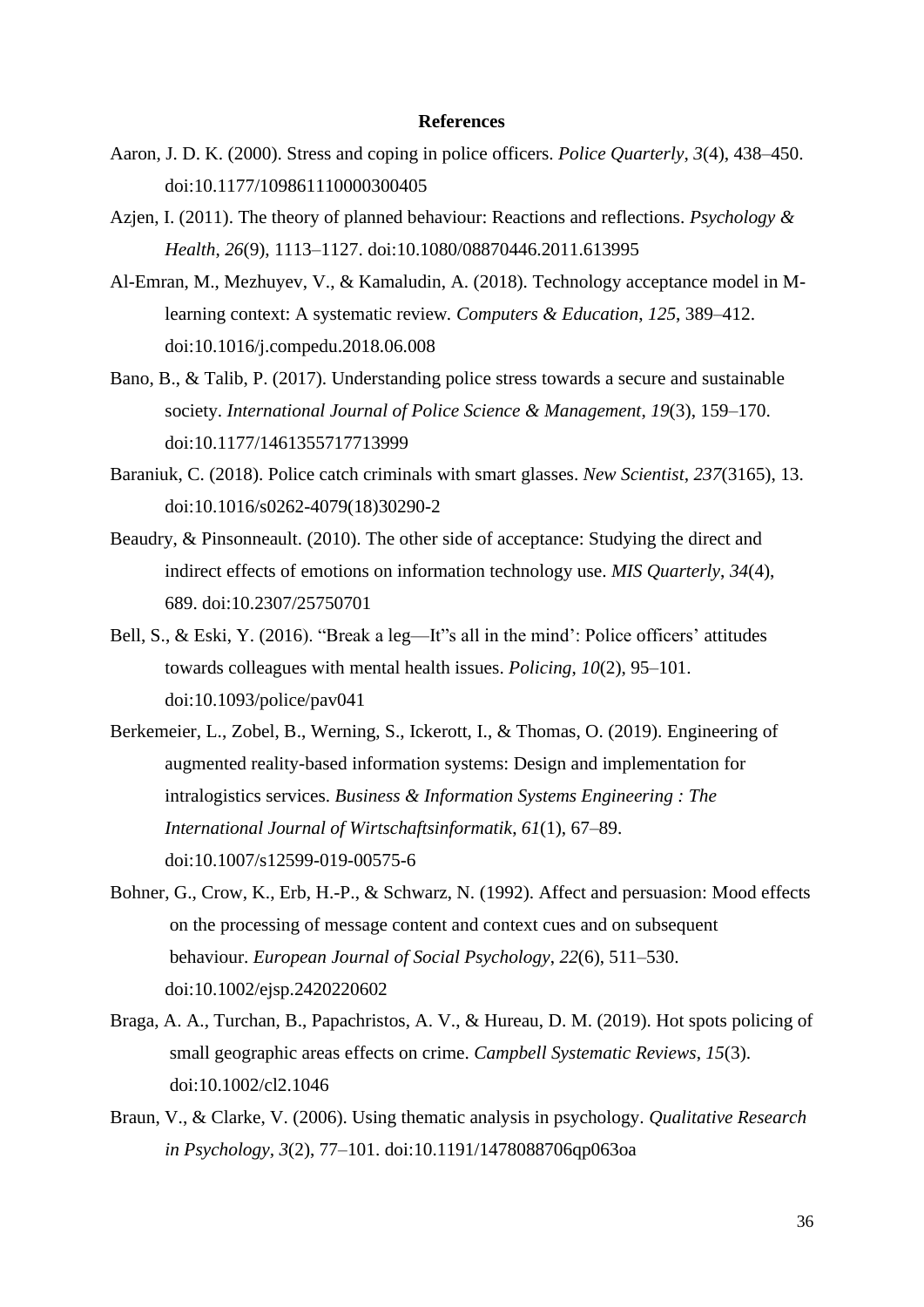- Carmigniani, J., Furht, B., Anisetti, M., Ceravolo, P., Damiani, E., & Ivkovic, M. (2011). Augmented reality technologies, systems and applications. *Multimedia Tools and Applications : An International Journal, 51*(1), 341–377. [doi:10.1007/s11042-010-](https://doi.org/10.1007/s11042-010-0660-6) [0660-6](https://doi.org/10.1007/s11042-010-0660-6)
- Chen, P. H. C., Gadepalli, K., MacDonald, R., Liu, Y., Kadowaki, S., Nagpal, K., … Stumpe, M. C. (2019). An augmented reality microscope with real-time artificial intelligence integration for cancer diagnosis. *Nature Medicine*, *25*(9), 1453–1457. doi:10.1038/s41591-019-0539-7
- Choi, G., & Chung, H. (2012). Elaborating the technology acceptance model with social pressure and social benefits for social networking sites (SNSs). *Proceedings of the American Society for Information Science and Technology*, *49*(1), 1–3. doi:10.1002/meet.14504901376
- Chuah, S. (2019). Wearable XR-technology: Literature review, conceptual framework and future research directions. *International Journal of Technology Marketing*, *13*(4), 1. doi:10.1504/ijtmkt.2019.10021794
- Clothier, R. A., Greer, D. A., Greer, D. G., & Mehta, A. M. (2015). Risk perception and the public acceptance of drones*. Risk Analysis*, *35*(6), 1167–1183. doi:10.1111/risa.12330
- Cohen, S., Gianaros, P. J., & Manuck, S. B. (2016). A stage model of stress and disease. *Perspectives on Psychological Science : A Journal of the Association for Psychological Science*, *11*(4), 456–63. [doi:0.1177/1745691616646305](https://doi.org/10.1177/1745691616646305)
- Cohen, S., Kamarck, T., & Mermelstein, R. (1983). A global measure of perceived stress. *Journal of Health and Social Behavior*, *24*(4), 385–396.
- Colvin, C. A., & Goh, A. (2005). Validation of the technology acceptance model for police. *Journal of Criminal Justice*, *33*(1), 89–95. doi:10.1016/j.jcrimjus.2004.10.009
- Constantinou, C. S., Georgiou, M., & Perdikogianni, M. (2017). A comparative method for themes saturation (CoMeTS) in qualitative interviews. *Qualitative Research*, *17*(5), 571–588. doi:10.1177/1468794116686650
- Cowper, T. J., & Buerger, M. E. (2003). *Improving Our View of the World: Police and Augmented Reality Technology*. Retrieved on 6 May 2020, from https://www.fbi.gov /file-repository/stats-services-publications-police-augmented-reality-technologypdf/view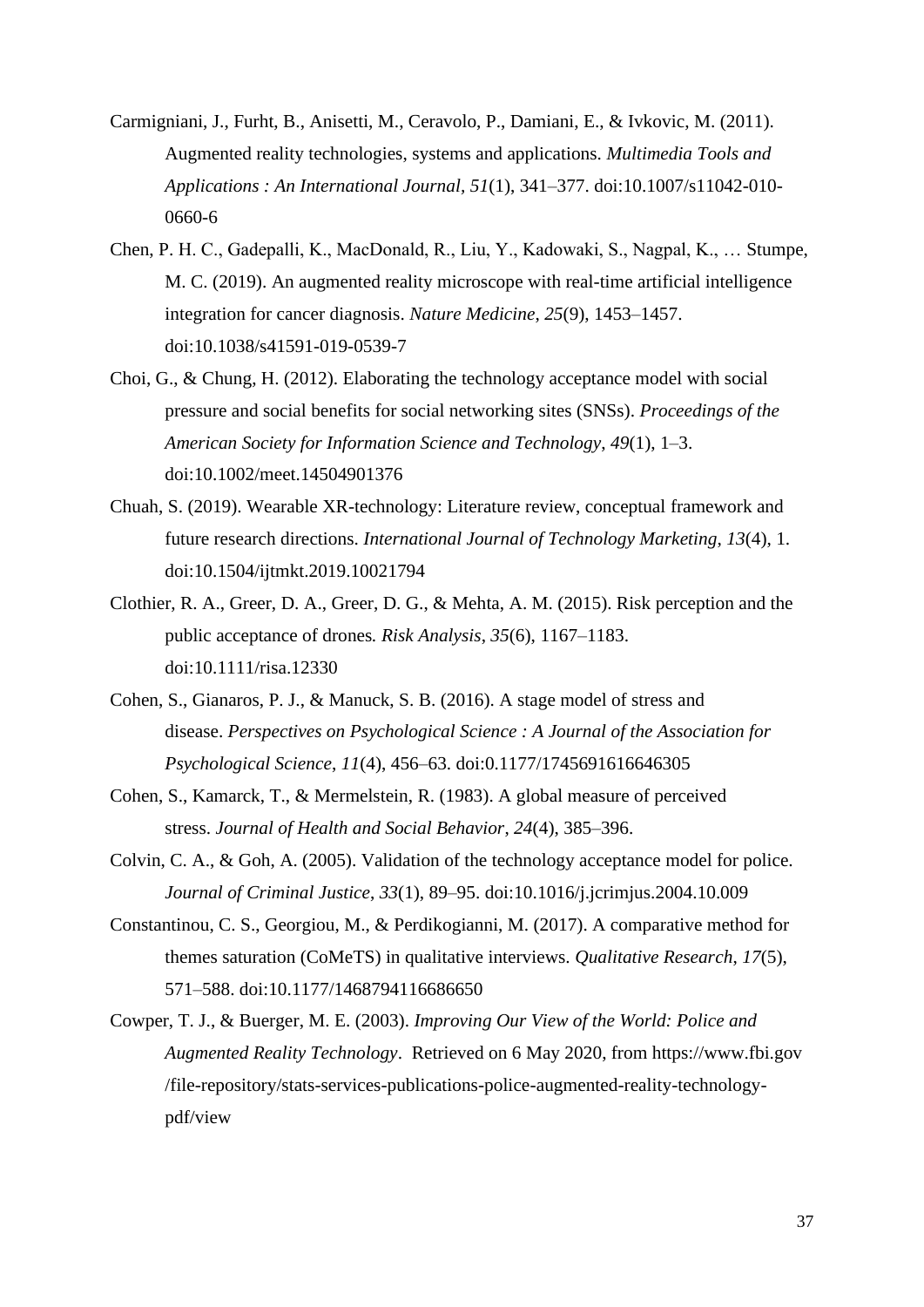- Datcu, D., Lukosch, S. G., & Lukosch, H. K. (2016). Handheld augmented reality for distributed collaborative crime scene investigation. *Proceedings of the 19th International Conference on Supporting Group Work*. doi:10.1145/2957276.2957302
- Davis, F. D., & Venkatesh, V. (1996). A critical assessment of potential measurement biases in the technology acceptance model: three experiments. *International Journal of Human - Computer Studies*, *45*(1), 19–45. doi:10.1006/ijhc.1996.0040
- Davis, F. D. (1989). Perceived usefulness, perceived ease of use, and user acceptance of information technology. *MIS Quarterly*, *13*(3), 319. doi:10.2307/249008
- Detmer, F. J., Hettig, J., Schindele, D., Schostak, M., & Hansen, C. (2017). Virtual and augmented reality systems for renal interventions: A Systematic Review. *IEEE Reviews in Biomedical Engineering, 10*, 78–94. doi:10.1109/rbme.2017.2749527
- Dror, I. E. (2007). Perception of risk and the decision to use force. *Policing*, *1*(3), 265–272. doi:10.1093/police/pam041
- Dwi, Y., Muhammad, A. H., & Esa, F. (2018). Technology acceptance in augmented reality. *Join: Jurnal Online Informatika*, *3*(1), 10–13. doi: 10.15575/join.v3i1.158
- Eckert, M., Volmerg, J. S., & Friedrich, C. M. (2019). Augmented reality in medicine: Systematic and bibliographic review. *Jmir Mhealth and Uhealth*, *7*(4), 10967. doi:10.2196/10967
- Eisinga, R., Grotenhuis, M., & Pelzer, B. (2013). The reliability of a two-item scale: pearson, cronbach, or spearman-brown? *International Journal of Public Health*, *58*(4), 637–42. doi:10.1007/s00038-012-0416-3
- Engelbrecht, H., & Lukosch, S. (2020). Dangerous or desirable: Utilizing augmented content for field policing. *International Journal of Human-Computer Interaction*, *36*(15), 1415–1425. doi[:10.1080/10447318.2020.1752473](https://doi.org/10.1080/10447318.2020.1752473)
- Ernst, S., ter Veen, H., Lam, J., & Kop, M. (2019). *Leren van technologisch innoveren: "de techniek is niet zo spannend."* Retrieved on 18 February 2021, from https://www.politieacademie.nl/kennisenonderzoek/Onderzoek/Documents/19115% 20190507%20DIGI%20Publicatie%20Leren%20van%20technisch%20innoveren.pdf
- Featherman, M. S., & Pavlou, P. A. (2003). Predicting e-services adoption: A perceived risk facets perspective. *International Journal of Human-Computer Studies*, *59*(4), 451– 474. doi:10.1016/s1071-5819(03)00111-3
- Finckenauer, J. O. (1976). Some factors in police discretion and decision making. *Journal of Criminal Justice*, *4*(1), 29–46. doi:10.1016/0047-2352(76)90037-4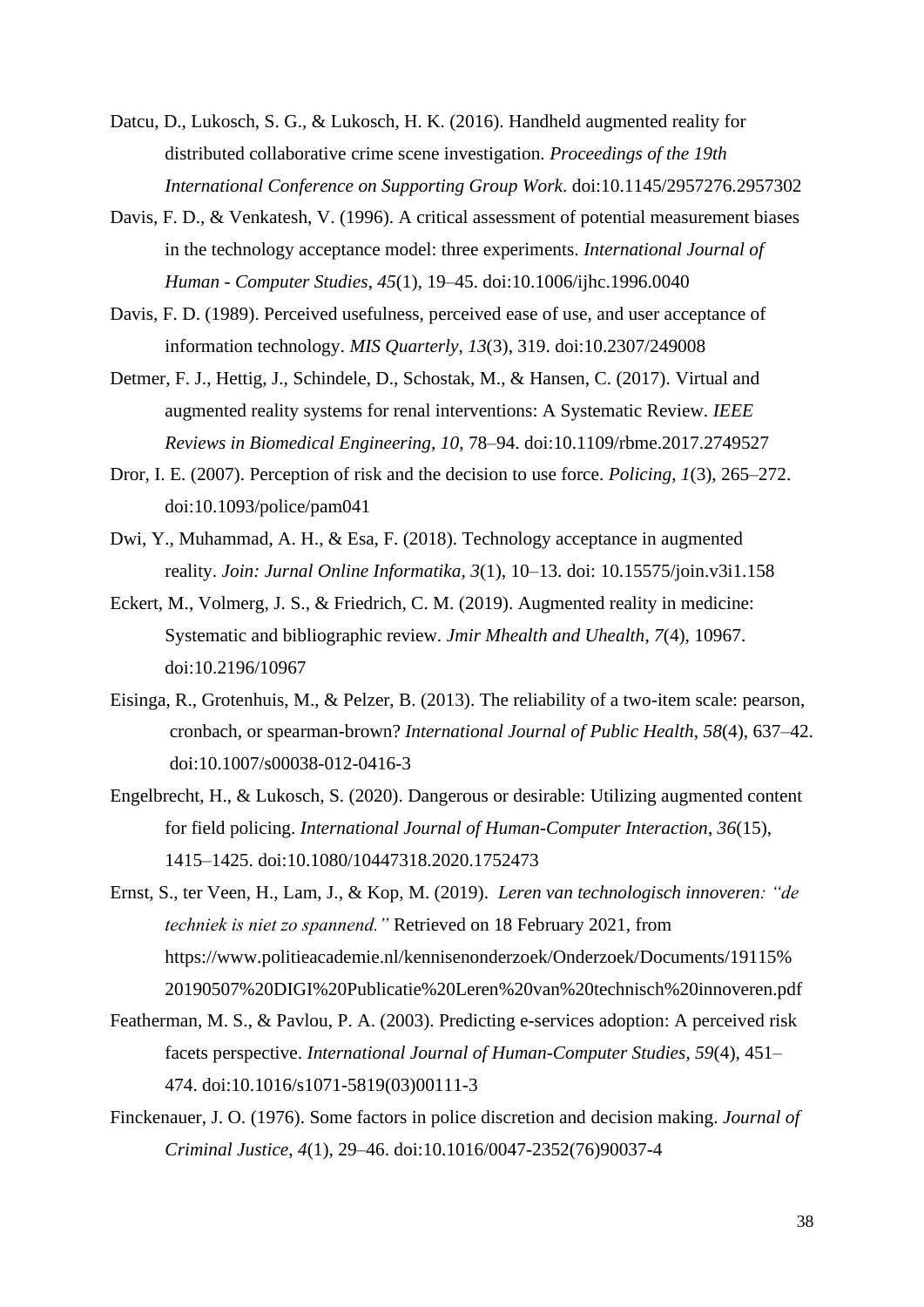- Gazzoni, M., & Cerone, G. L. (2018). Augmented reality system for muscle activity biofeedback. *Annals of Physical and Rehabilitation Medicine*, *61*, e483–e484. doi:10.1016/j.rehab.2018.05.1129
- Gershon, R. R. M., Barocas, B., Canton, A. N., Xianbin Li, & Vlahov, D. (2008). Mental, physical, and behavioral outcomes associated with perceived work stress in police officers. *Criminal Justice and Behavior*, *36*(3), 275–289. doi:10.1177/0093854808330015
- Giacomantonio, C., Bradford, B., Davies, M., & Martin, R. (2015). *Making and breaking barriers: Assessing the value of mounted police units in the UK*. doi:10.7249/rr830
- Guest, G., Bunce, A., & Johnson, L. (2006). How many interviews are enough? An experiment with data saturation and variability. *Field Methods*, *18*(1), 24. doi:10.1177/1525822X05279903
- Gutshall, C. L., Hampton, D. P., Sebetan, I. M., Stein, P. C., & Broxtermann, T. J. (2017). The effects of occupational stress on cognitive performance in police officers. *Police Practice and Research*, *18*(5), 463–477. doi:10.1080/15614263.2017.1288120
- Haba, M., Sukenaga, C., Ueki, R., Furutani, K., & Komasawa, N. (2020). Augmented reality hybrid simulation using monitor and simulated patient for sedation training. *Journal of Clinical Anesthesia*, *61*, 109636. doi:10.1016/j.jclinane.2019.109636
- Hagger, M. S., & Chatzisarantis, N. L. D. (2006). Self-identity and the theory of planned behaviour: Between- and within-participants analyses. *British Journal of Social Psychology*, *45*(4), 731–757. doi:10.1348/014466605x85654
- Han, D.-I. D., Tom Dieck, M. C., & Jung, T. (2019). Augmented reality smart glasses (ARSG) visitor adoption in cultural tourism. *Leisure Studies*, *38*(5), 618–633. doi:10.1080/02614367.2019.1604790
- Hayes, A.F. (2013). Introduction to mediation, moderation, and conditional process analysis: A regression-based approach. *Journal of Educational Measurement*, *51*(3), 335–337. doi:10.1111/jedm.12050
- Herane Vives, A., De Angel, V., Papadopoulos, A., Strawbridge, R., Wise, T., Young, A. H., … Cleare, A. J. (2015). The relationship between cortisol, stress and psychiatric illness: New insights using hair analysis. *Journal of Psychiatric Research*, *70*, 38–49. doi:10.1016/j.jpsychires.2015.08.007
- Hogg, M. A., Abrams, D., Otten, S., & Hinkle, S. (2004). The social identity perspective intergroup relations, self-conception, and small groups. *Small Group Research*, *35*(3), 246–276. doi[:10.1177/1046496404263424](https://doi-org.ezproxy2.utwente.nl/10.1177/1046496404263424)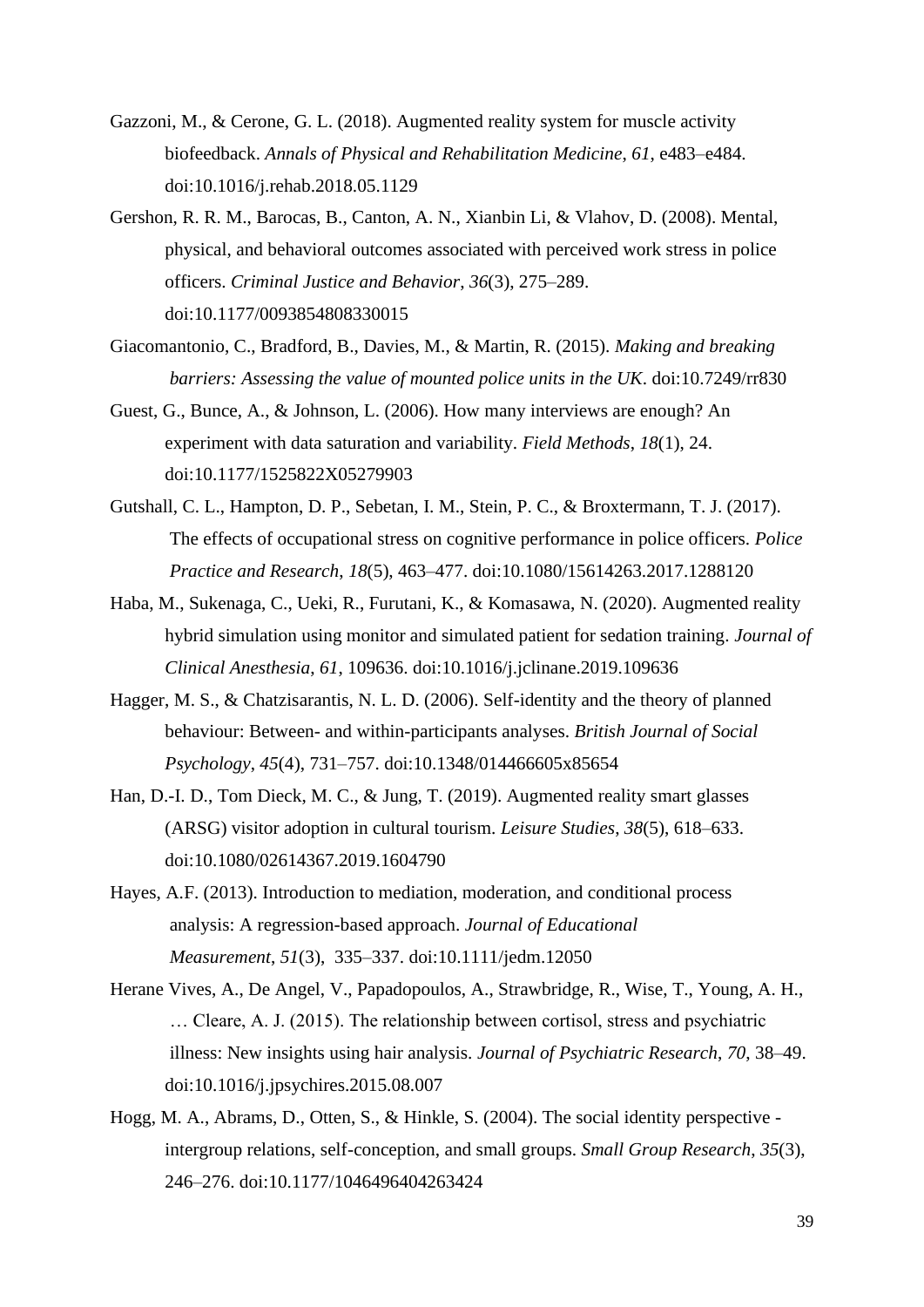- Hoong, A. L. S., Thi, L. S., & Lin, M.-H. (2017). Affective technology acceptance model: Extending technology acceptance model with positive and negative affect. *Knowledge Management Strategies and Applications*. doi:10.5772/intechopen.70351
- Hu, P. J.-H., Chen, H., Hu, H., Larson, C., & Butierez, C. (2011). Law enforcement officers' acceptance of advanced e-government technology: A survey study of COPLINK Mobile. *Electronic Commerce Research and Applications*, *10*(1), 6–16. doi:10.1016/j.elerap.2010.06.002
- Ibáñez, M.-B., & Delgado-Kloos, C. (2018). Augmented reality for STEM learning: A systematic review. *Computers & Education*, *123*, 109–123. doi:10.1016/j.compedu.2018.05.002
- Ibili, E., Resnyansky, D., & Billinghurst, M. (2019). Applying the technology acceptance model to understand maths teachers' perceptions towards an augmented reality tutoring system. *Education and Information Technologies*, *24*(5), 2653–2675. doi:10.1007/s10639-019-09925-z
- Ishoy, G. A. (2016). The theory of planned behavior and policing: how attitudes about behavior, subjective norms, and perceived behavioral control affect the discretionary enforcement decisions of police officers. *Criminal Justice Studies*, *29*(4), 345–362. doi:10.1080/1478601x.2016.1225362
- Jen-Hwa Hu, P., Lin, C., & Chen, H. (2005). User acceptance of intelligence and security informatics technology: a study of coplink. *Journal of the American Society for Information Science and Technology*, *56*(3), 235–244. doi:10.1002/asi.20124
- Kalantari M., Rauschnabel P. (2018) Exploring the early adopters of augmented reality smart glasses: The case of Microsoft HoloLens. In: Jung T., tom Dieck M. (eds) *Augmented Reality and Virtual Reality. Progress in IS*. Springer, Cham
- Kiger, M. E., & Varpio, L. (2020). Thematic analysis of qualitative data: amee guide no. 131. *Medical Teacher*, *42*(8), 846–854. doi:10.1080/0142159X.2020.1755030
- Kim, H. G., Cheon, E. J., Bai, D. S., Lee, Y. H., & Koo, B. H. (2018). Stress and heart rate variability: a meta-analysis and review of the literature. *Psychiatry Investigation*, *15*(3), 235–245. doi:10.30773/pi.2017.08.17
- King, M. F., & Bruner, G. C. (2000). Social desirability bias: a neglected aspect of validity testing*. Psychology & Marketing*, *17*(2), 79–103. [doi:10.1002/\(SICI\)1520-](https://doi.org/10.1002/(SICI)1520-) 6793(200002)17:2<79::AID-MAR2>3.0.CO;2-0
- Kurkinen, E. (2013). The effect of age on technology acceptance among field police officers. In ISCRAM.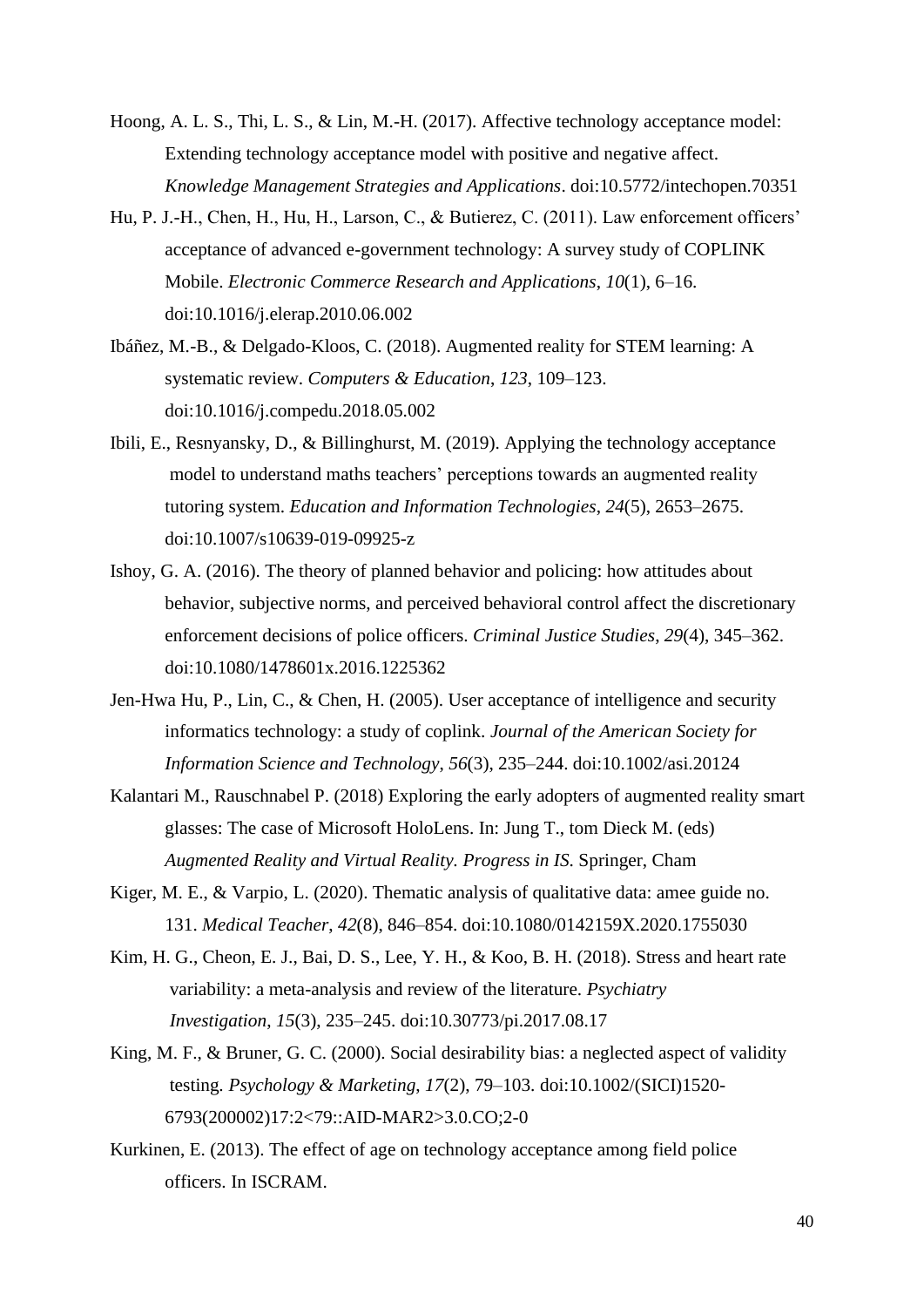- Kurniawan, H., Maslov, A. V., & Pechenizkiy, M. (2013). Stress detection from speech and Galvanic Skin Response signals. *Proceedings of the 26th IEEE International Symposium on Computer-Based Medical Systems*. doi:10.1109/cbms.2013.6627790
- Latham, J. R. (2013). A framework for leading the transformation to performance excellence part I: CEO perspectives on forces, facilitators, and strategic leadership systems. *Quality Management Journal*, *20*(2), 22.
- Lee, K. (2012). Augmented reality in education and training. *TechTrends*, *56*(2), 13–21. doi:10.1007/s11528-012-0559-3
- Lee, D., Rhee, Y., & Dunham, R. B. (2009). The role of organizational and individual characteristics in technology acceptance. *International Journal of Human-Computer Interaction*, *25*(7), 623–646. doi:10.1080/10447310902963969
- Liao, T., Yang, H., Lee, S., Xu, K., & Bennett, S. M. (2020). Augmented criminality: how people process in situ augmented reality crime information in relation to space/place. *Mobile Media and Communication*, 20501579189969. doi:10.1177/2050157919899696
- Lindsay, R., Jackson, T. W., & Cooke, L. (2011). Adapted technology acceptance model for mobile policing. *Journal of Systems and Information Technology, 13*(4), 389–407. doi:10.1108/13287261111183988
- Lukosch, S., Lukosch, H., Datcu, D., & Cidota, M. (2015). Providing information on the spot: Using augmented reality for situational awareness in the security domain. *Computer Supported Cooperative Work (CSCW)*, *24*(6), 613–664. doi:10.1007/s10606-015-9235-4
- Marangunić, N., & Granić, A. (2015). Technology acceptance model: a literature review from 1986 to 2013. *Universal Access in the Information Society*, *14*(1), 81–95. doi:10.1007/s10209-014-0348-1
- Marks, P. (2011). Augmented reality iPhone app for police. *New Scientist*, *209*(2800), 26. doi:10.1016/s0262-4079(11)60380-1
- Pavlou, P. A. (2003). Consumer acceptance of electronic commerce: integrating trust and risk with the technology acceptance model. *International Journal of Electronic Commerce*, *7*(3), 101–134.
- Peddie, J. (2017). *Augmented reality: Where we will all live*. Springer. doi:10.1007/978-3- 319-54502-8
- Radosavljevic, S., Radosavljevic, V., & Grgurovic, B. (2018). The potential of implementing augmented reality into vocational higher education through mobile learning.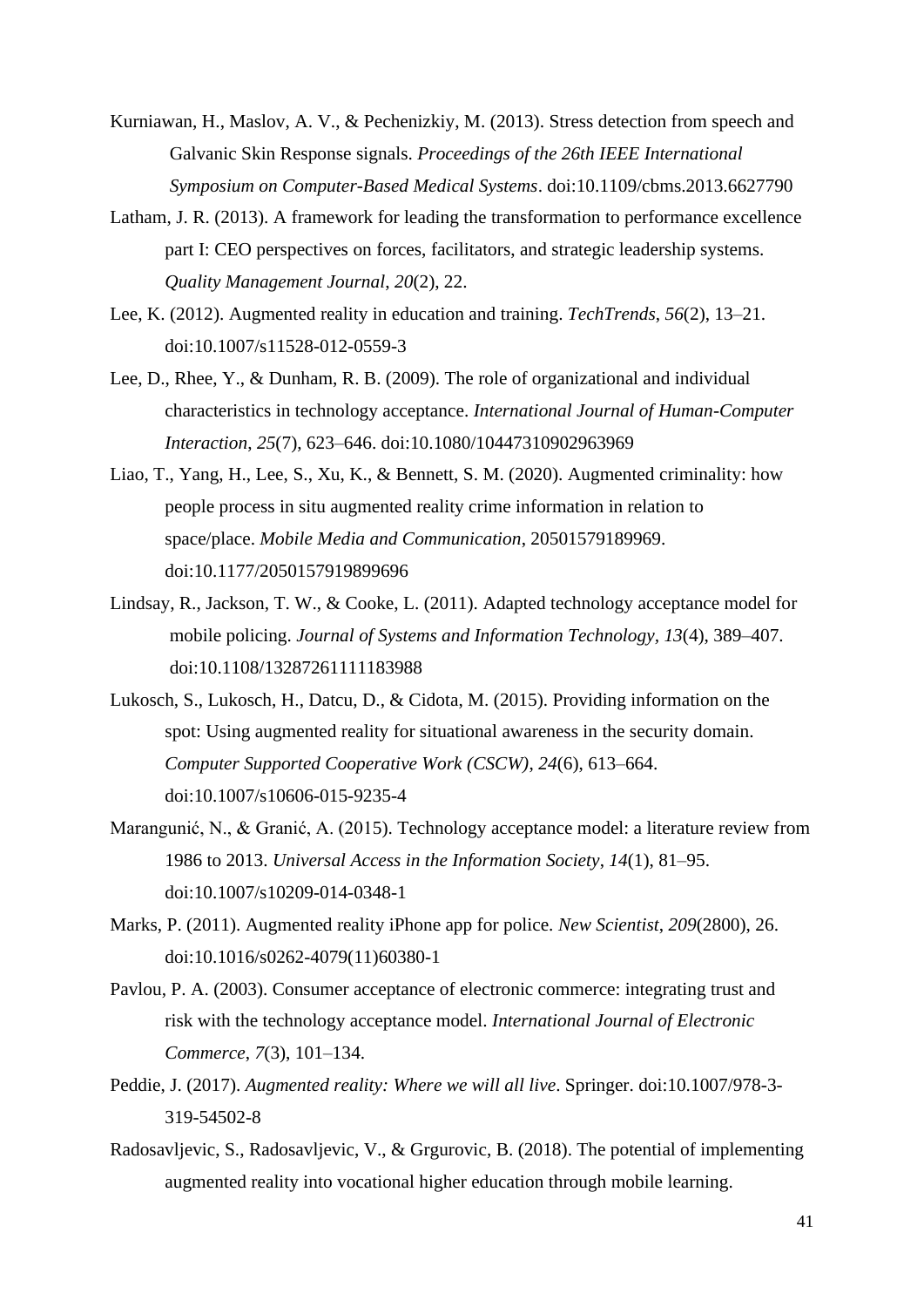*Interactive Learning Environments*, *28*(4), 404–418. doi:10.1080/10494820.2018.1528286

- Renn, O., & Benighaus, C. (2013). Perception of technological risk: insights from research and lessons for risk communication and management. *Journal of Risk Research*, *16*(3- 4), 293–313. doi:10.1080/13669877.2012.729522
- Rese, A., Schreiber, S. & Baier, D., 2014. Technology acceptance modeling of augmented reality at the point of sale: Can surveys be replaced by an analysis of online reviews? *Journal of Retailing and Consumer Services*, *21*(5), 869–876. doi: 10.1016/j.jretconser.2014.02.011
- Russell, E., Koren, G., Rieder, M., & Van Uum, S. (2012). Hair cortisol as a biological marker of chronic stress: current status, future directions and unanswered questions. *Psychoneuroendocrinology*, *37*(5), 589–601. doi:10.1016/j.psyneuen.2011.09.009
- Sabelman, E. E., & Lam, R. (2015). The real-life dangers of augmented reality. *IEEE Spectrum*, *52*(7), 48–53. doi:10.1109/mspec.2015.7131695
- Sandi, C. (2013). Stress and cognition. *Wiley Interdisciplinary Reviews: Cognitive Science*, *4*(3), 245–261. doi:10.1002/wcs.1222
- Schepers, J., & Wetzels, M. (2007). A meta-analysis of the technology acceptance model: Investigating subjective norm and moderation effects. *Information & Management*, *44*(1), 90–103. doi:10.1016/j.im.2006.10.007
- Sharma, R., Svenson, A., Coltman, T., McDermott Máirtín, Oliver, M., Beck, E., … Simnadis, T. (2015). The theory of planned behaviour and discrete food choices: a systematic review and meta-analysis. *International Journal of Behavioral Nutrition and Physical Activity*, *12*(1), 1–11. doi:10.1186/s12966-015-0324-z
- Slovic, P. & Weber, E.U. (2002). perception of risk posed by extreme events, in "*Risk Management strategies in an uncertain world*" Conference, Palisades, New York, April 12-13
- Soo-Quee Koh, D., & Choon-Huat Koh, G. (2007). The use of salivary biomarkers in occupational and environmental medicine. *Occupational and Environmental Medicine*, *64*(3), 202–202. doi:10.1136/oem.2006.026567
- Stephen, R. E., Adelstein, B. D., Reisman, R. J., Schmidt-Ott, J. R., Gips, J., & Krozel, J. (2002). *Augmented Reality in a Simulated Tower Environment: Effect of Field of View on Aircraft Detection*. Retrieved on 18 May 2020, from <https://ntrs.nasa.gov/archive/nasa/casi.ntrs.nasa.gov/20030005687.pdf>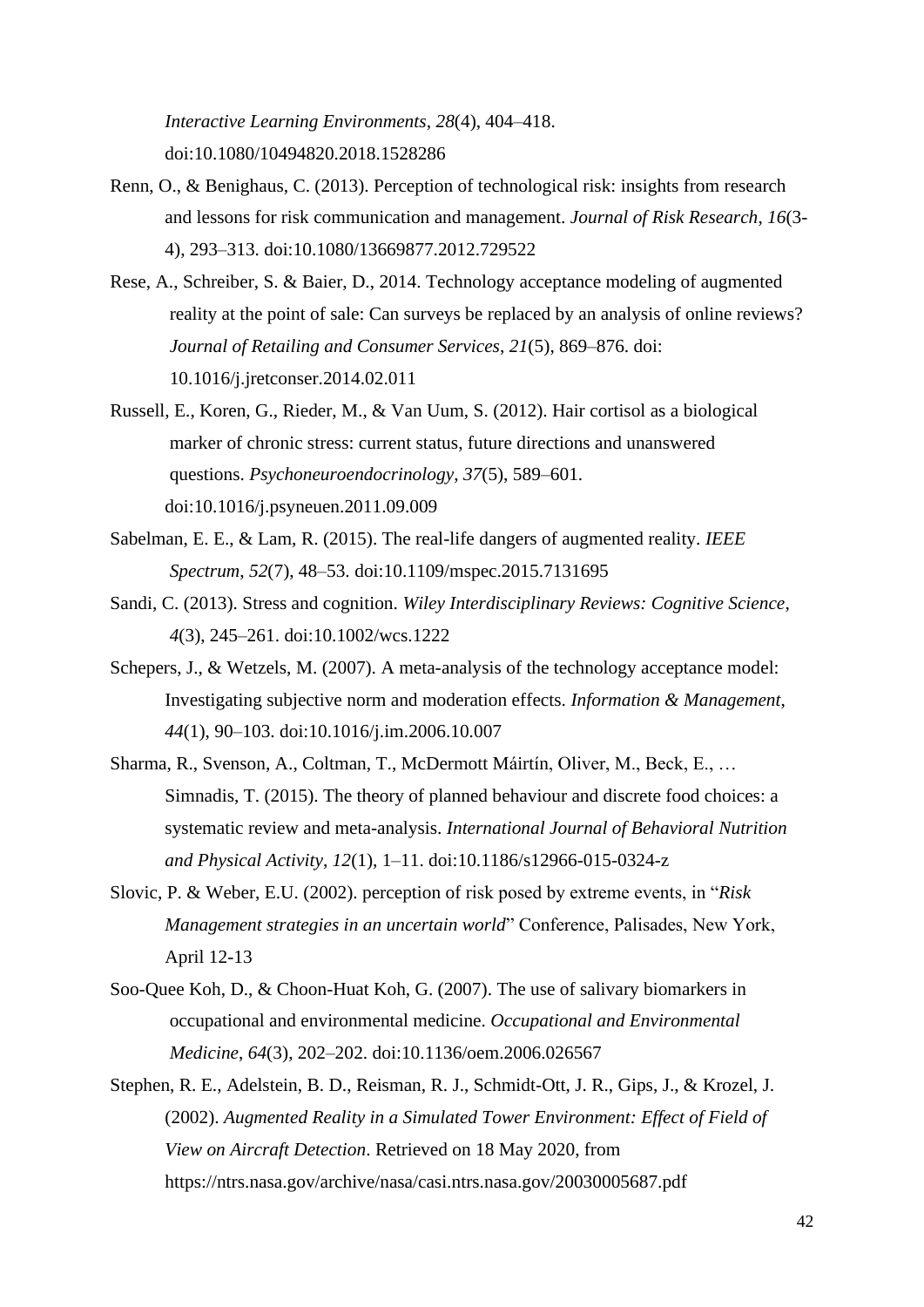- Ströfer, S., Ufkes, E. G., Noordzij, M. L., & Giebels, E. (2016). Catching a deceiver in the act: Processes underlying deception in an interactive interview setting. *Applied Psychophysiology and Biofeedback*, *41*(3), 349–362. doi:10.1007/s10484-016-9339-8
- Taherdoost, H. (2016). Sampling methods in research methodology; How to choose a sampling technique for research. *SSRN Electronic Journal*, 18–27. doi: 10.2139/ssrn.3205035
- Tredinnick, L. (2018). Augmented reality in the business world. *Business Information Review*, *35*(2), 77–80. doi:10.1177/0266382118778335
- Twersky-Glasner, A. (2005). Police personality: What is it and why are they like that? *Journal of Police and Criminal Psychology,* 20(1), 56–67. doi:10.1007/bf02806707
- Tzima, S., Styliaras, G., & Bassounas, A. (2019). Augmented reality applications in education: Teachers point of view. *Education Sciences*, *9*(2), 99. doi:10.3390/educsci9020099
- Varpio, L., Paradis, E., Uijtdehaage, S., & Young, M. (2020). The distinctions between theory, theoretical framework, and conceptual framework. *Academic Medicine: Journal of the Association of American Medical Colleges*, *95*(7), 989–994. doi:10.1097/ACM.0000000000003075
- Venkatesh, V. (2000). Determinants of perceived ease of use: Integrating control, intrinsic motivation, and emotion into the technology acceptance model. *Information Systems Research*, *11*(4), 342–365. doi:10.1287/isre.11.4.342.11872
- Venkatesh, V., & Davis, F. D. (2000). A theoretical extension of the technology acceptance model: Four longitudinal field studies. *Management Science*, *46*(2), 186–204. doi:10.1287/mnsc.46.2.186.11926
- Venkatesh, V., Morris, M. G., Davis, G. B., & Davis, F. D. (2003). User acceptance of information technology: toward a unified view. *Mis Quarterly*, *27*(3), 425–478.
- Violanti, J. M., Castellano, C., O'Rourke, J., & Paton, D. (2006). Proximity to the 9/11 terrorist attack and suicide ideation in police officers. *Traumatology*, *12*(3), 248–254. doi:10.1177/1534765606296533
- Wang, X., Ong, S. K., & Nee, A. Y. C. (2016). A comprehensive survey of augmented reality assembly research. *Advances in Manufacturing*, *4*(1), 1–22. doi:10.1007/s40436-015- 0131-4
- Xu, H. (2020). A qualitative study: Emotional damage to police victims in China. *Journal of Interpersonal Violence*, 088626052098325. doi:10.1177/0886260520983256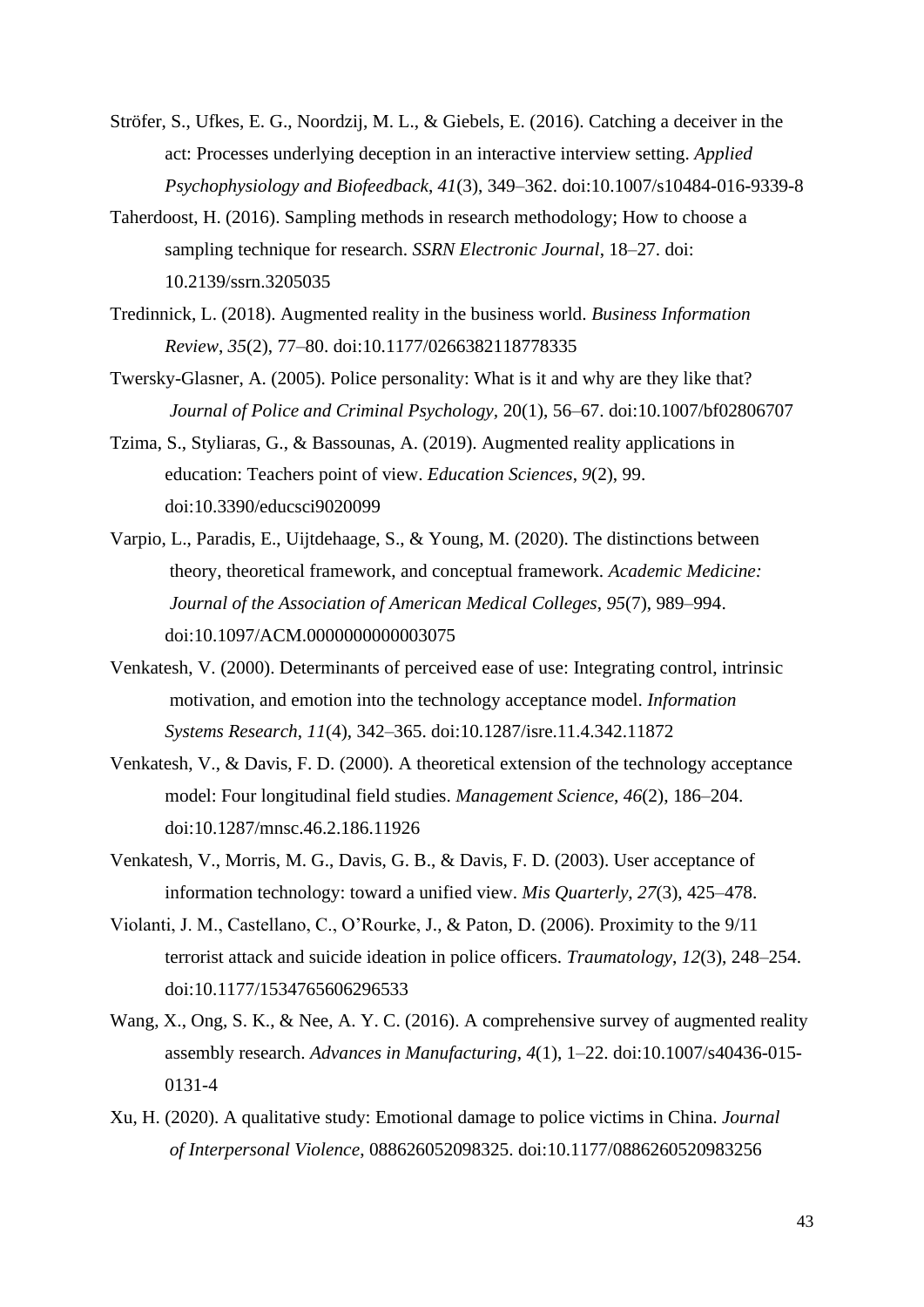Yunqiang, C., Qing, W., Hong, C., Xiaoyu, S., Hui, T., & Mengxiao, T. (2019). An overview of augmented reality technology. *Journal of Physics*. *1237*(2), 1-5. doi:10.1088/1742- 6596/1237/2/022082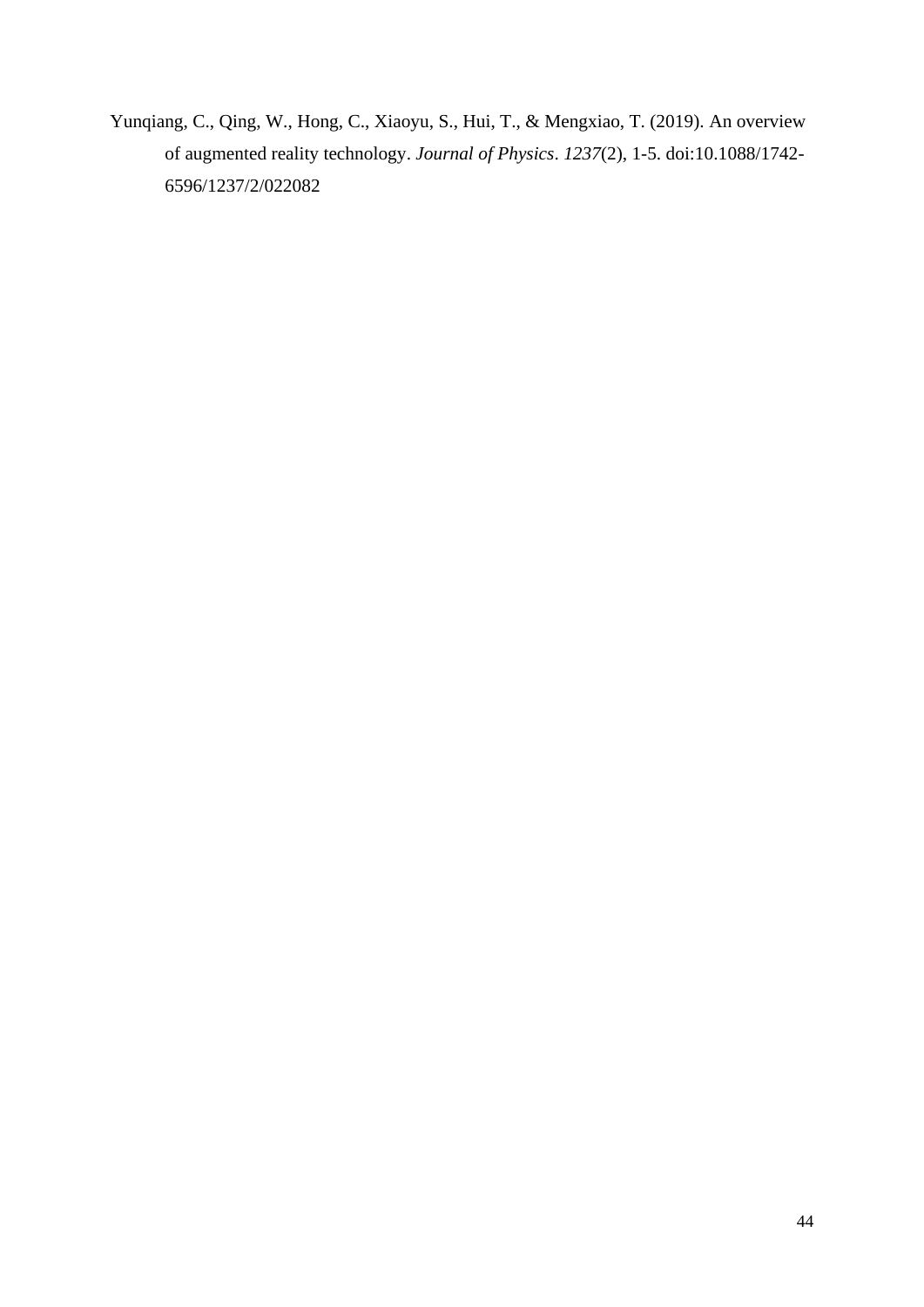# **Appendices**

# **Appendix A: Overview of Quantitative Measures and Final Coding Scheme**

# **Table 1**

*Measures: Technology Acceptance, Risk Perception, Perceived Stress, and Subjective Norms*

| <b>Measure</b>               |                | <b>Questions/Statements</b>                              |
|------------------------------|----------------|----------------------------------------------------------|
| <b>Technology Acceptance</b> | i.             | Ik kan gemakkelijk onthouden hoe ik taken met de         |
| adapted and translated       |                | AR-bril kan uitvoeren / It is easy for me to remember    |
| from Davis (1989)            |                | how to perform tasks using the AR glasses (PEUO)         |
|                              | ii.            | Over het algemeen is het gebruiken van de AR-bril        |
|                              |                | makkelijk / Overall, I find the AR glasses easy to use   |
|                              |                | (PEUO)                                                   |
|                              | iii.           | Het leren bedienen van de AR-bril gaat mij               |
|                              |                | gemakkelijk af / Learning to operate with the AR         |
|                              |                | glasses is easy for me (PEUO)                            |
|                              | iv.            | Ik vind het gebruiken van de AR-bril verwarrend / I      |
|                              |                | often get confused when I use the AR glasses (PEUO)      |
|                              | $\mathbf{V}$ . | Het gebruiken van de AR-bril maakt mijn werk             |
|                              |                | makkelijker voor me / Using AR glasses makes it          |
|                              |                | easier to do my job (PU)                                 |
|                              | vi.            | De AR-bril zorgt ervoor dat ik mijn werk sneller kan     |
|                              |                | uitvoeren / The AR glasses enable me to accomlish        |
|                              |                | tasks more quickly (PU)                                  |
|                              | vii.           | Ik heb meer controle over mijn werk wanneer ik de        |
|                              |                | AR-bril gebruik / I have greater control over my job     |
|                              |                | when I use AR-glasses (PU)                               |
|                              | viii.          | Door de AR-bril te gebruiken bespaar ik waardevolle      |
|                              |                | tijd tijdens mijn werk / Using the AR glasses saves me   |
|                              |                | valuable time (PU)                                       |
| <b>Behavioural Intention</b> | i.             | Ik ben van plan om de AR-bril in de toekomst te          |
| adapted and translated       |                | gebruiken / I intend to use the AR-glasses in the future |
| from Davis (1989)            |                |                                                          |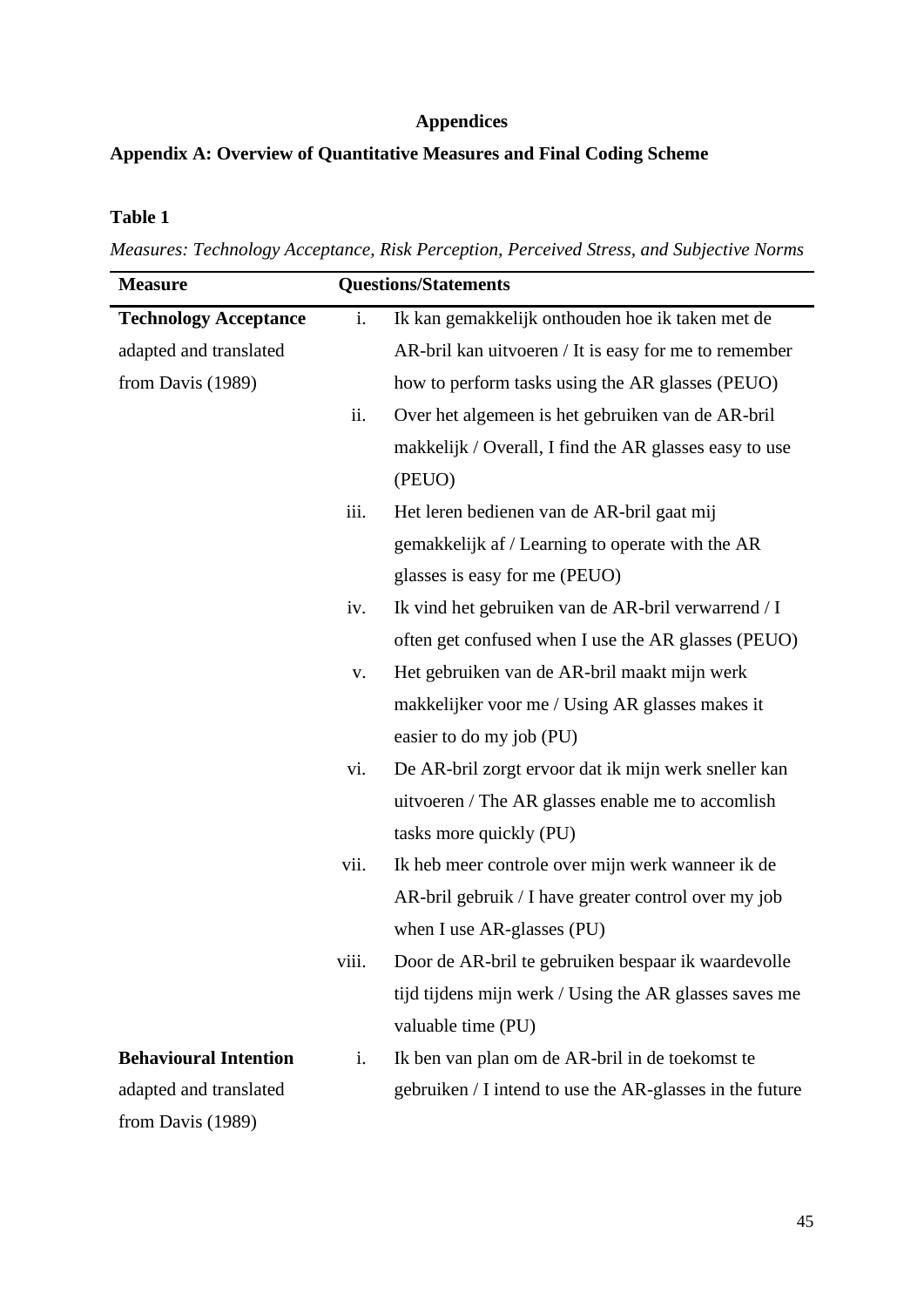- ii. Ik verwacht dat ik de AR-bril in de toekomst zal gebruiken / I predict that I would use the AR glasses in the future
- i. Het gebruiken van de AR-bril is veilig / Using the AR glasses is safe
- ii. Het gebruiken van de AR-bril is riskant /Using the AR glasses is risky
- iii. De AR-bril is net zo veiliger of veiliger om te gebruiken als andere technologieën / Using the AR glasses is as safe or safer than other technologies that perform the same task
- i. In hoeverre voelde je je gespannen tijdens of direct na het uitvoeren van de navigatietaak? / To which extent did you feel tension during, or directly after the navigation task?
	- ii. In hoeverre voelde je je van streek tijdens of direct na het uitvoeren van de navigatietaak? / To which extent did you feel upset during, or directly after the navigation task?
- iii. In hoeverre voelde je je zenuwachtig tijdens of direct na het uitvoeren van de navigatietaak? / To which extent did you feel nervous during, or directly after the navigation task?
- iv. In hoeverre ervoer je stress tijdens of direct na het uitvoeren van de navigatietaak? / To which extent did you feel stressed during, or directly after the navigation task?
- from Venkatesh, Morris, Davis, and Davis (2003) i. Ik denk dat mijn collega's vinden dat ik de AR-bril moet gebruiken / I think my colleagues believe that I should use the AR glasses
	- ii. De collega's van wie ik de mening belangrijk vind, zouden graag willen dat ik de AR-bril gebruik /

# **Risk Perception**

adapted and translated from Clothier, Greer, Greer & Mehta (2015)

# **Perceived Stress**

adapted and translated from Ströfer, Ufkes, Noordzij & Giebels (2016), based on Cohen, Kamarck & Mermelstein (1983)

**Subjective Norms**,

adapted and translated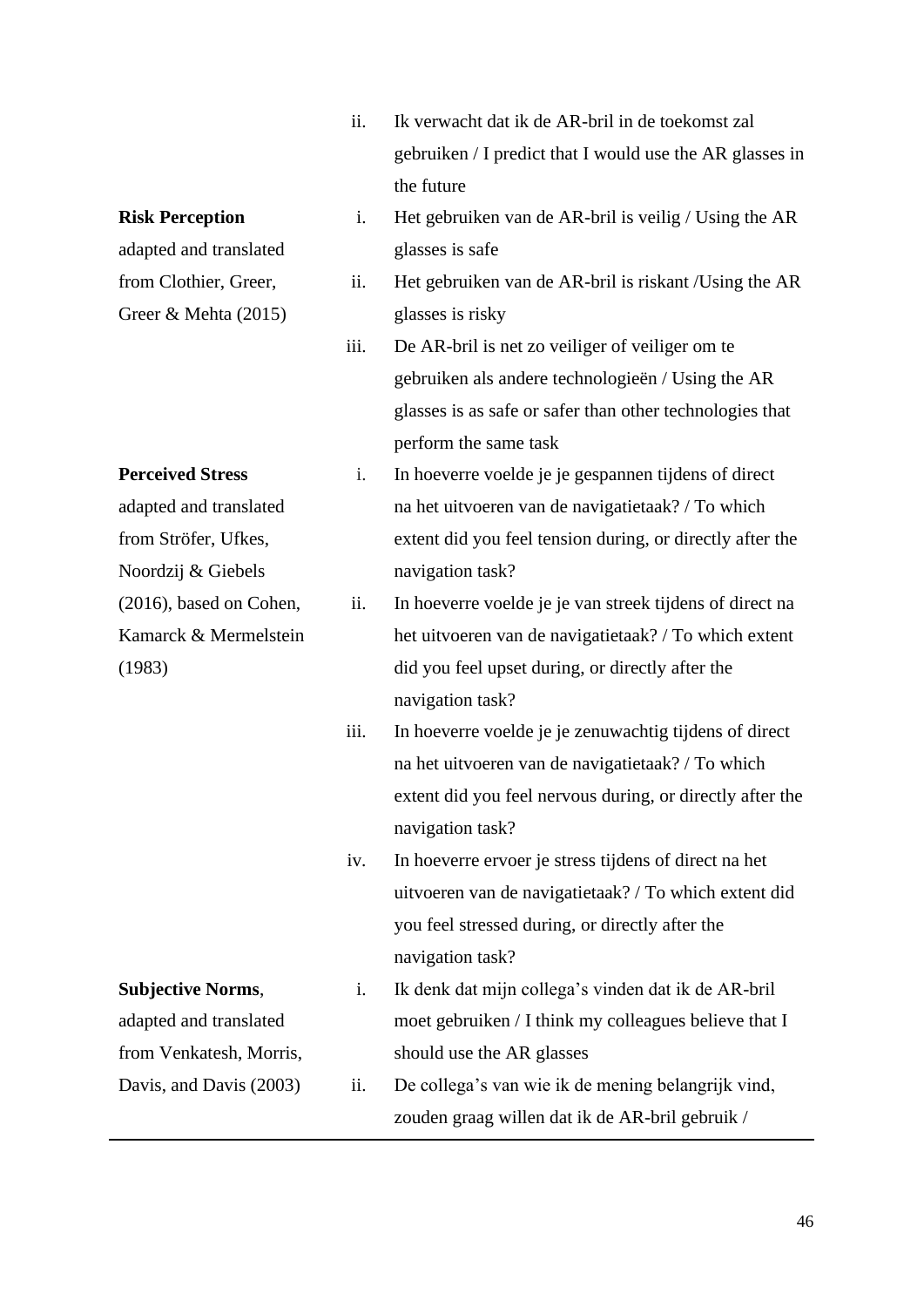# **Table 2**

smoothly (or not)

*Final Group Coding Scheme and Sub Codes of the Qualitative Data* 

| <b>Theme description (Code Groups)</b>    | <b>Subcodes</b>                                      |
|-------------------------------------------|------------------------------------------------------|
| <b>Recommendations for implementation</b> | Remote control, camera function, design,             |
| This theme consists of a variety of       | destination, extra alert, map, notepad,              |
| recommendations as proposed by the        | notifications, navigation, future research,          |
| police officers                           | information, extra function, employability,          |
|                                           | projection of information, real-time info            |
| Perceived usefulness (PU)                 | Hotspots, more intelligence, less actions,           |
| The police officers coined various        | education and training, faster transmission of       |
| reasons why (or why not) they thought     | information, stress, less workload for control       |
| the AR glasses could be of added value    | room, working handsfree, navigation, time            |
| for policing                              | savings, notifications, mnemonic, (un)familiarity    |
|                                           | in locations                                         |
|                                           |                                                      |
| Perceived ease of use (PEOU)              | Operating with the glasses, glasses may fall,        |
| In this theme, the police officers        | wearing comfort, user-friendliness, gloves,          |
| mentioned whether they found the AR       | handsfree, navigation, speed, sunglasses, fragility, |
| glasses user-friendly and why             | legibility, hotspots, replacement of mobile phone    |
|                                           |                                                      |
| <b>Cognitive load</b>                     | Fatigue in long-term, less cognitive load, amount    |
| The police officers explain whether they  | of time spent using the glasses, mental              |
| thought using the AR glasses was          | exhaustion, (no) additional cognitive load, too      |
| demanding in this theme.                  | much information, unsuitable for long shifts         |
|                                           |                                                      |
| <b>Information processing</b>             | Clarity of information, filtering information,       |
| This theme relates to how the police      | information helps to feel at ease, missed            |
| officers processed the information with   | information, (un)necessary information,              |
| the AR glasses and whether this went      | information overload, retrieving information         |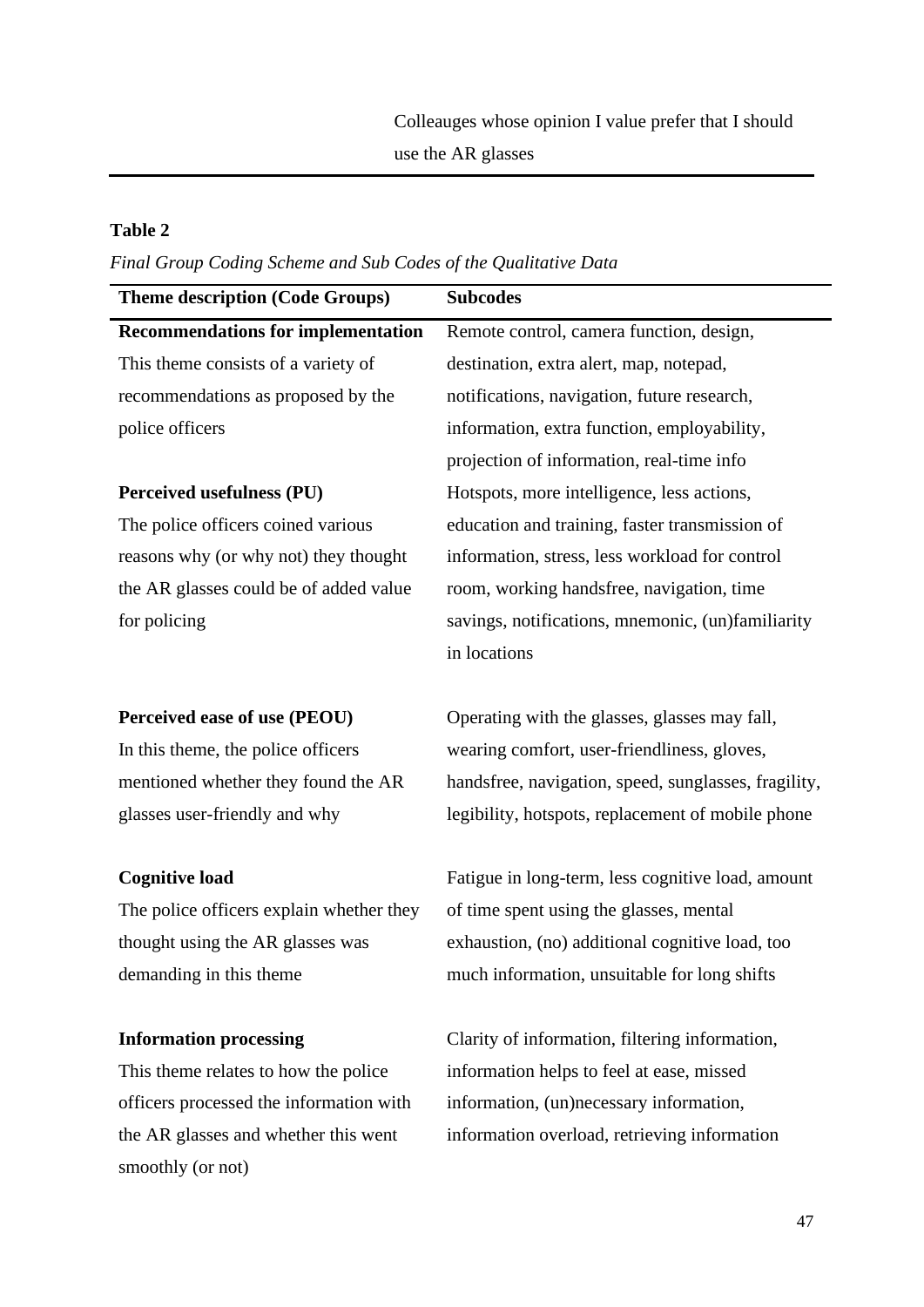# **Sight**

In this theme, the visual experience of using the AR glasses was the main focus

# **Behavioural intention**

A number of categories relating to the behavioural intention can be distinguished, ranging from police officers who would be willing to work with the glasses to police officers who do not want to work with the glasses

Impeded field of view, focus, readability of information, projection, obstructive projection, reflection vexatious, eye sight/vision

Argumentation for behavioural intention, impartial towards use of AR glasses, no intention to work with the AR glasses, intention to work with the AR glasses, innovation, hesitancy to use AR glasses

# **Situational awareness**

The extent to which the police officers felt aware of the context and their surroundings during the navigation task is discussed in this theme

Being aware of the surroundings, less situational awareness, tunnel vision, situational awareness (in general)

#### **Attention**

In this theme, the police officers shared how their attentional processes functioned during their participation in the experiment

# **Focus**

The police officers explained what stimuli they were most focused on during the experiment and how they focused their eyes

**Functioning of navigation** Did the navigation work?

Dividing attention, possibility to perform multiple tasks at once, multitasking, switching between tasks, staying vigilant

Information, AR glasses, navigation instructions, focusing/switching eyes

Accuracy of navigation instructions, (un)clarity of navigation, delay in GPS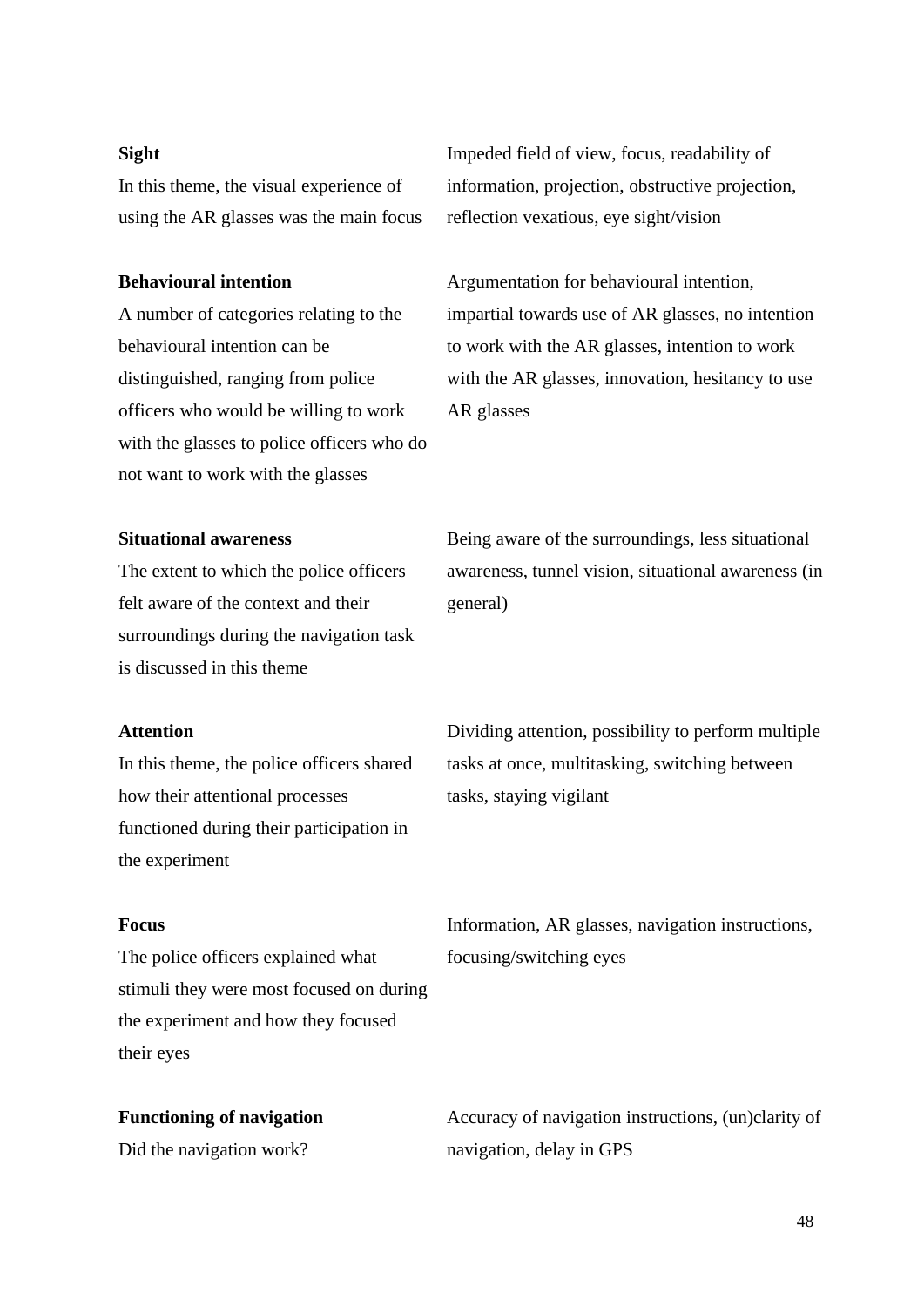# **Habituation**

The thoughts of the police officers on getting used to working with AR glasses was the focus of this theme

# **Battery**

The police officers were curious whether the batteries of the AR glasses would endure long shifts

Durability of the batteries, quality of the batteries

Familiarization, accustomedness

# **Facial recognition**

Facial recognition as an added functionality of the AR glasses was discussed and emerged as a theme

# **Perception of civilians**

This theme was spoken about by the police officers, they wondered what the public would think of police officers using AR glasses

# **Familiarity of locations**

The context of when/where AR could support police officers surfaced as a theme

# the public

Opinions of civilians about the glasses, reaction of

Arguments pro/con facial recognition

functionalities, facial recognition

Working at new locations, the usefulness of information in unfamiliar places

# **Risk perception**

Perceptions of risks in relation to AR

What risks did the police officers associate with the use of AR glasses?

*Note.* The group codes are structured by size, starting with the largest code and ending with the smallest code.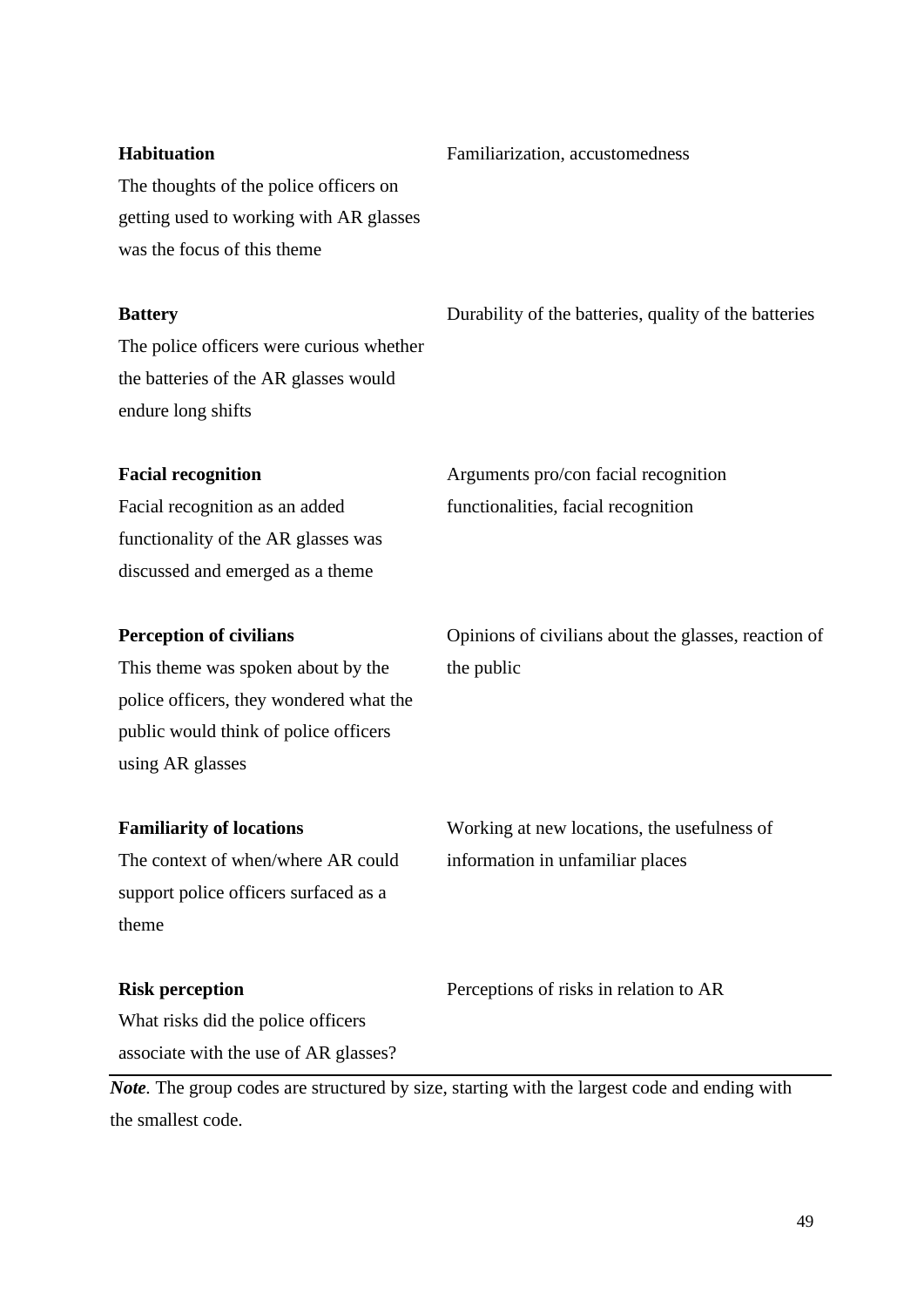UNIVERSITY OF TWENTE.



#### **TOESTEMMINGSVERKLARING**

#### **Het gebruiken van AR-brillen bij de politie**

#### **Doel van het onderzoek**

Dit onderzoek wordt geleid door de Politieacademie in samenwerking met de masterstudenten Marjolein Klaver en Myrthe Hoevers (Universiteit Twente) van de opleiding Psychologie in de richting van Conflict, Risico en Veiligheid. Het doel van dit onderzoek is om te kijken hoe politieagenten het gebruik van een augmented reality bril (AR) ervaren. Een AR-bril mixt de echte wereld met digitale informatie die via de brilglazen te zien is. Door deel te nemen aan dit onderzoek zult u meer inzicht krijgen in hoe is het om een nieuwe technologie in gebruik te nemen, daarbij willen wij graag politieagenten actief betrekken bij onderzoek naar nieuwe technologische innovaties.

#### **Gang van zaken tijdens het onderzoek**

U neemt deel aan een onderzoek waarin u een route zult gaan afleggen waarbij u gebruik maakt van een AR-bril. Daarna zult u een digitale vragenlijst invullen waarin wordt gevraagd hoe u het gebruik van de AR-bril heeft ervaren. Tot slot kunnen de onderzoekers nog enkele aanvullende vragen stellen nadat u de vragenlijst heeft afgerond. Van dit korte aanvullende interview zal, na uw toestemming, een audio-opname worden gemaakt, zodat het gesprek later kan worden uitgewerkt. Dit transcript zal geanonimiseerd worden. **Uw deelname zal maximaal 30 minuten in beslag nemen.**

Een voorwaarde voor dit onderzoek is dat u **minimaal** 18 jaar oud bent en **niet** brildragend bent**.**

#### **Potentiële risico's en ongemakken**

Wij verwachten dat er minimale fysieke, juridische of economische risico's verbonden zullen zijn aan uw deelname. Zo vragen wij van u om een route te lopen tijdens het gebruiken van een AR-bril. Houd er daarom rekening mee dat er externe factoren zijn waar wij geen controle over kunnen uitoefenen (zoals deelname aan het verkeer). Bovendien kan het gebruiken van de bril mogelijk enige duizeligheid en hoofdpijn veroorzaken. Vanzelfsprekend staat uw veiligheid voor ons voorop. Uw deelname is dan ook volledig vrijwillig en u kunt uw deelname op elk gewenst moment stoppen.

Verder zijn er corona maatregelen van kracht ten tijde van dit onderzoek. Deze zullen te allen tijde worden gewaarborgd om het besmettingsrisico te minimaliseren. Zo zullen wij u geen hand geven, wij rekenen daarvoor op uw begrip. Daarnaast houden wij gepaste afstand, de AR-bril en andere onderzoeksmaterialen worden na elk gebruik gedesinfecteerd en er is altijd handgel voorradig.

#### **Vertrouwelijkheid van gegevens**

Uw privacy is en blijft maximaal beschermd. Er wordt op geen enkele wijze vertrouwelijke informatie of persoonsgegevens van of over u naar buiten gebracht, uw anonimiteit blijft te allen tijde gewaarborgd.

#### **Vrijwilligheid**

Deelname aan dit onderzoek is geheel vrijwillig. U kunt als deelnemer uw medewerking aan het onderzoek te allen tijde stoppen, of weigeren dat uw gegevens voor het onderzoek mogen worden gebruikt, zonder opgaaf van redenen. Dit betekent dat als u voorafgaand aan het onderzoek besluit om af te zien van deelname aan dit onderzoek, dat dit op geen enkele wijze gevolgen voor u zal hebben.

Als u besluit om te stoppen met deelname aan het onderzoek, of als u vragen of klachten heeft, of uw bezorgdheid kenbaar wilt maken, neem dan alstublieft contact met ons op. Voor inhoudelijke vragen/opmerkingen over het onderzoek verwijzen wij u graag door naar Myrthe Hoevers (UT)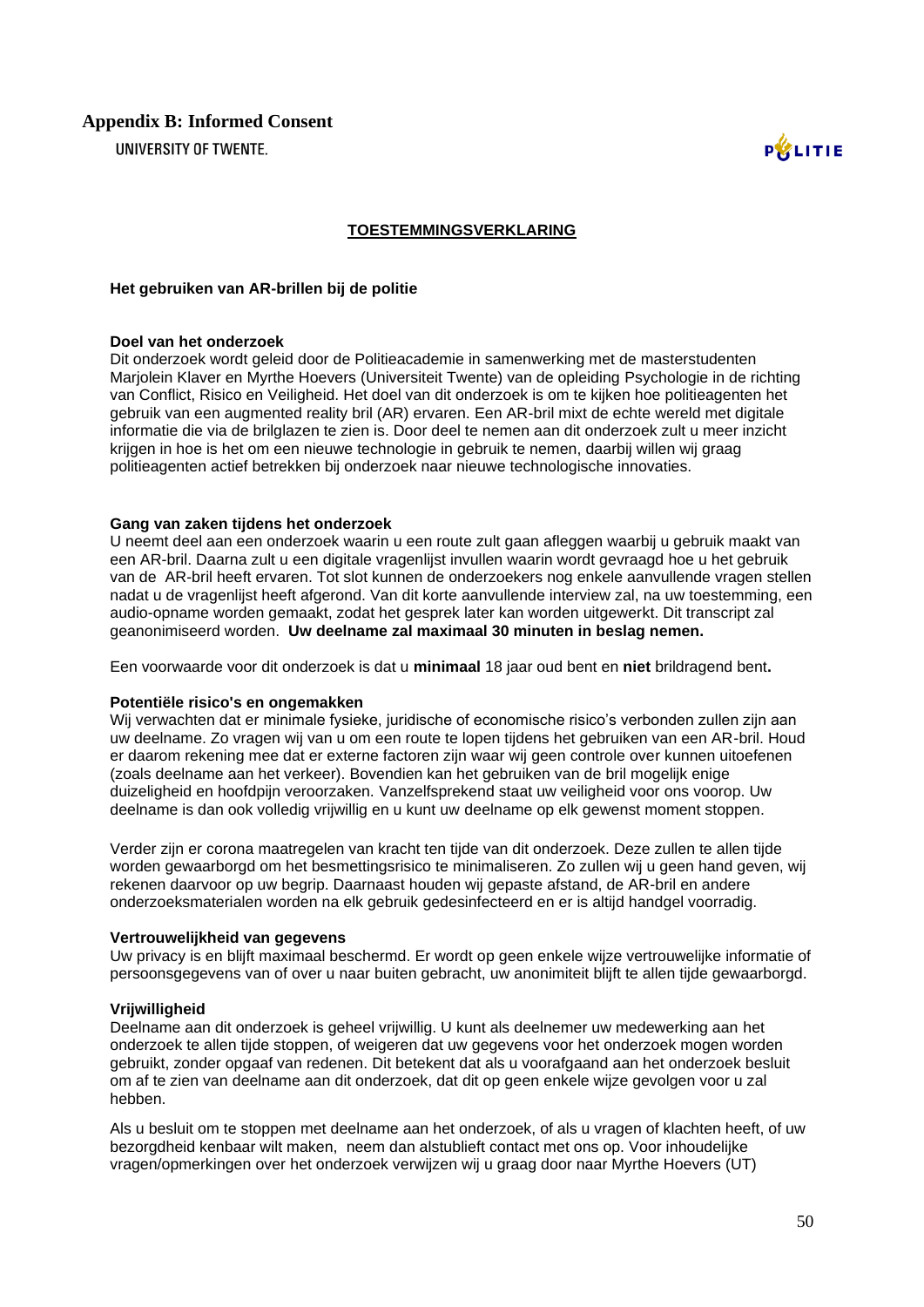#### [m.hoevers@student.utwente.nl](mailto:m.hoevers@student.utwente.nl) of Marjolein Klaver (UT) [m.klaver@student.utwente.nl.](mailto:m.klaver@student.utwente.nl)

# **Toestemmings-verklaring**

Met het ondertekenen van dit document geeft u aan dat u minstens 18 jaar oud bent; dat u goed bent geïnformeerd over het onderzoek, de manier waarop de onderzoeksgegevens worden verzameld, gebruikt en behandeld en welke eventuele risico's u zou kunnen lopen door te participeren in dit onderzoek.

Ik verklaar hierbij dat ik dit formulier heb gelezen en begrepen. Al mijn vragen zijn naar mijn tevredenheid beantwoord en ik ga vrijwillig akkoord met deelname aan dit onderzoek.

Handtekening deelnemer:

Naam deelnemer:

Handtekening onderzoeker:

X

Naam onderzoeker: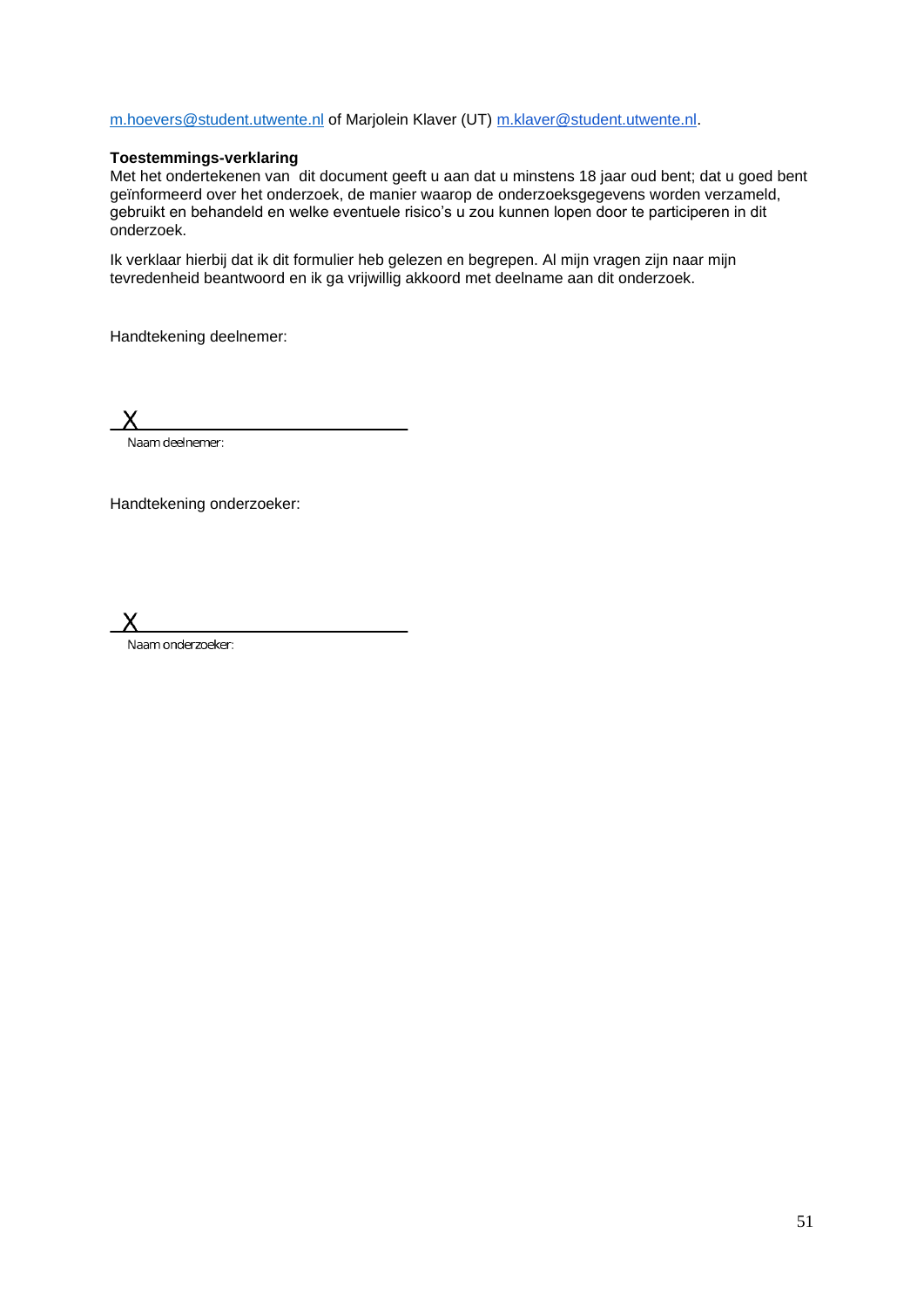# **Appendix C: Hotspots Overview**

# **Table 2**

*Hotspots in Chronological Order, Nijmegen (First Row) and Apeldoorn (Second Row)*

| <b>Hotspot 1</b>      | <b>Hotspot 2</b>  | <b>Hotspot 3</b>    | <b>Hotspot 4</b>     | Hotspot 5     |
|-----------------------|-------------------|---------------------|----------------------|---------------|
| Ordeverstoring:       | Geen              | Verkeersoverlast:   | Fietsendiefstal:     | Openbaar      |
| geweldpleging         | leeftijdscontrole | Inrijverbod         | regelmatig           | dronkenschap: |
| tussen bezoekers      | bij verkoop       | éénrichtingsverkeer | meldingen van        | overlast      |
|                       | softdrugs:        |                     | fietsendiefstallen   | hangjongeren  |
|                       | drugsbezit        |                     |                      |               |
| (Public)              | minderjarigen     | (Traffic            | ( <i>Bike theft:</i> | (Public)      |
| disorder:             |                   | disturbance: one-   | recurrent            | intoxication: |
| violence              | (Noncompliance    | way street driving  | reports of bike      | disturbance   |
| between visitors)     | legal age: drug   | ban)                | <i>thefts</i> )      | caused by     |
|                       | possession        |                     |                      | youngsters)   |
|                       | among             |                     |                      |               |
|                       | youngsters)       |                     |                      |               |
|                       |                   |                     |                      |               |
| Fietsendiefstal:      | Geen              | Verkeersoverlast:   | Ordeverstoring:      | Openbaar      |
| regelmatig            | leeftijdscontrole | overlast van        | geweldpleging        | dronkenschap: |
| meldingen van         | bij verkoop       | snorfietsers        | tussen bezoekers     | overlast      |
| fietsendiefstallen    | softdrugs:        |                     |                      | horecagasten  |
|                       | drugsbezit        |                     |                      |               |
| ( <i>Bike theft</i> : | minderjarigen     | (Traffic            | (Public)             | (Public)      |
| recurrent             |                   | disturbance:        | disorder:            | intoxication: |
| reports of bike       | (Noncompliance    | disturbance caused  | violence             | disturbance   |
| <i>thefts</i> )       | legal age: drug   | by <i>mopeds</i> )  | between visitors)    | caused by     |
|                       | possession        |                     |                      | guests)       |
|                       | among             |                     |                      |               |
|                       | youngsters)       |                     |                      |               |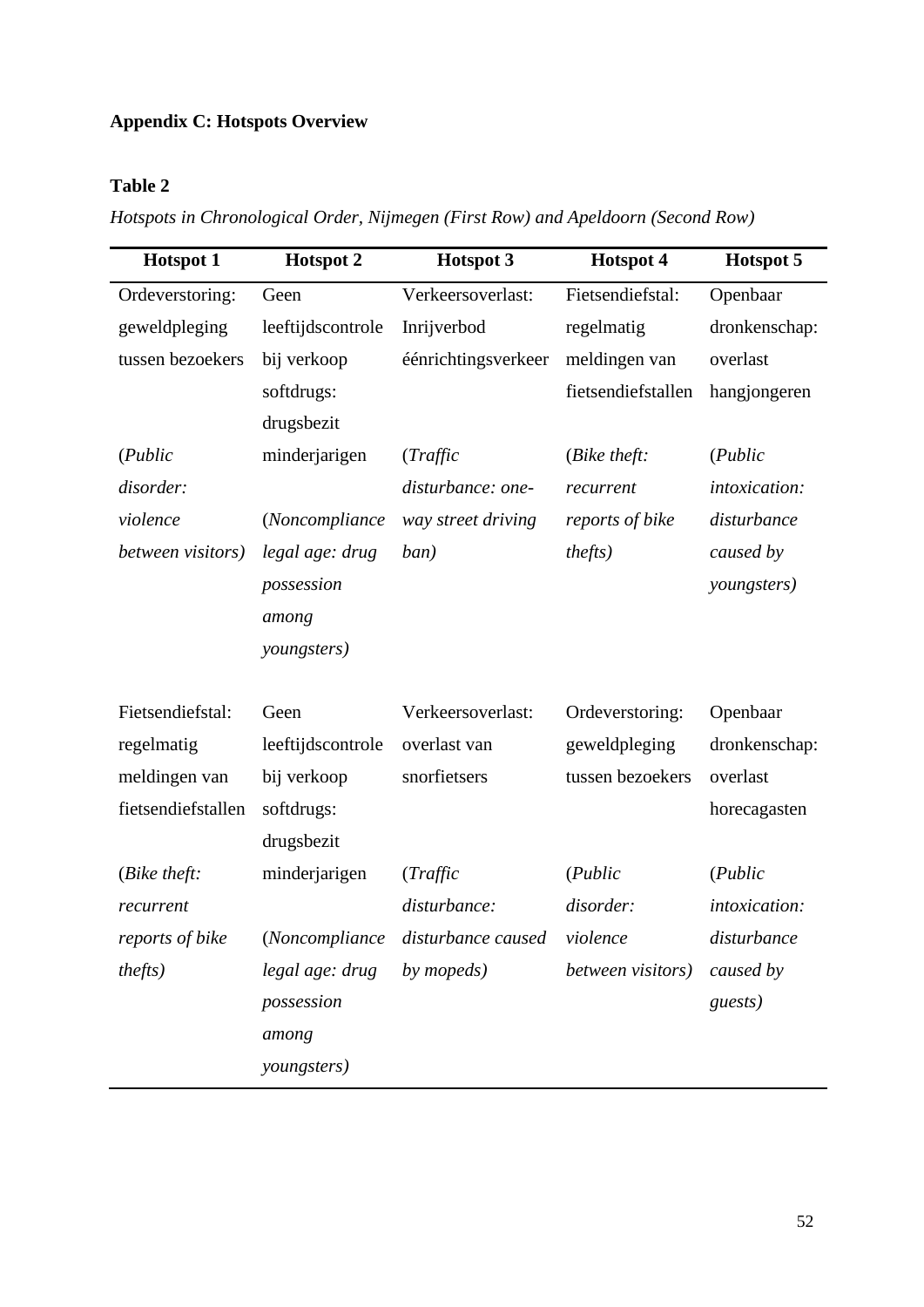#### **Appendix D: Additional Analyses**

# **Comparative Analyses**

A number of comparative analyses have been performed with the obtained data. Seeing that these analyses did not directly relate to testing the research hypotheses, these analyses were not included in the original texts of this master thesis. Within the experiment, multiple contexts and samples can be distinguished. First, the experiment took place in two different cities. Second, there was a sample of mounted and street police who volunteered their time for this research. Third, there was a manipulation, which included the high priority versus the low priority scenario that was implemented with the purpose of evoking stress among the participants. Therefore, a number of comparative analyses have been performed to analyse if there were any significant differences between these groups with respect to technology acceptance, risk perception, subjective norms, behavioural intention, and perceived stress.

*Comparing between cities.* Independent t-tests have been performed to compare the means of the research variables between the police officers who participated in Nijmegen and Apeldoorn. These groups differed significantly in terms of technology acceptance, risk perception, and the behavioural intention. With respect to technology acceptance, the independent t-test revealed that the participants from Nijmegen were less acceptant of the ARglasses (*M*= 3.63, *SE*= 0.08), than those who participated in Apeldoorn (*M*= 3.95, *SE*= 0.13). This finding, -0.32, 95% CI [-0.62, -0.01], was significant *t*(75)= -2.05, *p*= .04. As for the risk perceptions, it can be concluded that on average, the participants who took part in Nijmegen indicated that they found the glasses less risky (*M*= 3.03, *SE*= 0.04), than the police officers who participated in Apeldoorn (*M*= 3.24, *SE*= 0.07). This difference, -0.22, 95% CI [- 0.37, -0.07], was significant  $t(75)$  = -2.88,  $p < .01$ . Finally, the police officers who participated in Apeldoorn have greater behavioural intentions to use the AR-glasses in the future (*M*= 4.05, *SE*= 0.16), opposed to the police officers in Nijmegen (*M*= 3.58, *SE*= 0.13). This difference, -0.47, 95% CI [-0.93, -0.01] was significant *t*(75)= -2.02, *p*= .05. The other t-tests did not reveal any significant differences between the samples. A summary of those statistics can be found in Table 1.